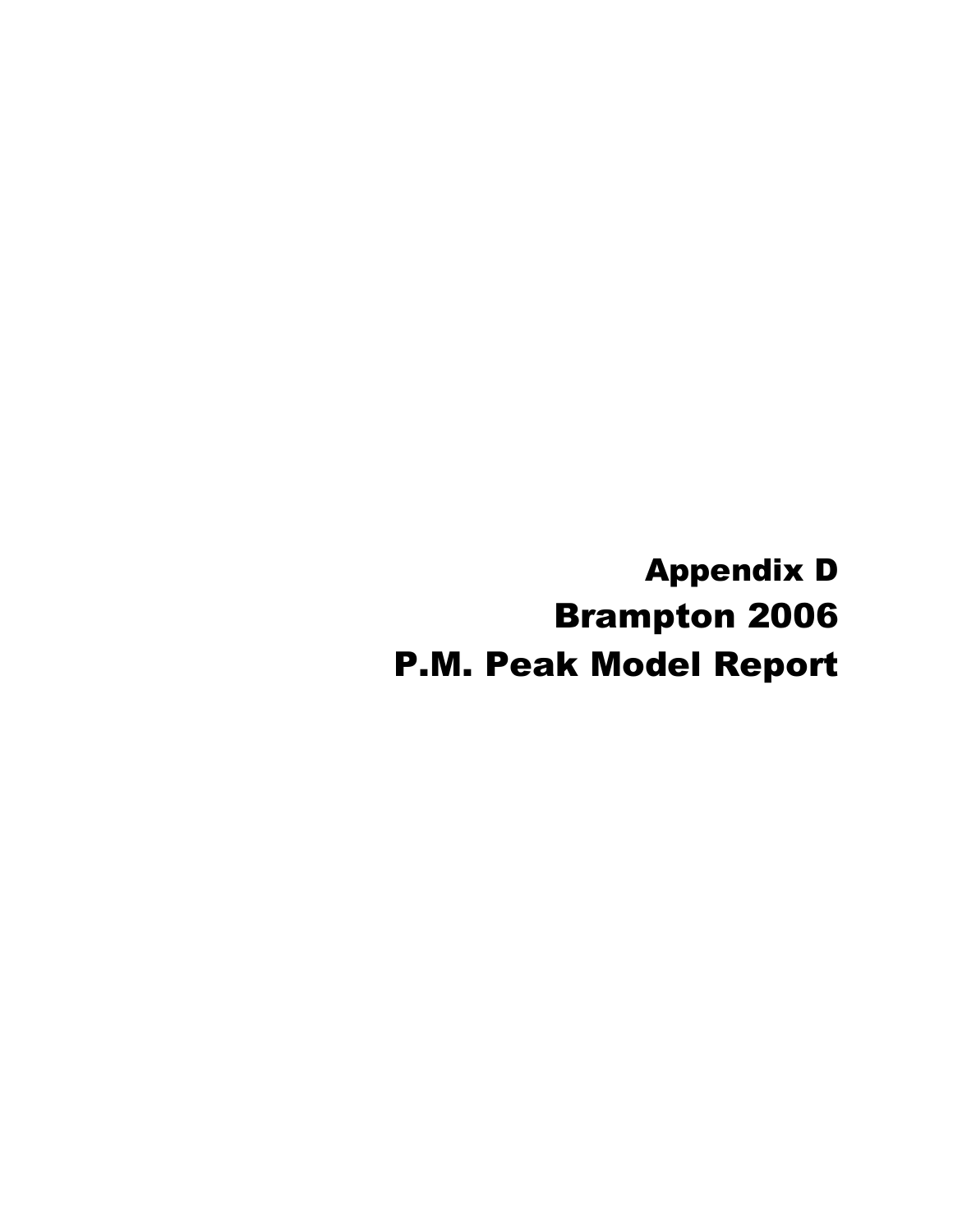# **WORKING DOCUMENT**

# **BRAMPTON 2006 P.M. PEAK MODEL**

**Documentation & Users' Guide**

**Prepared by**

Peter Dalton

**November 2008**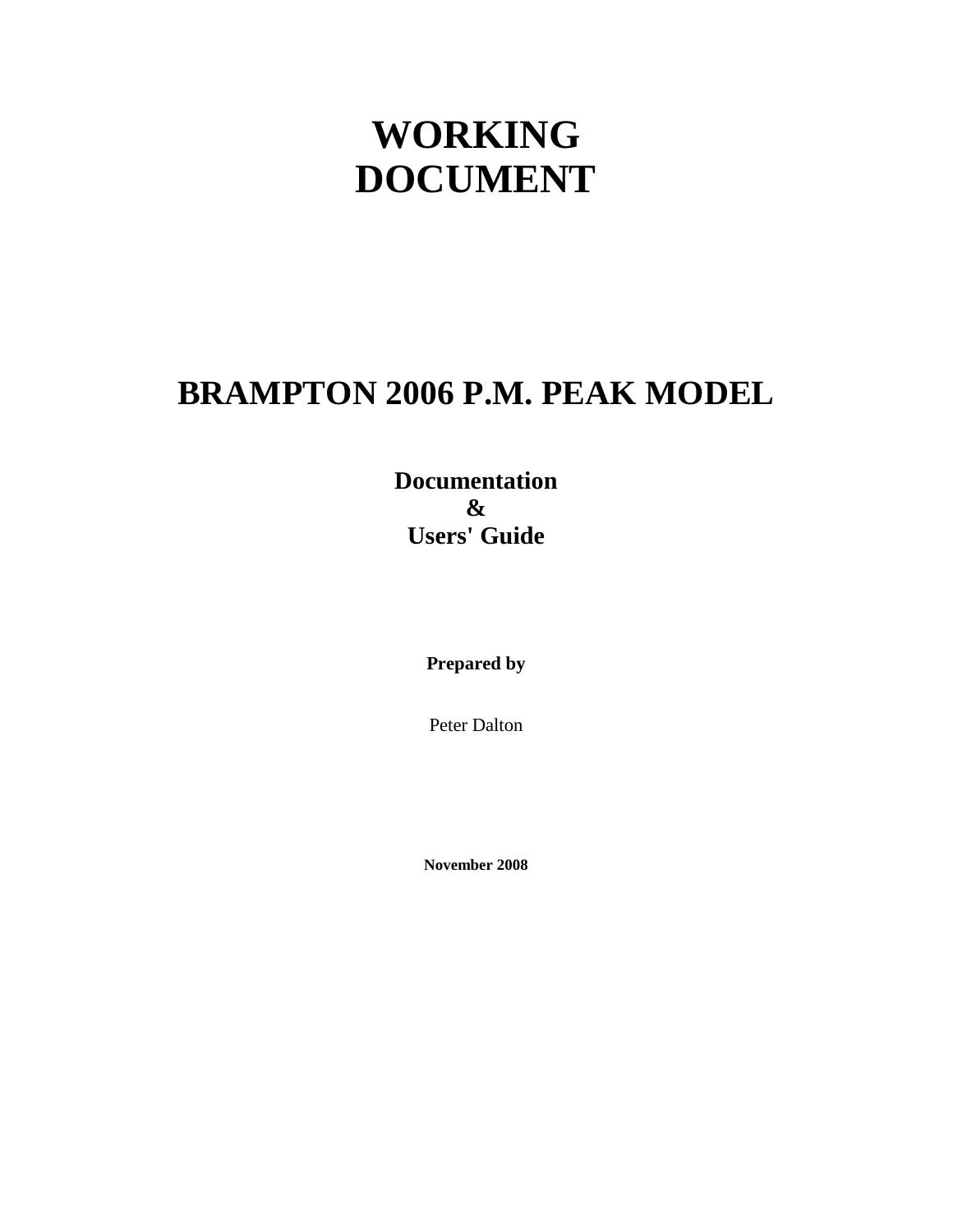| 1.0<br>1.1 |     |  |
|------------|-----|--|
|            |     |  |
| 1.2        |     |  |
|            |     |  |
|            | 1.3 |  |
|            |     |  |
|            |     |  |
|            |     |  |
|            |     |  |
|            |     |  |
| 1.4        |     |  |
|            |     |  |
|            |     |  |
|            |     |  |
| 1.5<br>1.6 |     |  |
|            |     |  |
|            |     |  |
|            |     |  |
| 2.0<br>2.1 |     |  |
| 2.2<br>2.3 |     |  |
| 2.4        |     |  |
| 2.5        |     |  |
| 3.0<br>3.1 |     |  |
|            |     |  |
|            |     |  |
|            |     |  |
| 3.2        |     |  |
|            |     |  |
|            |     |  |
| 3.3        |     |  |

# Contents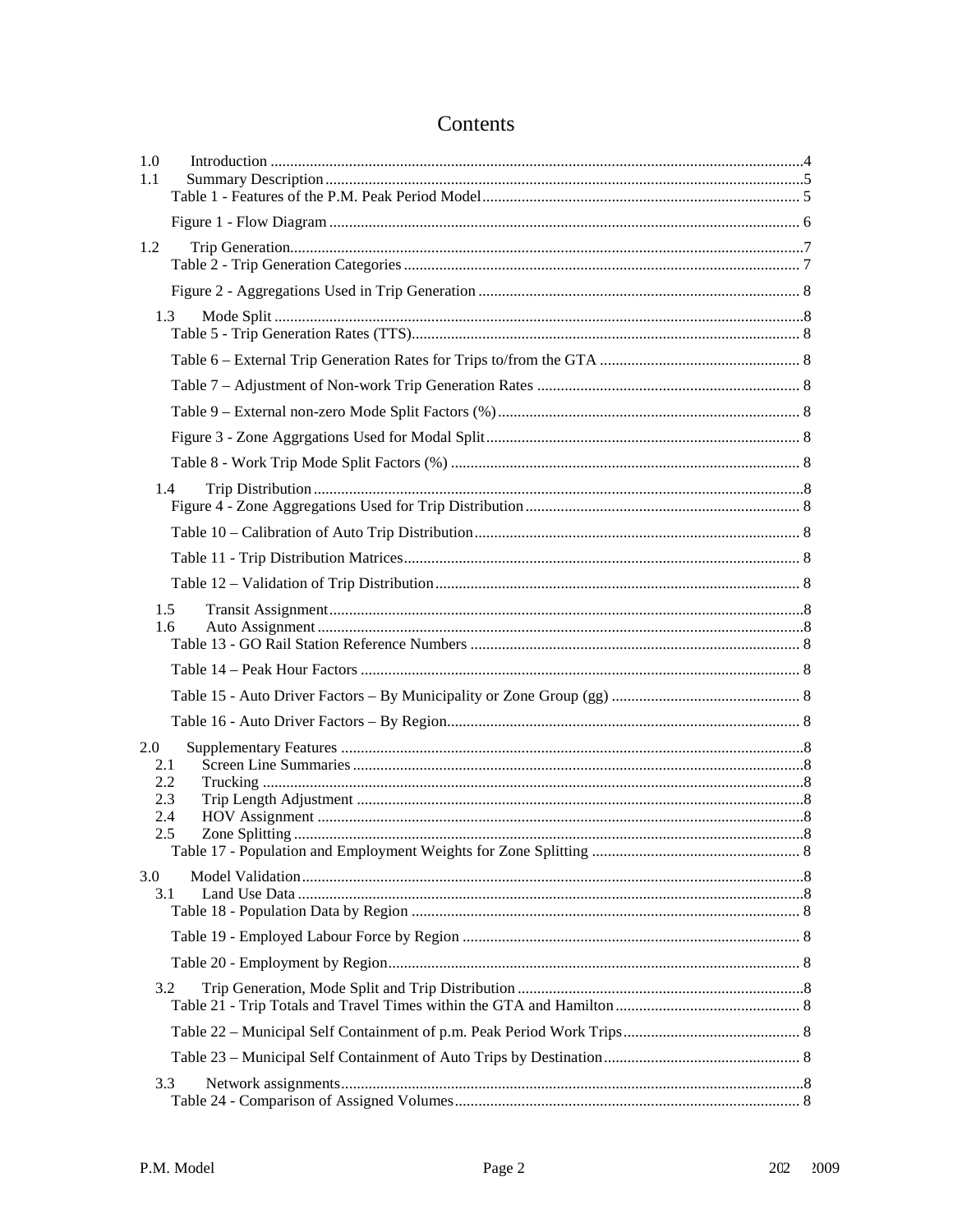| 3.4               |  |
|-------------------|--|
|                   |  |
|                   |  |
|                   |  |
| 4.0<br>4.1<br>4.2 |  |
|                   |  |
| 4.3               |  |
| 4.4               |  |
| 4.5               |  |
| 4.6               |  |
| 4.7               |  |
| 4.8               |  |
| 4.9               |  |
|                   |  |
| 4.10              |  |
|                   |  |
|                   |  |
|                   |  |
|                   |  |
|                   |  |
|                   |  |
|                   |  |
|                   |  |
|                   |  |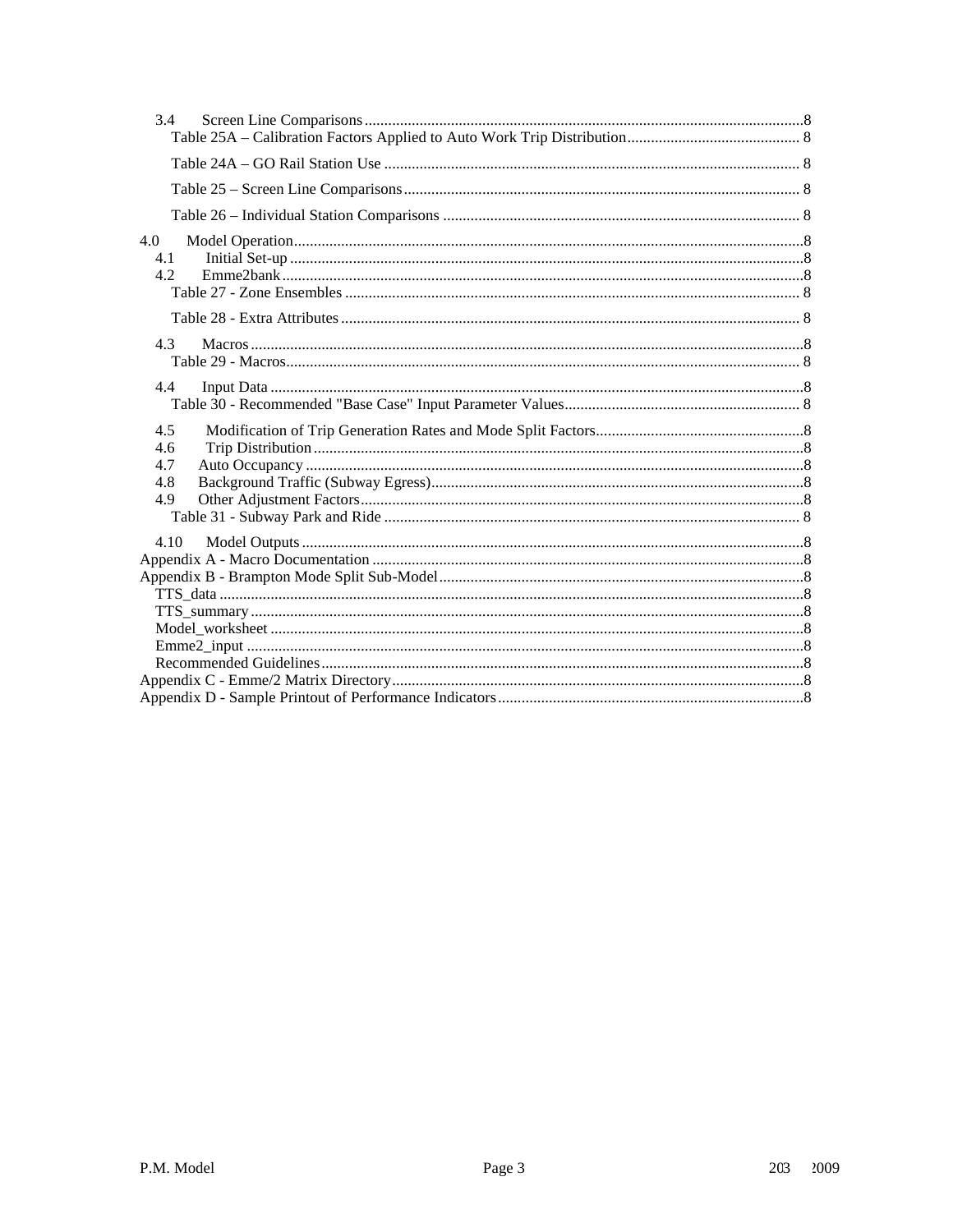# **1.0 Introduction**

The name "Simplified GTA model" has been adopted to distinguish between this model and the "Full GTA model" developed at the University of Toronto. The model is "simplified" in terms of its ease of application. The level of detail, defined by the zone system and network information, is the same in both models. The simplified GTA model has been used in a number of sub-area studies that involve the splitting of GTA zones for more detailed site specific analysis.

The simplified approach is based on the extrapolation of existing (observed) travel behaviour patterns as opposed to using mathematical equations to synthesize those relationships. Assumptions as to future changes in trip rates, mode choice factors, mean trip length and auto occupancy have to be explicitly stated as inputs to the modelling process.

The model uses a pre-distribution (trip end) mode split component that favours the incorporation of assumptions that reflect long term socio-economic trends, household decisions (such as car ownership) and general, area wide, levels of service rather than details that pertain to specific trips..

The trip distribution component is unique to the simplified model incorporating features of both the more traditional "gravity" and "Fratar" techniques. The results reflect both the existing O-D specific travel patterns at an aggregate level as well as the existing trip length distribution at a more detailed level. The latter feature enables the trip distribution process to be applied to areas of new development for which there is no existing travel information.

The trip generation, mode split and trip distribution components are based on a 3 hour peak period. The total auto person trip matrix is converted to a peak hour auto driver matrix prior to assignment. The transit assignment, if required as an output, is for the 3 hour peak period. The model, in its most basic form, does not use any network, or level of service information, to generate the trip matrices. Some of the supplementary features, discussed in Chapter 2, can be used to modify the trip distribution component to reflect anticipated changes in level of service.

The current release (version 5) has been calibrated using data from the 2006 Transportation Tomorrow Survey (TTS) release 0.1. Subsequent releases may change the trip control totals but are not expected to affect other aspects of the model in any meaningful way. The trip rates and mode split factors may need to be updated for consistency with the TTS database. The parent (GTA version) of the model is based on the 2001 GTA zone system plus 26 external zones. The Brampton model incorporates additional zone and network detail within the City of Brampton, the Town of Caledon and in the Milton area of the Region of Halton.

Compared with previous releases the changes made to the operating procedures and macros are minor.

- The modal split factors used as input assumptions are now expressed as percentages of the total trips. In previous versions they were expressed as percentages of the residual number of trips after previous modes had been removed.
- Separate peak hour factors are applied to work and non-work auto trips. A global factor is used for non work trips. The factors for auto work trips are by origin as were the combined factors used in previous versions of the model.
- The matrix used to convert auto persons to auto drivers (vehicles) now contains the number of auto drivers as a proportion of total auto persons. By applying zero factors in the appropriate areas the matrix may also be used to remove trips from the matrix as an alternative to using "all or nothing" assignment procedures for remote areas where information on future network improvements is not readily available. Previously the matrix contained auto occupancy factors.
- Mode "z" (GO Rail egress mode) is redundant due to the trip end sub-mode split component of the model that adds the GO Rail egress trip component to the appropriate road and transit matrices. The use of mode "z" is no longer permitted during the assignment of either GO Rail or local transit trips.
- Minor changes have been made to the zone aggregations (ensemble gg) used in the calibration of the trip generation component of the model.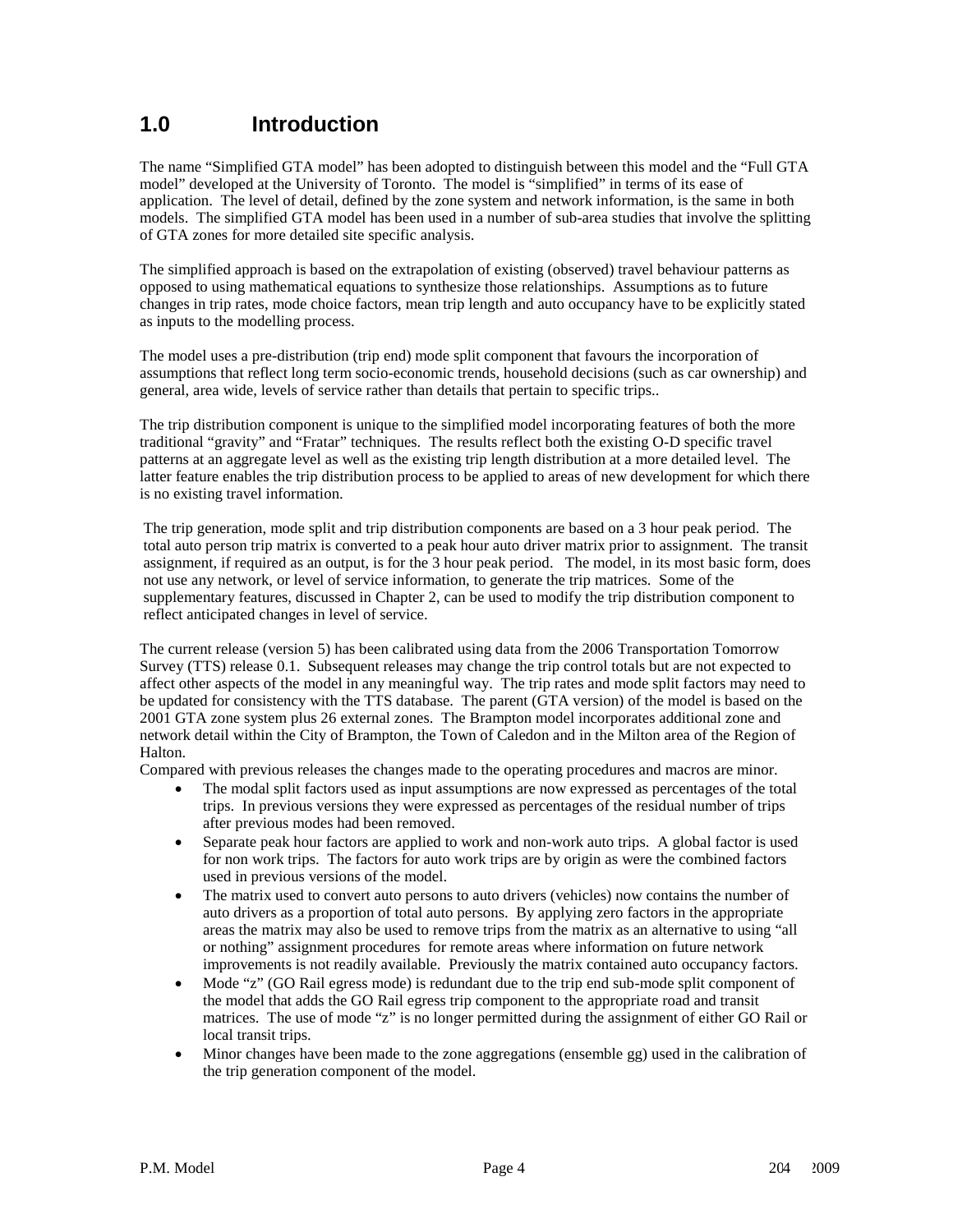# **1.1 Summary Description**

*Table 1* provides a summary of the main features of the GTA P.M. peak period model. *Figure 1* shows the flow of information through the Trip Generation, Mode Split and Trip Distribution components of the model. The modelling procedures are similar to those used in the simplified GTA model for the a.m. peak period but the combinations of trip purposes and mode have been changed to reflect the greater diversity of trip making activity that occurs in the p.m. peak period

| Time period                 | p.m. peak $3 \text{ hrs } (3:01 - 6:00)$                     |  |  |  |  |  |  |
|-----------------------------|--------------------------------------------------------------|--|--|--|--|--|--|
| Geographic Scope            | GTA, including the City of Hamilton, plus 10 adjacent        |  |  |  |  |  |  |
|                             | <b>Counties and Regional Municipalities</b>                  |  |  |  |  |  |  |
| Zone system                 | GTA2001 plus 26 external zones (1743 total)                  |  |  |  |  |  |  |
| Trip purpose categories     | From Work (all modes)<br>$1_{\cdot}$                         |  |  |  |  |  |  |
|                             | 2.<br>Non-work origin (Auto & transit)                       |  |  |  |  |  |  |
| Modes                       | 1.<br>Auto (Driver & Passenger)                              |  |  |  |  |  |  |
|                             | Transit (Excluding GO Rail)<br>2.                            |  |  |  |  |  |  |
|                             | 3.<br><b>GO Rail</b>                                         |  |  |  |  |  |  |
|                             | Other, primarily walk & cycle (Trips not<br>4.               |  |  |  |  |  |  |
|                             | distributed or assigned)                                     |  |  |  |  |  |  |
| <b>Special Features</b>     | Bucket rounding used at all stages for the calculation<br>1. |  |  |  |  |  |  |
|                             | of trip end control totals and distributed cell values       |  |  |  |  |  |  |
|                             | Modified auto trip distribution reflecting projected<br>2.   |  |  |  |  |  |  |
|                             | changes in travel time (Optional).                           |  |  |  |  |  |  |
|                             | Sub-mode split that adds the egress component of GO<br>3.    |  |  |  |  |  |  |
|                             | Rail trips to the auto driver and local transit matrices     |  |  |  |  |  |  |
|                             | prior to trip assignment.                                    |  |  |  |  |  |  |
|                             | Simulation of HOV lanes including the formation of<br>4.     |  |  |  |  |  |  |
|                             | new car-pools (Optional).                                    |  |  |  |  |  |  |
|                             | Inclusion of an additional auto matrix that may be<br>5.     |  |  |  |  |  |  |
|                             | used to represent subway access, truck movements or          |  |  |  |  |  |  |
|                             | external and through trips from outside the simulated        |  |  |  |  |  |  |
|                             | area (Optional).                                             |  |  |  |  |  |  |
| Network used in calibration | 2001 GTA integrated auto and transit                         |  |  |  |  |  |  |
| & validation                | (Including HOV lanes)                                        |  |  |  |  |  |  |

#### Table 1 - Features of the GTA P.M. Peak Period Model

The Brampton model differs from the parent GTA model in the level of zone detail within the City of Brampton and in parts of Milton adjacent to the Brampton boundary. There are 129 additional zones in Brampton and 17 in Halton Hills bringing the total number of zones to 1889.

The definition of the GTA includes the City of Hamilton in the context of the model and this documentation.

School trips are not treated as a separate trip purpose because the trip generation and distribution procedures are the same as for other non-work related trips. Further stratification of trip purpose is unlikely to yield significantly different results unless the population forecasts can be stratified by age to reflect differences in ageing trends in different areas. The trip generation rates have been modified to take into account the known under reporting of non-work and school travel in the TTS.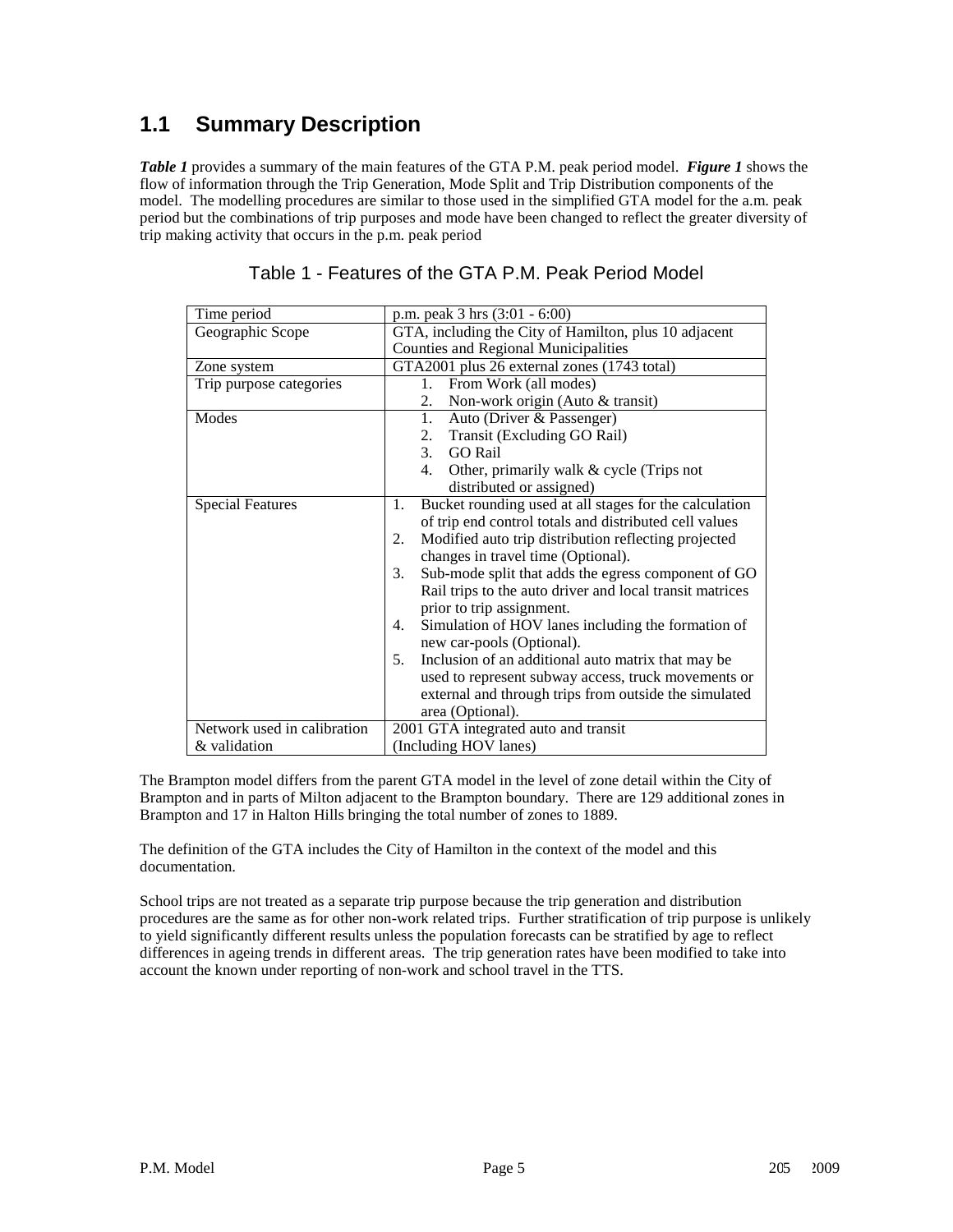

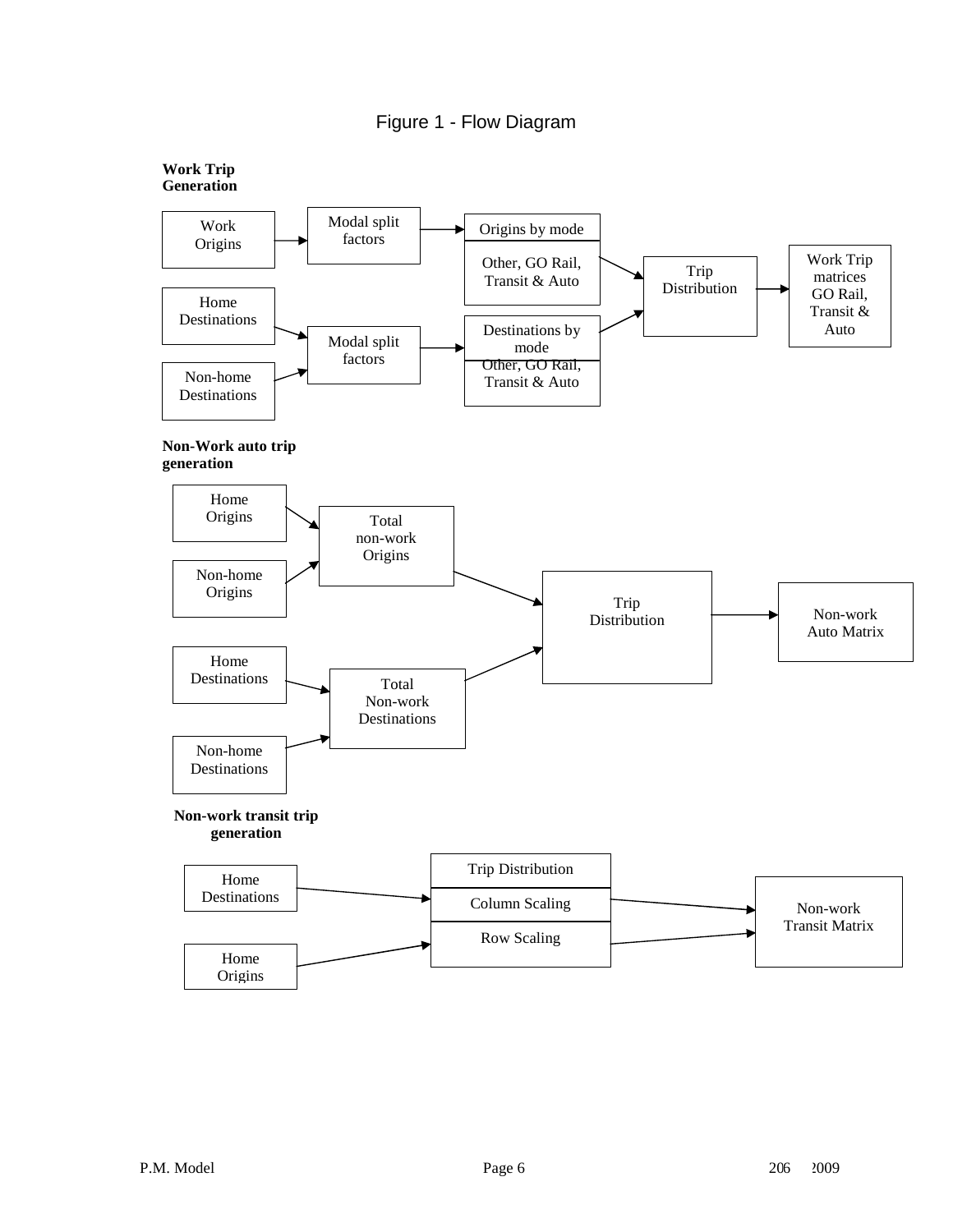The model produces traffic assignments for auto drivers and local transit. In the trip generation and mode split components the auto mode includes both auto passengers and auto drivers. A subsequent auto occupancy calculation is used to generate the auto driver matrix that is assigned. The mode-split component includes an "other" mode category (Primarily walk and cycle) but the trips are not distributed or assigned.

Bucket rounding is used, wherever applicable, to produce control totals and individual matrix cell values that are integers. The bucket rounding function (bint) is described in full on page 3-67 of the emme/2 User's Manual (Release 8). The advantages of using rounded integer values are:

- a) Rounding errors are eliminated as a source of differences when data are exported from emme/2 for external analysis.
- b) The size of the data files used to store, or transfer, matrix data is reduced dramatically due to the smaller number of non zero values and obviating the need for decimal places.
- c) The standard output tables produced by emme/2 are more readable and easier to analyse.

# **1.2 Trip Generation**

Trip generation rates are applied to estimates of population and employment in order to obtain the trip end totals used as input to the subsequent stages of the model. *Table 2* shows the categories of trip used in the trip generation component of the model. A user specified global weighting factor is applied to balance the total number of work trip origins and destinations to a common total value. The recommended default value of the origin weight for work trips is 0.0 and 0.5 for non-work trips. The destination weight is automatically calculated as 1 minus the origin weight.

|                                                                  | 2006 TTS  | 2001 TTS  |
|------------------------------------------------------------------|-----------|-----------|
| <b>Employment Based Trip Rates</b>                               |           |           |
| Work trip origins - all modes                                    | 1,496,055 | 1,650,477 |
| <b>Population Based Trip Rates</b>                               |           |           |
| Work to home destinations - all modes                            | 1,211,057 | 1,349,188 |
| Non work to home destinations -auto mode                         | 680,177   | 756,800   |
| Non work to home destinations - transit mode                     | 142,616   | 123,982   |
| Home origins – auto mode                                         | 476,210   | 585,324   |
| Home origins - transit mode                                      | 39,482    | 40,337    |
| Composite Trip Rates (applied to employment plus 50% population) |           |           |
| Work to non-home destinations - all modes                        | 284,998   | 335,117   |
| Non-home non-work origins - auto mode                            | 912,725   | 1,005,768 |
| Non-home destinations with non-work origins - auto mode          | 708,758   | 649,085   |

| Table 2 - Trip Generation Categories |  |  |
|--------------------------------------|--|--|
|--------------------------------------|--|--|

Note: The 2001 data tabulation included trips internal to the external areas. The 2006 tabulation does not.

The following trip categories are not included in the trip generation component of the model:

- 1. GO Rail trips with a non work origin (9.9% of total p.m. peak period GO Rail trips in 2006 compared to  $7.9\%$  in  $2001 - TTS$  data)
- 2. Transit trips with a non-home destination and a non-home or work origin (4.3% of total p.m. peak transit trips in  $2006 - 4.4\%$  in  $2001$ )
- 3. Trips made by school bus , taxi, motorcycle or an unknown mode of transport. The last 3 categories account for less than 0.5% of reported trips in the TTS.

The model uses global adjustment factors, prior to trip assignment, to correct for the exclusion of the  $1<sup>st</sup>$ two categories of trip.

The use of separate auto and transit trip generation rates in the non-work trip categories recognises the strong correlation between mode choice and trip purpose in those categories. 55% of p.m. peak period transit trips are school related compared with less than 5% of auto trips (2006 TTS data).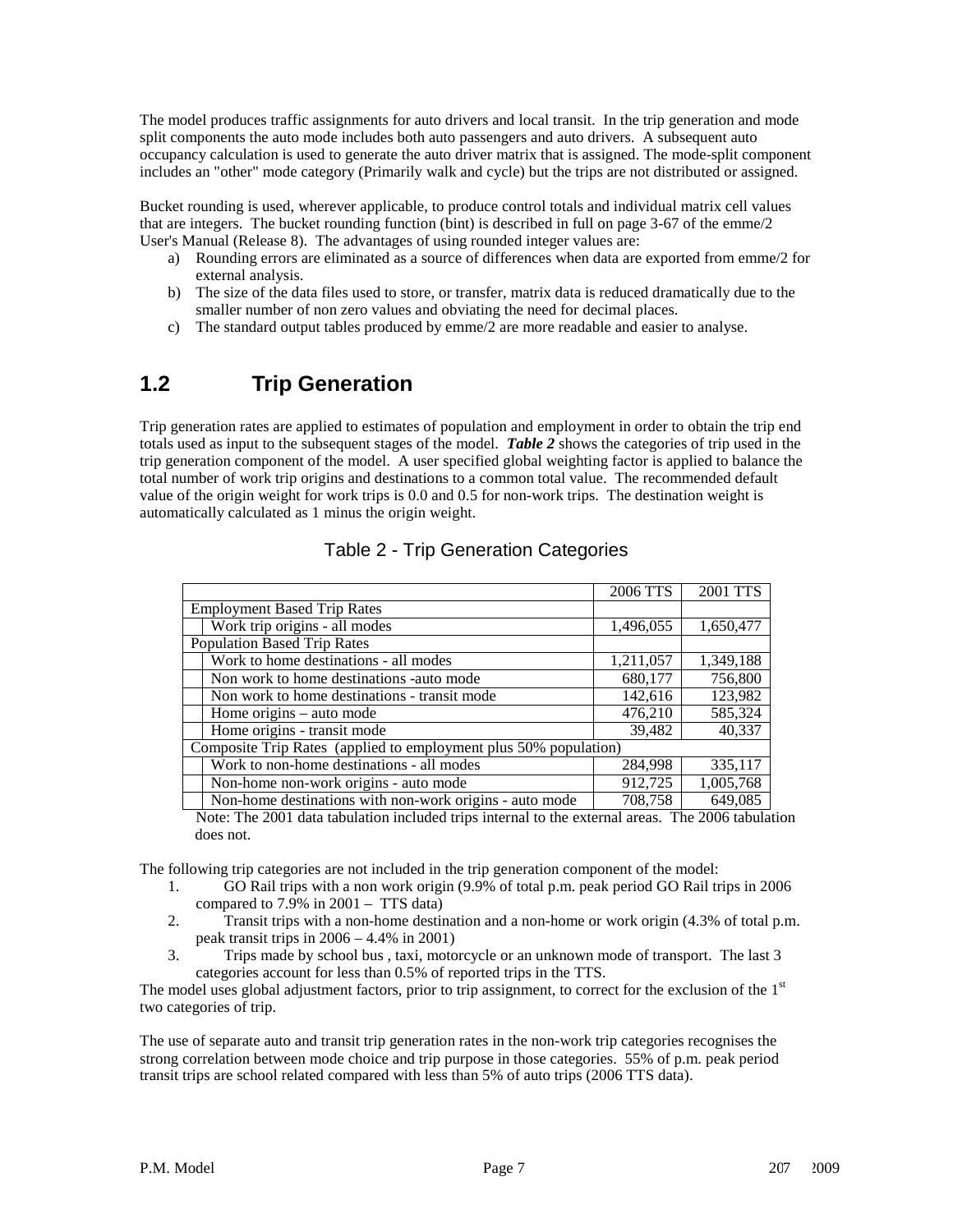

Base case trip generation rates were obtained from the TTS data at an aggregated level as shown in *Figure 2*. The zone ensemble "gg", in the emme2bank, contains those zone aggregations. They are sub-divisions of Municipality with the first 2 digits being the number used to represent the municipality in the TTS database. The same aggregations and values are used in both the Brampton and GTA versions of the model.

The trip generation rates used in future forecasts can be based on the same aggregations, a different set of aggregations or individual values for each traffic zone.

**Tables 5 and 6** show the trip generation rates used in the calibration of the model. These rates were calculated directly from the 2006 TTS data. Trip rates to or from home locations are per 1000 population.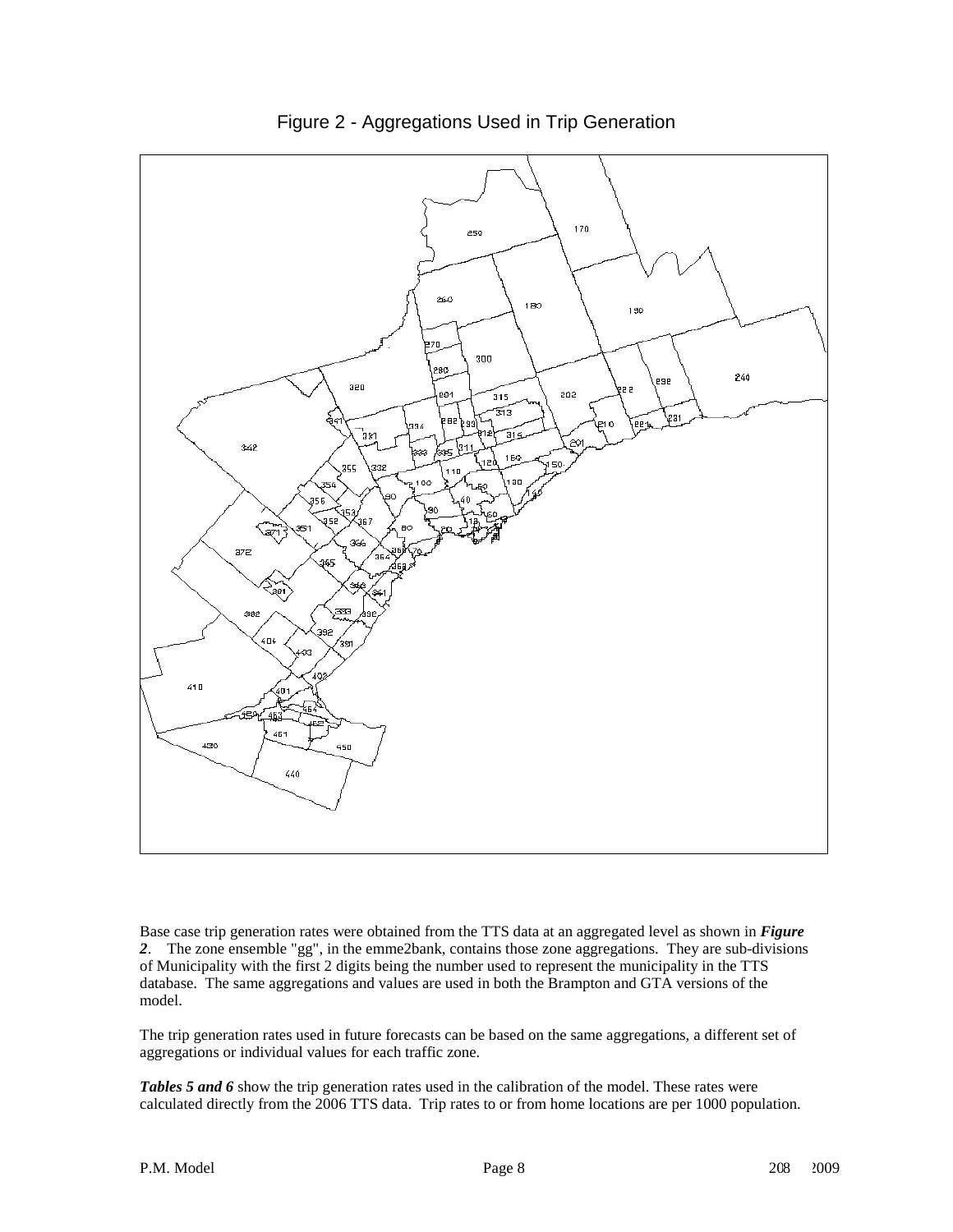Work trip rates from employment locations are per 1000 employment. A composite rate, based on employment plus half the population, is used for trips to and from other locations. The trip rates for areas outside the GTA, shown in *Table 6,* are for trips to or from the GTA only. The number of external non work related transit trips in the TTS database is too small to be meaningful.

The trip generation rates used in future forecasts can be based on the same aggregations, a different set of aggregations or individual values for each traffic zone.

Non work trips are known to be under reported in the TTS. Estimates of the amount of under-reporting were made after the 1996 TTS through a comparison of non-respondent trip rates with those of respondents having the same demographic characteristics. *Table 7* shows the estimated mean level of under-reporting. The estimates from the 1996 study have been further adjusted to improve the match between the simulation and cordon counts. The adjustment factors shown are applied to the trip rates shown in *Tables 5 and 6*. The change in observed trip rates between 1996 and 2006 is included as trend information only.

# **1.3 Mode Split**

Mode split factors have to be supplied for both the origins and destinations of trips starting from work. The origins and destinations for each mode are factored to a common total, using a specified weighting factor, prior to calculation of the split for the next mode. The mode split factors applied in the running of the model may be based on the same aggregations as used in the calibration, a different set of aggregations or on individual zone values.

*Figure 3* shows the zone aggregations used in the calibration of the mode split component of the model. The same aggregations and values are used in both the Brampton and GTA versions of the model. The areas not shown have the same aggregations as are used for trip generation (*Figure 2*). *Tables 8 and 9* shows the base case modal split factors calculated from TTS data. The zone aggregation ensemble "gm" is used. The numbering convention is the same as for the aggregations used in trip generation (i.e. the first 1 or 2 digits are the planning district number). The total number of aggregations for the GTA and Hamilton is 127.

The factors are applied sequentially to determine the subsequent mode shares after the previous mode has been subtracted from the total. The sequence of application is

- i) Other (Walk an Cycle)
- ii) GO Rail
- iii) Local Transit

The remaining trips are assumed to be made by automobile (Driver or passenger).

The origins and destinations for each mode are scaled to a common total, using a user specified weighting factor, prior to the calculation of the split for the next mode.

A post trip distribution sub-mode split is applied to GO Rail trips. The procedure is described in *section 1.5* - Transit assignment.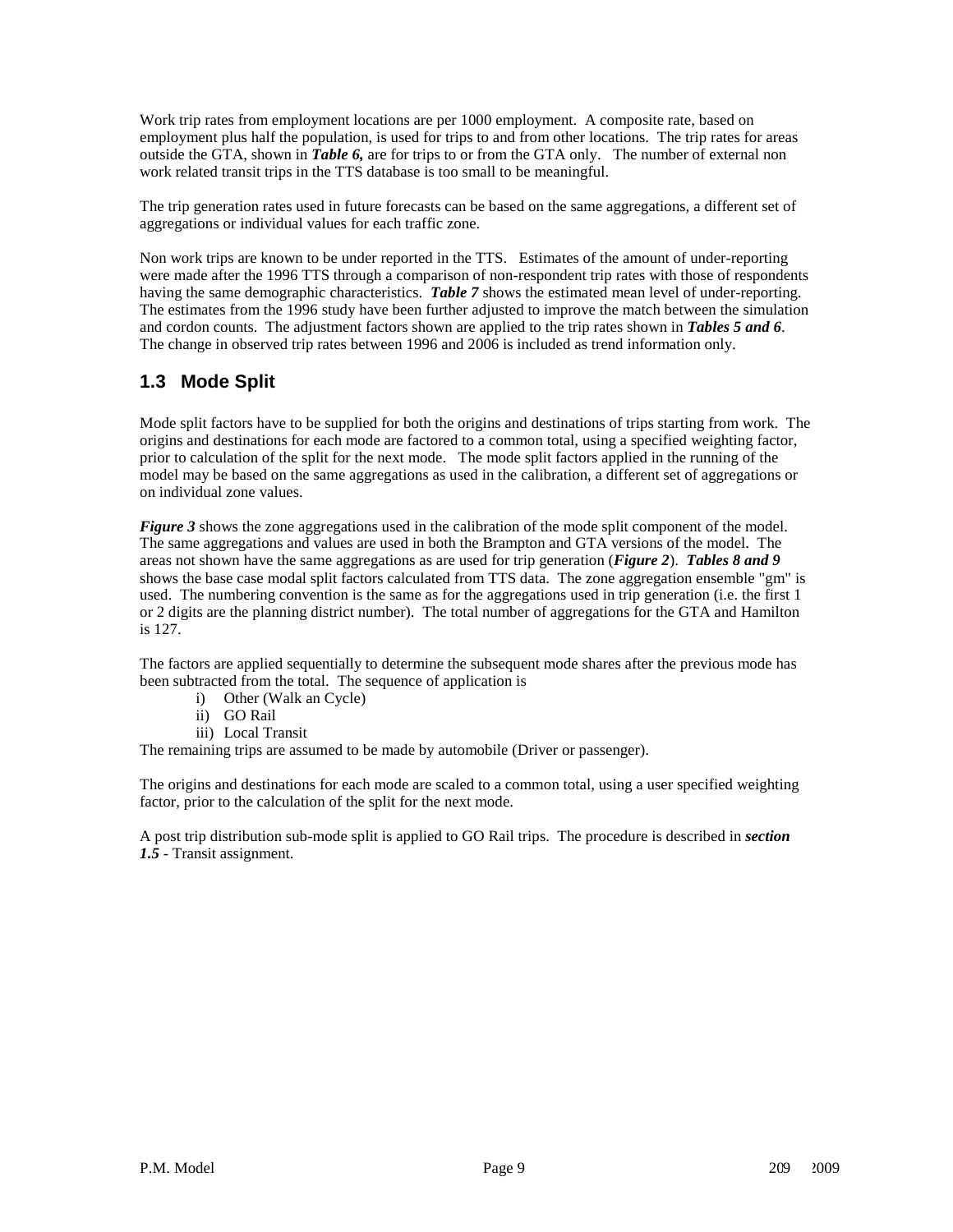|                  | Origin rate per 1000 population or employment<br>Destination rate per 1000 population or employment |                 |                |                  |                  |                 |          |                 |          |
|------------------|-----------------------------------------------------------------------------------------------------|-----------------|----------------|------------------|------------------|-----------------|----------|-----------------|----------|
| From             | work                                                                                                | home            | home           | other            | work             | work            | not work | not work        | Not work |
| To               | all                                                                                                 | all             | all            | all              | home             | not home        | home     | home            | not home |
| Mode             | all                                                                                                 | auto            | transit        | auto             | all              | all             | auto     | transit         | auto     |
| 11               | 554                                                                                                 | 29              | 24             | 65               | 217              | 52              | 39       | 55              | 52       |
| 12               | 641                                                                                                 | 25              | 16             | 37               | 250              | 45              | 31       | 46              | 41       |
| 20               | 433                                                                                                 | 47              | 19             | 112              | 196              | 52              | 64       | 47              | 88       |
| 30               | 497                                                                                                 | 50              | 14             | 130              | 190              | 48              | 77       | 49              | 91       |
| 40               | 503                                                                                                 | 74              | 11             | 164              | 195              | 53              | 113      | 38              | 117      |
| 50               | 543                                                                                                 | 74              | 10             | 161              | 171              | 46              | 121      | 48              | 105      |
| 60               | 384                                                                                                 | 55              | 15             | 119              | 198              | 50              | 76       | 50              | 95       |
| $\overline{70}$  | 470                                                                                                 | 90              | 11             | 117              | 194              | 34              | 105      | 22              | 96       |
| 80               | 520                                                                                                 | 83              | $\overline{7}$ | 210              | 184              | 62              | 127      | $\overline{32}$ | 158      |
| 90               | 528                                                                                                 | 63              | $\overline{7}$ | 156              | 179              | 41              | 94       | 33              | 101      |
| 100              | 575                                                                                                 | $\overline{56}$ | 11             | $\overline{142}$ | 185              | $\overline{44}$ | 87       | 38              | 85       |
| 110              | 526                                                                                                 | 68              | 11             | 169              | 184              | 47              | 113      | 48              | 116      |
| 120              | 546                                                                                                 | 63              | 7              | 152              | 216              | 51              | 101      | 46              | 111      |
| $\overline{130}$ | 512                                                                                                 | 66              | 13             | 179              | 175              | 55              | 92       | 45              | 137      |
| 140              | 434                                                                                                 | 80              | 12             | 161              | 174              | 46              | 114      | 46              | 112      |
| 150              | 471                                                                                                 | 84              | 5              | 179              | 199              | 39              | 115      | 39              | 120      |
| 160              | 528                                                                                                 | 66              | 7              | 135              | 186              | 39              | 100      | 41              | 107      |
| 170              | 429                                                                                                 | 86              | 0              | 117              | 177              | 29              | 132      | 0               | 113      |
| 180              | 422                                                                                                 | 83              | 0              | 226              | 186              | 45              | 124      | 1               | 174      |
| 190              | 368                                                                                                 | 94              | 6              | 267              | 169              | 41              | 149      | 50              | 183      |
| 201              | 468                                                                                                 | 100             | 1              | 199              | 210              | 51              | 142      | 9               | 155      |
| 202              | 406                                                                                                 | 99              | 10             | 141              | 241              | 35              | 143      | 62              | 100      |
| 210              | 463                                                                                                 | 92              | $\overline{2}$ | 198              | 213              | 44              | 131      | 5               | 164      |
| 221              | 456                                                                                                 | 108             | 16             | 206              | 213              | 61              | 143      | 26              | 206      |
| 222              | 489                                                                                                 | 107             | $\overline{2}$ | 186              | 205              | 44              | 136      | 7               | 149      |
| 231              | 372                                                                                                 | 106             | 1              | 174              | 162              | 45              | 123      | $\overline{2}$  | 162      |
| 232              | 408                                                                                                 | 107             | 0              | 259              | 180              | $\overline{47}$ | 135      | $\mathbf{1}$    | 199      |
| 240              | 424                                                                                                 | 106             | 0              | 169              | 170              | 33              | 125      | 1               | 148      |
| 250              | 389                                                                                                 | $\overline{82}$ | 4              | 176              | 201              | $\overline{35}$ | 126      | 8               | 141      |
| 260              | 383                                                                                                 | 85              | $\overline{2}$ | 140              | 219              | 48              | 135      | 16              | 86       |
| 270              | 476                                                                                                 | 114             | 1              | 243              | 215              | 62              | 140      | 6               | 188      |
| 280              | 493                                                                                                 | 97              | 6              | 177              | 230              | 45              | 146      | 30              | 133      |
| 291              | 407                                                                                                 | 98              | 1              | 108              | 223              | $\overline{26}$ | 119      | 23              | 91       |
| 292              | 419                                                                                                 | $\overline{88}$ | 0              | $\overline{215}$ | 205              | 56              | 135      | 0               | 176      |
| 293              | 570                                                                                                 | 80              | 4              | 153              | 201              | 44              | 162      | 19              | 120      |
| 300              | 528                                                                                                 | 104             | 0              | 140              | 203              | 50              | 141      | 13              | 131      |
| 311              | 495                                                                                                 | 90              | 5              | 165              | 207              | 47              | 145      | 26              | 125      |
| 312              | 615                                                                                                 | 93              | 18             | 126              | 224              | 53              | 150      | 78              | 95       |
| 313              | 417                                                                                                 | 89              | 0              | 222              | 209              | 49              | 144      | 0               | 150      |
| 314              | 512                                                                                                 | $\overline{75}$ | 0              | 169              | 199              | 50              | 111      | $\mathbf{1}$    | 112      |
| 315              | 591                                                                                                 | 57              | $\overline{7}$ | 152              | 298              | 52              | 101      | 38              | 170      |
| 320              | 420                                                                                                 | 93              | $\mathbf{1}$   | 196              | 187              | 44              | 131      | 58              | 132      |
| 331              | 441                                                                                                 | 75              | 2              | 116              | 215              | 31              | 120      | 11              | 73       |
| 332              | 540                                                                                                 | 62              | 2              | 156              | $\overline{227}$ | 59              | 126      | 11              | 103      |
| 333              | 591                                                                                                 | 61              | 40             | 77               | 242              | 42              | 104      | 168             | 81       |
| 334              | 493                                                                                                 | 66              | 0              | 133              | 216              | 44              | 118      | 0               | 100      |
| 335              | 383                                                                                                 | $\overline{78}$ | 0              | 202              | 207              | 65              | 134      | 1               | 149      |
| 341              | 529                                                                                                 | 91              | 3              | 167              | 243              | 53              | 123      | 12              | 142      |
| 342              | 442                                                                                                 | 105             | 13             | 126              | 216              | 40              | 133      | 32              | 122      |
|                  |                                                                                                     |                 |                |                  |                  |                 |          |                 |          |

# Table 5 - Trip Generation Rates (TTS)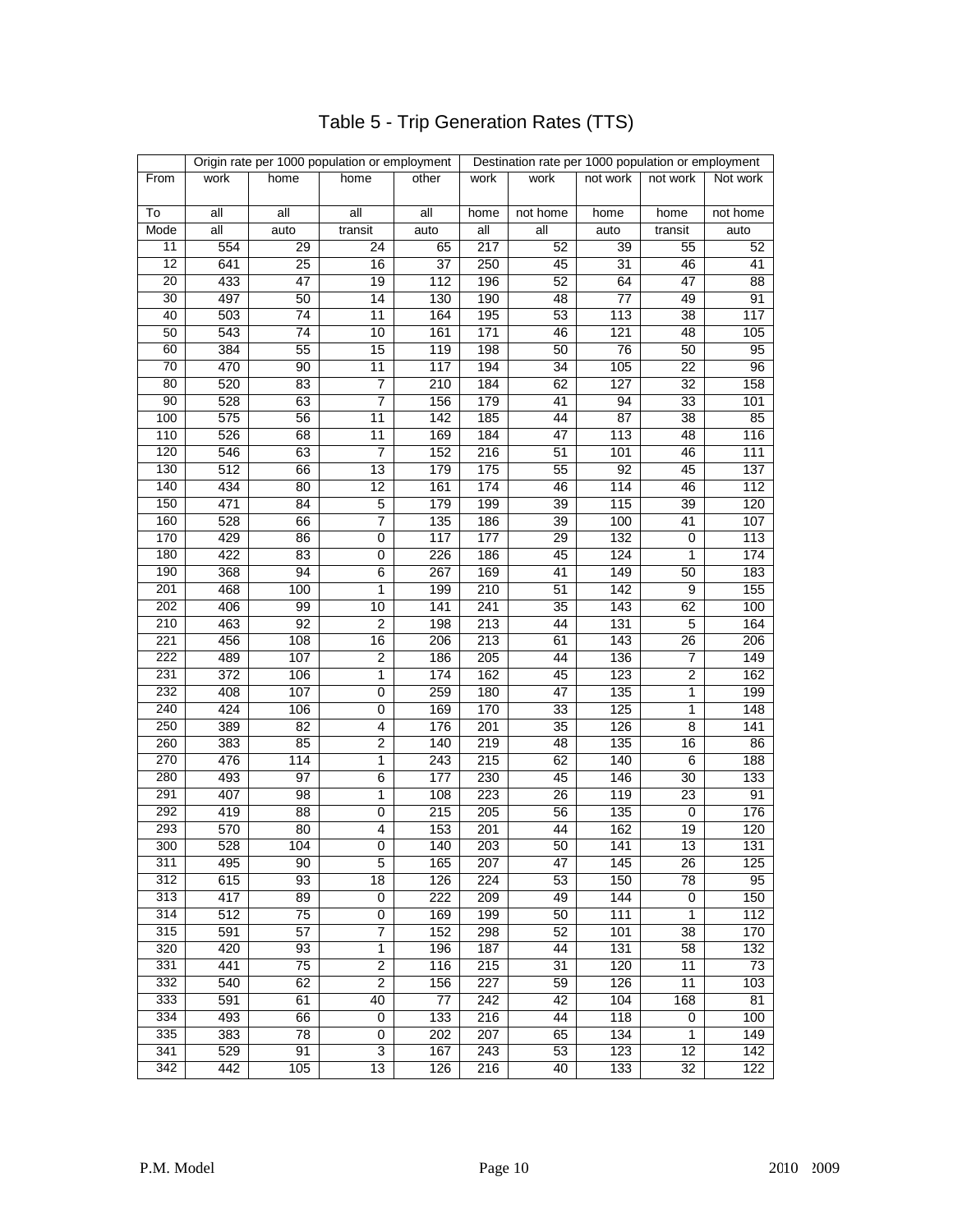|                 |                  | Origin rate per 1000 population or employment |                 |                 | Destination rate per 1000 population or employment |                 |          |                 |          |
|-----------------|------------------|-----------------------------------------------|-----------------|-----------------|----------------------------------------------------|-----------------|----------|-----------------|----------|
| From            | work             | home                                          | home            | other           | work                                               | work            | not work | not work        | Not work |
|                 |                  |                                               |                 |                 |                                                    |                 |          |                 |          |
| To              | all              | all                                           | all             | <b>All</b>      | home                                               | not home        | home     | home            | not home |
| Mode            | all              | auto                                          | transit         | Auto            | all                                                | all             | auto     | transit         | auto     |
| 351             | 549              | 81                                            | 2               | 93              | 210                                                | 25              | 114      | 17              | 78       |
| 352             | 464              | 83                                            | 1               | 154             | 193                                                | 45              | 98       | 11              | 112      |
| 353             | 502              | 81                                            | $\overline{2}$  | 190             | 202                                                | 69              | 108      | $\overline{8}$  | 177      |
| 354             | 447              | 93                                            | 4               | 135             | 207                                                | 42              | 117      | 11              | 106      |
| 355             | 513              | 74                                            | 3               | 65              | 211                                                | $\overline{27}$ | 99       | 5               | 74       |
| 356             | 446              | 88                                            | 1               | 160             | 219                                                | 55              | 111      | 3               | 135      |
| 361             | 484              | 117                                           | 2               | 190             | 212                                                | 41              | 153      | 21              | 166      |
| 362             | 473              | 106                                           | $\overline{23}$ | 257             | 206                                                | 51              | 151      | 74              | 177      |
| 363             | 556              | 108                                           | 4               | 240             | 221                                                | 57              | 152      | 23              | 177      |
| 364             | 495              | 67                                            | 4               | 176             | 205                                                | 57              | 98       | 13              | 142      |
| 365             | 524              | 98                                            | 2               | 153             | 221                                                | 49              | 133      | 4               | 118      |
| 366             | 550              | 81                                            | 3               | 119             | 217                                                | 45              | 109      | 8               | 100      |
| 367             | 552              | 70                                            | 0               | 84              | 168                                                | 34              | 104      | 0               | 70       |
| 368             | 477              | 84                                            | 0               | 178             | 204                                                | 56              | 117      | 0               | 137      |
| 371             | 455              | 116                                           | 0               | 223             | 226                                                | 63              | 132      | 3               | 193      |
| 372             | 510              | 83                                            | 0               | 102             | 212                                                | 35              | 121      | 2               | 114      |
| 381             | 472              | 101                                           | 1               | 178             | 245                                                | 61              | 134      | 7               | 137      |
| 382             | 550              | 84                                            | 1               | 142             | 224                                                | 46              | 110      | 3               | 110      |
| 391             | 553              | 98                                            | 1               | 197             | 184                                                | 46              | 175      | 8               | 150      |
| 392             | 499              | 132                                           | 2               | 237             | 181                                                | 50              | 210      | 6               | 183      |
| 393             | 488              | 110                                           | 0               | 274             | 225                                                | 63              | 149      | 1               | 205      |
| 394             | 451              | 107                                           | 3               | 141             | 224                                                | $\overline{35}$ | 153      | 7               | 109      |
| 401             | 536              | 110                                           | 7               | 190             | 183                                                | 39              | 150      | 7               | 118      |
| 402             | 516              | 107                                           | 0               | 283             | 189                                                | 60              | 157      | 1               | 234      |
| 403             | 531              | 117                                           | 0               | 184             | 232                                                | 49              | 159      | 3               | 152      |
| 404             | 379              | 101                                           | 31              | 166             | 232                                                | 32              | 131      | 66              | 107      |
| 410             | 429              | 96                                            | 0               | 155             | 199                                                | 29              | 138      | $\mathbf{1}$    | 144      |
| 420             | 462              | 115                                           | 0               | 197             | 181                                                | 35              | 150      | 15              | 152      |
| 430             | 428              | 135                                           | 2               | 289             | 203                                                | 55              | 163      | 79              | 262      |
| 440             | 383              | 98                                            | 51              | 87              | 170                                                | 29              | 141      | 98              | 94       |
| 450             | 504              | 96                                            | 11              | 156             | 198                                                | 37              | 136      | 42              | 125      |
| 461             | 417              | 108                                           | 6               | 267             | 170                                                | 47              | 139      | 3               | 212      |
| 462             | 468              | 79                                            | 1               | 194             | 163                                                | 43              | 108      | 16              | 152      |
| 463             | 509              | $\overline{78}$                               | 11              | 181             | 157                                                | 47              | 98       | 32              | 129      |
| 464             | 521              | 78                                            | 7               | $\overline{72}$ | 156                                                | 23              | 102      | 26              | 86       |
| <b>Brampton</b> | 487              | 86                                            | $\overline{2}$  | 141             | 207                                                | 47              | 108      | $\overline{9}$  | 119      |
| 2001 TTS        | 519              | 87                                            | 3               | 156             | 230                                                | 58              | 118      | 8               | 127      |
| Change          | $-6%$            | $-2%$                                         | $-33%$          | $-10%$          | $-10%$                                             | $-19%$          | $-8%$    | 9%              | -6%      |
|                 |                  |                                               |                 |                 |                                                    |                 |          |                 |          |
| Toronto         | 536              | 62                                            | 12              | 132             | 190                                                | 49              | 92       | 43              | 97       |
| Durham          | 431              | 101                                           | $\overline{2}$  | 200             | 192                                                | 45              | 134      | $\overline{7}$  | 166      |
| York            | 516              | 85                                            | $\overline{2}$  | 169             | 212                                                | 50              | 133      | 12              | 127      |
| Peel            | 519              | 87                                            | 3               | 146             | 210                                                | 47              | 117      | 12              | 119      |
| <b>Halton</b>   | 508              | 107                                           | 1               | 210             | 213                                                | 51              | 152      | $\overline{4}$  | 167      |
| Hamilton        | 475              | 96                                            | 7               | 195             | 174                                                | 42              | 127      | $\overline{23}$ | 158      |
|                 |                  |                                               |                 |                 |                                                    |                 |          |                 |          |
| <b>GTAH</b>     | 517              | 80                                            | 7               | 156             | 198                                                | 48              | 114      | 25              | 120      |
| total           |                  |                                               |                 |                 |                                                    |                 |          |                 |          |
| 2001 TTS        | $\overline{537}$ | 84                                            | $\overline{7}$  | 151             | 211                                                | 51              | 113      | 25              | 121      |
| Change          | $-4%$            | $-5%$                                         | $-1%$           | 3%              | $-6%$                                              | $-6%$           | $1\%$    | $0\%$           | $0\%$    |

# Table 5(Cont.) - Trip Generation Rates (TTS)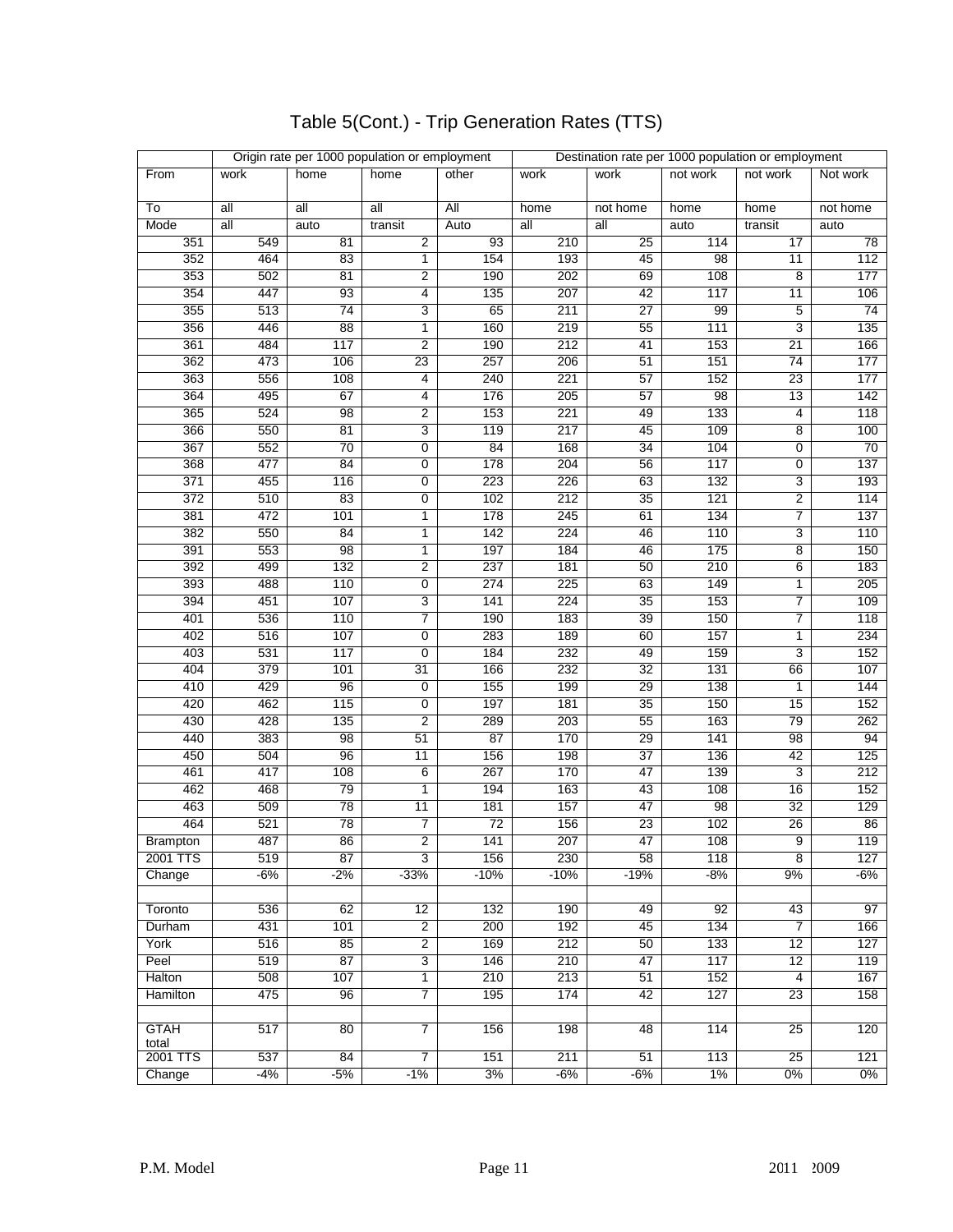|                                |      | Origin Rate per 1000 population<br>or employment |                         |                        | Destination Rate per 1000 population or<br>employment |                         |                         |                 |
|--------------------------------|------|--------------------------------------------------|-------------------------|------------------------|-------------------------------------------------------|-------------------------|-------------------------|-----------------|
| From                           |      | work                                             | home                    | not<br>home or<br>work | work                                                  | work                    | not work                | Not work        |
| To                             |      | all                                              | all                     | all                    | home                                                  | not<br>home             | home                    | not home        |
| Mode                           |      | all                                              | auto                    | auto                   | $\overline{\mathsf{all}}$                             | all                     | auto                    | auto            |
| Northumberland                 | 4001 | 35                                               | $\overline{6}$          | $\overline{20}$        | $\overline{25}$                                       | 5                       | $\overline{10}$         | $\overline{10}$ |
| City of Peterborough           | 4002 | 21                                               | $\overline{2}$          | $\overline{4}$         | 11                                                    | $\overline{3}$          | $\overline{2}$          | $\overline{2}$  |
| Peterborough<br>County         | 4003 | 18                                               | $\overline{4}$          | $\overline{3}$         | 15                                                    | $\overline{1}$          | $\overline{\mathbf{4}}$ | $\overline{7}$  |
| Kawartha Lakes<br>South        | 4004 | 23                                               | $\overline{14}$         | 11                     | 52                                                    | $\overline{2}$          | 11                      | $\overline{16}$ |
| <b>Kawartha Lakes</b><br>North | 4005 | $\overline{29}$                                  | 10                      | $\overline{16}$        | 49                                                    | $\overline{5}$          | $\overline{14}$         | 23              |
| Simcoe South                   | 4100 | 44                                               | $\overline{25}$         | $\overline{6}$         | 110                                                   | 14                      | 10                      | 15              |
| Simcoe West                    | 4101 | 6                                                | 6                       | $\overline{4}$         | $\overline{30}$                                       | $\overline{5}$          | 5                       | 5               |
| <b>Barrie</b>                  | 4102 | $\overline{29}$                                  | $\overline{6}$          | $\overline{7}$         | 50                                                    | 10                      | 5                       | $\overline{5}$  |
| Simcoe North                   | 4103 | 11                                               | $\overline{\mathbf{3}}$ | $\overline{5}$         | 12                                                    | $\overline{2}$          | $\overline{5}$          | $\overline{9}$  |
| Orillia                        | 4104 | 10                                               | $\overline{\mathbf{3}}$ | $\overline{6}$         | $\overline{5}$                                        | $\overline{1}$          | 5                       | $\overline{5}$  |
| Orangeville                    | 4201 | $\overline{55}$                                  | 30                      | 40                     | 120                                                   | $\overline{22}$         | $\overline{25}$         | 30              |
| Dufferin County                | 4202 | $\overline{15}$                                  | $\overline{10}$         | $\overline{10}$        | 47                                                    | 5                       | $\overline{10}$         | 7               |
| Guelph                         | 4301 | 45                                               | $\overline{6}$          | 10                     | $\overline{27}$                                       | $\overline{9}$          | 6                       | 8               |
| <b>Wellington South</b>        | 4302 | 50                                               | 25                      | 30                     | 137                                                   | $\overline{20}$         | 20                      | 40              |
| <b>Wellington North</b>        | 4303 | 25                                               | $\overline{2}$          | 6                      | 29                                                    | 8                       | 5                       | 5               |
| Cambridge                      | 4401 | 35                                               | 5                       | $\overline{2}$         | 30                                                    | 8                       | 6                       | 6               |
| Kitchener-Waterloo             | 4402 | 20                                               | $\mathbf{1}$            | $\overline{5}$         | 10                                                    | $\overline{\mathbf{3}}$ | $\overline{\mathbf{3}}$ | $\overline{5}$  |
| <b>Brant County</b>            | 4403 | 55                                               | $\overline{7}$          | $\overline{11}$        | $\overline{28}$                                       | 6                       | 3                       | 6               |
| Haldimand                      | 4404 | 20                                               | 6                       | 6                      | 20                                                    | $\overline{2}$          | 8                       | $\overline{2}$  |
| Grimsby                        | 4405 | 72                                               | 21                      | 16                     | 84                                                    | 19                      | 9                       | 21              |
| <b>St Catharines</b>           | 4406 | $\overline{17}$                                  | 3                       | $\overline{5}$         | 15                                                    | $\overline{4}$          | $\overline{2}$          | 3               |
| Niagara-Fort Erie              | 4407 | $\overline{13}$                                  | $\overline{3}$          | $\overline{8}$         | $\overline{9}$                                        | $\overline{2}$          | $\overline{3}$          | $6\overline{6}$ |
| <b>West Lincoln</b>            | 4408 | $\overline{27}$                                  | 8                       | 7                      | 43                                                    | $\overline{2}$          | 3                       | 7               |

# Table 6 – External Trip Generation Rates for Trips to/from the GTA

The trip rates for the counties of Northumberland and Haldimand are from the previous version of the model. The 2006 TTS did not include these two areas. The rates shown in bold italics have been manually adjusted to improve the fit with external cordon count data.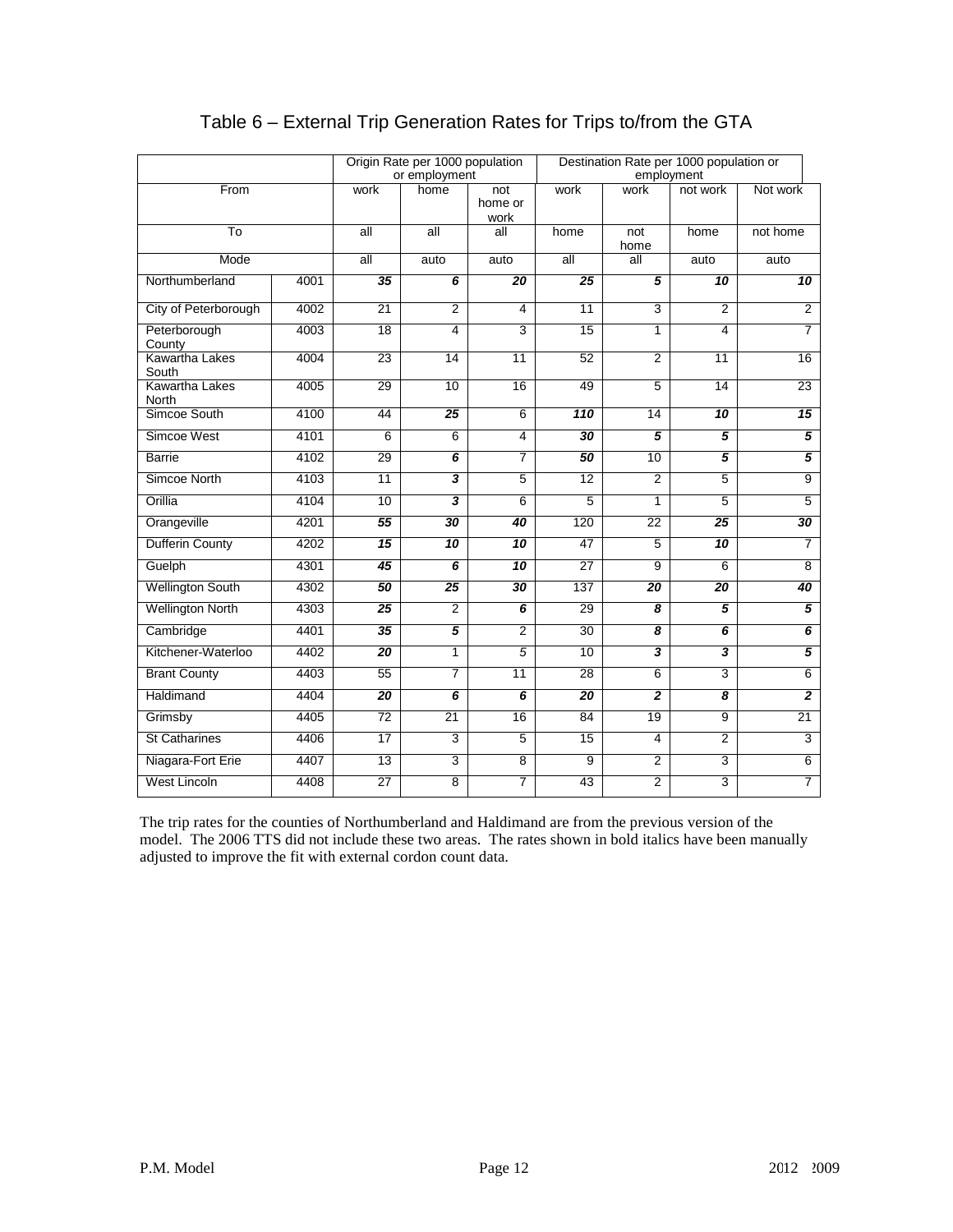| <b>Trip Category</b>           | Estimated mean level  | Adjustment | Reported change in mean trip |
|--------------------------------|-----------------------|------------|------------------------------|
|                                | of under-reporting in | factor     | rate since 1996 (For         |
|                                | 1996 (P.M. Peak       |            | households in the GTA and    |
|                                | Period)               |            | Hamilton)                    |
| Home origins $-$ auto          | 17%                   | 1.25       | $+3\%$                       |
| Home origins $-$ transit       | 17%                   | 1.25       | $-10\%$                      |
| Non-home origins $-$ auto.     | 20%                   | 1.25       | $+10%$                       |
| Home destinations $-$ auto     | 17%                   | 1.10       | $+9\%$                       |
| Home destinations – transit    | 9%                    | 1.10       | $-16\%$                      |
| Non-home destinations $-$ auto | 20%                   | 1.25       | $+11\%$                      |

# Table 7 – Adjustment of Non-work Trip Generation Rates

# Table 9 – External non-zero Mode Split Factors (%)

| Municipality            | Zone | Origins | <b>Destinations</b> |         |
|-------------------------|------|---------|---------------------|---------|
|                         |      | Transit | <b>GO Rail</b>      | Transit |
| City of Peterborough    | 4002 | 1.9     | 5.6                 | 1.6     |
| Peterborough County     | 4003 | 12.4    | 5.2                 |         |
| Kawartha Lakes South    | 4004 |         | 2.4                 | 1.2     |
| Kawartha Lakes Noorth   | 4005 |         | 1.5                 |         |
| Simcoe South            | 4100 |         | 1.2                 | 2.6     |
| Simcoe West             | 4101 |         | 5.8                 |         |
| Barrie                  | 4102 |         | 0.4                 | 3.8     |
| Simcoe North            | 4103 |         | 1.0                 |         |
| Orillia                 | 4104 |         | 9.8                 |         |
| Orangeville             | 4201 |         | 1.4                 |         |
| Guelph                  | 4301 | 1.4     | 1.9                 | 7.6     |
| <b>Wellington South</b> | 4302 |         | 2.4                 |         |
| <b>Wellington North</b> | 4303 |         | 3.4                 | 3.6     |
| Cambridge               | 4401 |         |                     | 0.7     |
| Kitchener-Waterloo      | 4402 | 0.9     |                     | 1.2     |
| <b>Brant</b>            | 4403 |         | 1.0                 | 0.9     |
| Grimsby                 | 4405 |         | 1.8                 | 0.4     |
| <b>St Catharines</b>    | 4406 | 1.7     | 1.9                 | 2.5     |
| Niagara/Fort Erie       | 4407 |         | 3.3                 | 2.2     |
| West Lincoln            | 4408 |         | 2.1                 |         |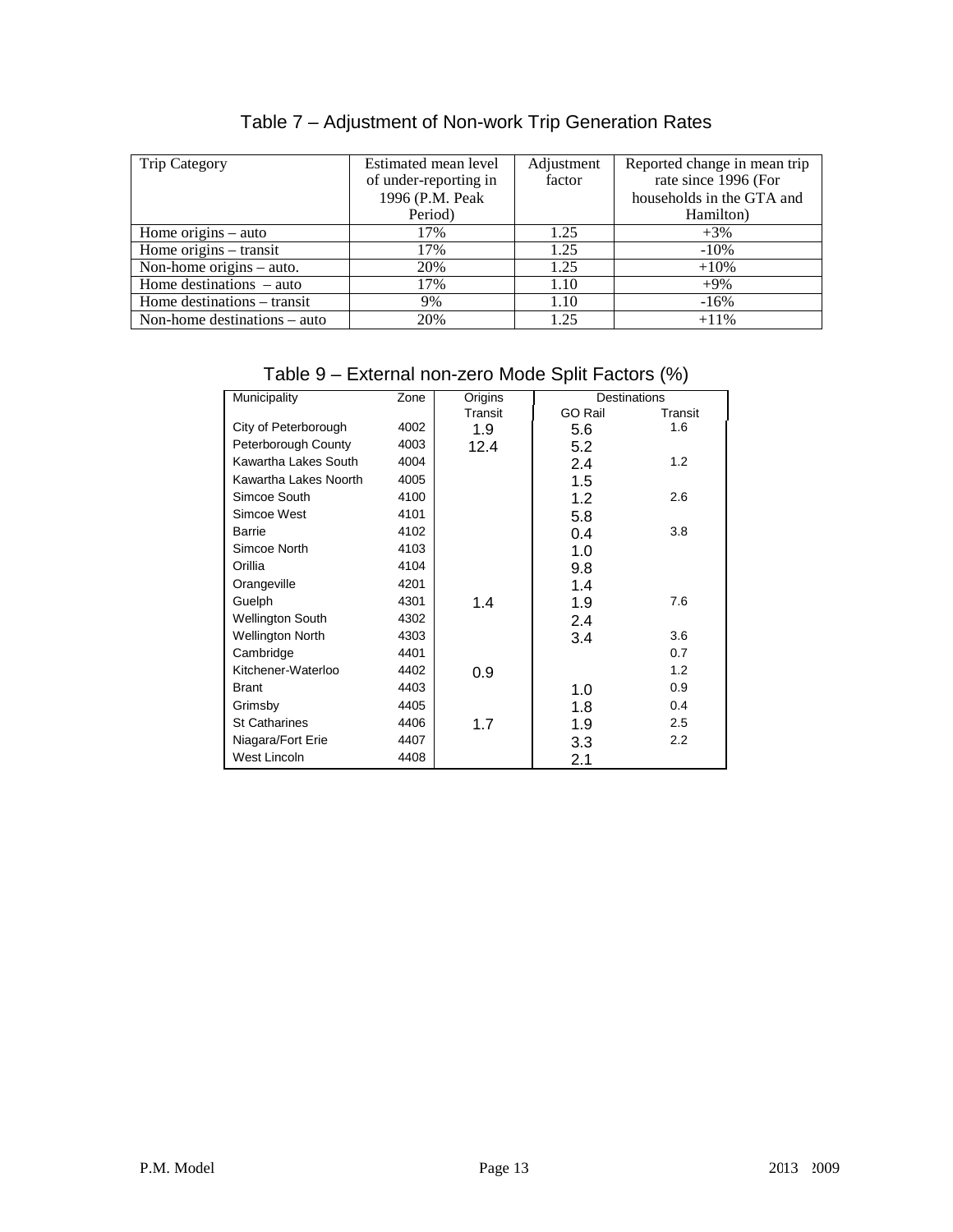

Figure 3 - Zone Aggrgations Used for Modal Split

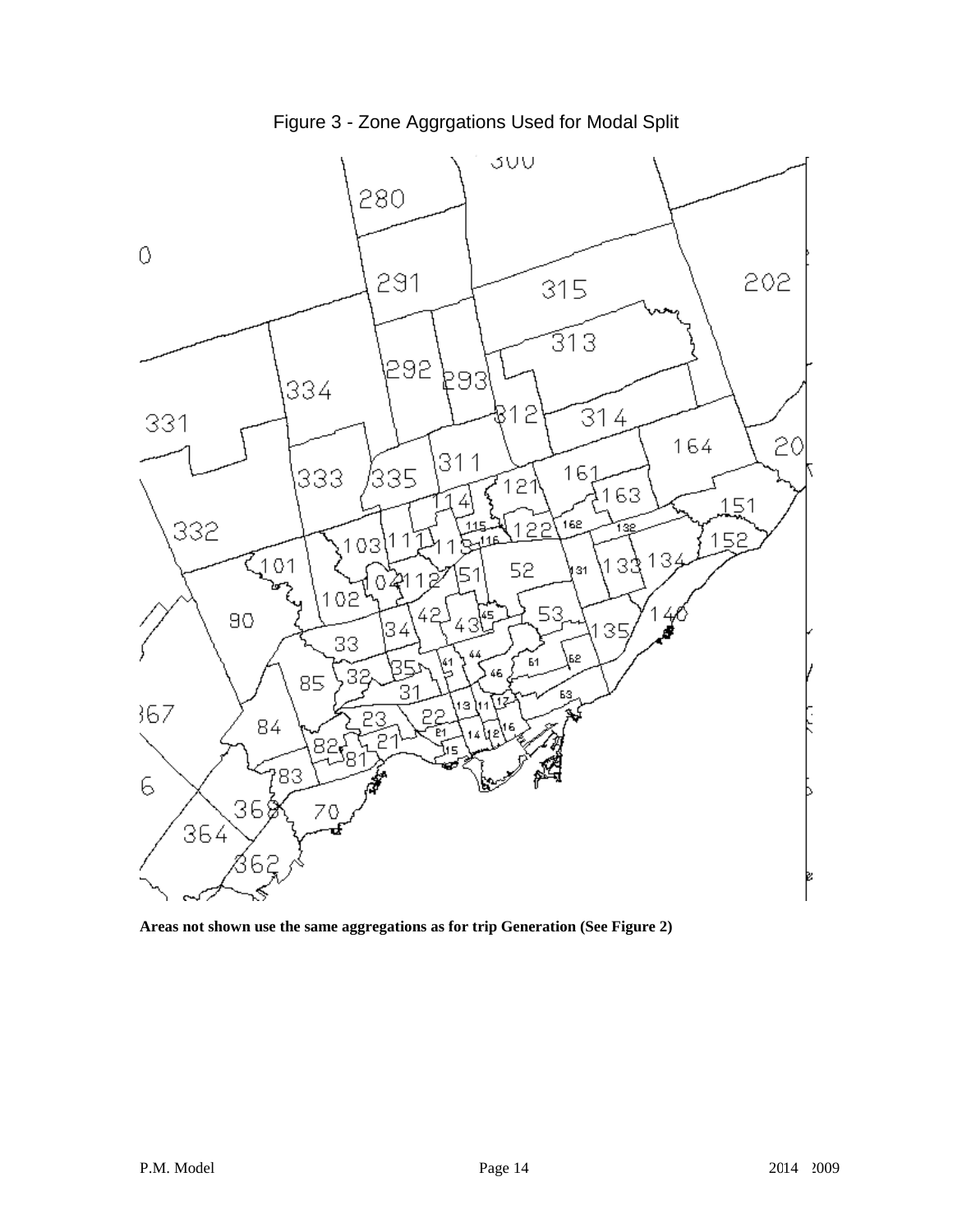|                 | Origins    |                |         | Destinations |            |                |         |      |
|-----------------|------------|----------------|---------|--------------|------------|----------------|---------|------|
| gm              | walk/cycle | <b>GO Rail</b> | Transit | Auto         | walk/cycle | <b>GO Rail</b> | Transit | Auto |
| 11              | 12.3       | 10.4           | 50.2    | 27.1         | 34.6       | 0.2            | 34.5    | 30.7 |
| 12              | 6.9        | 29.8           | 40.6    | 22.8         | 29.7       | 0.5            | 27.9    | 42.0 |
| 13              | 18.0       | 5.1            | 42.6    | 34.3         | 24.9       | 0.8            | 40.1    | 34.2 |
| $\overline{14}$ | 11.5       | 19.1           | 37.9    | 31.5         | 37.4       | 0.4            | 27.3    | 35.0 |
| 15              | 7.2        | 4.4            | 24.1    | 64.4         | 25.6       | 0.3            | 29.5    | 44.6 |
| 16              | 14.3       | 7.9            | 31.1    | 46.7         | 34.0       | 0.2            | 31.2    | 34.6 |
| 17              | 12.3       | 9.2            | 36.3    | 42.3         | 28.5       | 0.0            | 47.8    | 23.7 |
| $\overline{21}$ | 16.7       | 0.5            | 17.7    | 65.1         | 18.4       | 0.0            | 37.5    | 44.2 |
| 22              | 15.7       | 0.6            | 29.0    | 54.7         | 13.8       | 0.3            | 42.5    | 43.3 |
| 23              | 13.8       | 0.4            | 24.5    | 61.3         | 7.8        | 0.4            | 40.2    | 51.5 |
| $\overline{24}$ | 10.9       | 3.0            | 23.0    | 63.1         | 9.6        | 0.0            | 45.2    | 45.3 |
| 31              | 9.2        | 0.0            | 22.6    | 68.2         | 6.1        | 0.0            | 34.4    | 59.5 |
| 32              | 3.7        | 0.0            | 13.4    | 83.0         | 2.1        | 0.0            | 28.0    | 70.0 |
| 33              | 4.8        | 0.6            | 18.1    | 76.5         | 2.5        | 1.1            | 22.8    | 73.6 |
| 34              | 2.2        | 0.1            | 24.3    | 73.4         | 3.5        | 0.0            | 29.3    | 67.2 |
| 35              | 6.7        | 0.5            | 25.5    | 67.3         | 5.4        | 0.3            | 40.2    | 54.1 |
| 41              | 10.1       | 1.5            | 31.0    | 57.3         | 9.2        | 0.3            | 29.6    | 60.8 |
| 42              | 4.8        | 0.4            | 21.4    | 73.4         | 3.7        | 0.0            | 31.8    | 64.6 |
| 43              | $7.5$      | 2.9            | 35.0    | 54.6         | 8.3        | 0.0            | 41.8    | 50.0 |
| 44              | 8.5        | 3.9            | 42.7    | 44.9         | 10.7       | 0.2            | 38.1    | 51.0 |
| 45              | 4.7        | 1.1            | 28.0    | 66.2         | 2.9        | 0.0            | 17.7    | 79.4 |
| 46              | 4.2        | 0.4            | 23.5    | 71.9         | 7.6        | 0.2            | 32.2    | 60.0 |
| 51              | 1.7        | 0.0            | 30.3    | 68.0         | 2.6        | 0.0            | 20.4    | 77.0 |
| 52              | 2.4        | 0.3            | 13.1    | 84.2         | 2.3        | 0.8            | 22.9    | 73.9 |
| 53              | 2.3        | 0.2            | 17.9    | 79.6         | 3.7        | 0.2            | 34.6    | 61.5 |
| 61              | 7.2        | 0.5            | 26.2    | 66.1         | 6.1        | $0.0\,$        | 32.8    | 61.1 |
| 62              | 12.0       | 0.9            | 27.5    | 59.6         | 7.0        | 0.5            | 49.8    | 42.6 |
| 63              | 14.7       | 2.2            | 21.3    | 61.7         | 8.1        | 1.0            | 36.9    | 54.0 |
| 70              | 4.4        | 0.7            | 13.4    | 81.4         | 4.3        | 5.3            | 19.1    | 71.3 |
| 81              | 2.5        | 0.0            | 16.1    | 81.3         | 2.7        | 2.8            | 17.2    | 77.3 |
| 82              | 1.4        | 0.5            | 24.3    | 73.8         | 3.5        | 0.0            | 30.2    | 66.3 |
| 83              | 1.3        | 0.5            | 12.5    | 85.7         | 0.4        | 1.1            | 14.2    | 84.3 |
| 84              | 2.3        | 0.0            | 12.6    | 85.1         | 2.1        | 0.8            | 20.2    | 76.9 |
| 85              | 1.6        | 0.0            | 11.5    | 86.9         | 1.1        | 1.3            | 20.1    | 77.6 |
| 90              | 1.4        | 0.1            | 9.3     | 89.3         | 2.2        | 1.4            | 19.7    | 76.6 |
| 101             | 1.1        | 0.0            | 11.1    | 87.8         | 2.1        | 0.0            | 17.9    | 80.0 |
| 102             | 2.1        | 0.2            | 10.3    | 87.4         | 1.9        | 0.4            | 27.2    | 70.4 |
| 103             | 1.5        | 0.4            | 17.1    | 81.0         | 1.5        | $0.0\,$        | 27.3    | 71.3 |
| 104             | 2.2        | 0.0            | 13.9    | 83.9         | 3.3        | $0.0\,$        | 18.9    | 77.7 |
| 111             | 3.3        | $0.0\,$        | 16.6    | 80.1         | 4.7        | 0.3            | 29.5    | 65.5 |
| 112             | 3.7        | 0.0            | 24.3    | 72.0         | 1.9        | 0.0            | 26.7    | 71.4 |
| 113             | 4.5        | 1.7            | 32.3    | 61.5         | 6.4        | 0.1            | 43.4    | 50.1 |
| 114             | 2.3        | 0.7            | 12.1    | 84.9         | 2.0        | 0.2            | 31.8    | 66.0 |
| 115             | 1.5        | 0.0            | 7.6     | 90.9         | 1.1        | 1.1            | 26.2    | 71.5 |
| 116             | 2.0        | 1.0            | 16.6    | 80.4         | 1.7        | 0.0            | 23.4    | 74.8 |
| 121             | 2.7        | 0.0            | 13.0    | 84.3         | 2.1        | 2.6            | 27.6    | 67.7 |
| 122             | 3.4        | 0.0            | 12.6    | 84.0         | 4.2        | 0.8            | 32.6    | 62.4 |

# Table 8 - Work Trip Mode Split Factors (%)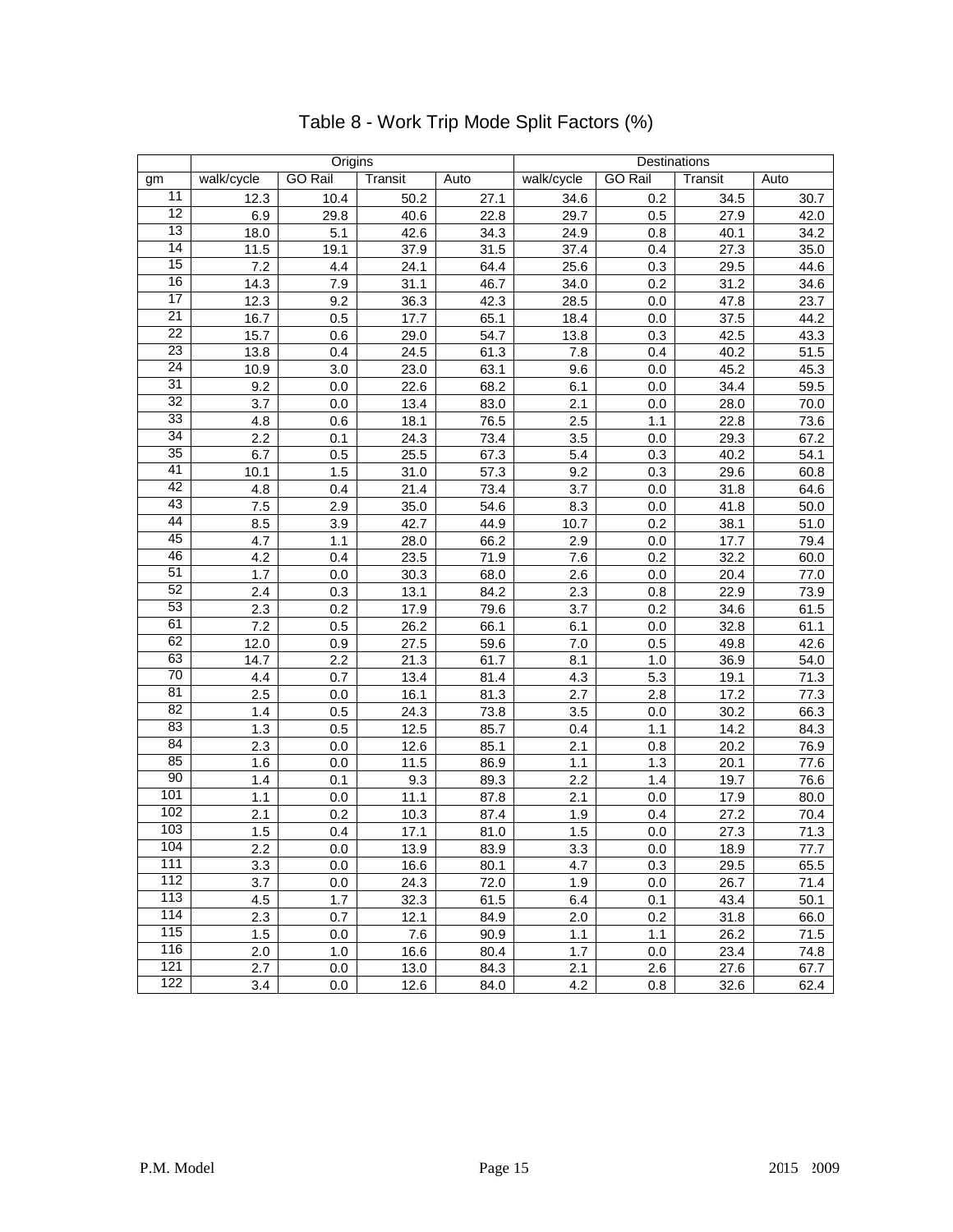|            | Origins          |                |                 |              | Destinations   |                |             |              |
|------------|------------------|----------------|-----------------|--------------|----------------|----------------|-------------|--------------|
| gm         | walk/cycle       | <b>GO Rail</b> | Transit         | Auto         | walk/cycle     | <b>GO Rail</b> | Transit     | Auto         |
| 131        | 2.0              | 1.1            | 13.9            | 83.1         | 2.3            | 0.0            | 20.0        | 77.8         |
| 132        | 2.6              | 0.4            | 19.4            | 77.6         | 3.7            | 1.7            | 21.3        | 73.3         |
| 133        | 3.3              | 0.3            | 11.9            | 84.4         | 2.7            | 0.9            | 30.1        | 66.3         |
| 134        | 4.4              | 0.0            | 13.0            | 82.6         | 1.7            | 2.8            | 28.0        | 67.5         |
| 135        | 1.6              | 1.0            | $\frac{17.7}{}$ | 79.7         | $1.0$          | 0.2            | 37.4        | 61.4         |
| 140        | 3.2              | 0.8            | 10.9            | 85.0         | 1.7            | 5.1            | 21.5        | 71.7         |
| 151        | 1.6              | 0.0            | 9.3             | 89.1         | 0.5            | 11.0           | 17.6        | 70.9         |
| 152        | 4.0              | 0.0            | 7.0             | 89.1         | 1.7            | 5.5            | 23.1        | 69.6         |
| 161        | 2.2              | 0.0            | 11.0            | 86.9         | 1.4            | 1.3            | 23.2        | 74.1         |
| 162        | 2.1              | 0.0            | 14.0            | 83.9         | $2.8\,$        | 2.4            | 26.8        | 68.1         |
| 163        | $\overline{2.2}$ | 0.0            | 14.1            | 83.7         | 2.8            | 3.2            | 19.9        | 74.2         |
| 164        | 1.2              | 0.0            | 10.3            | 88.6         | $1.2$          | 1.3            | 25.2        | 72.4         |
| 170        | 4.6              | 0.0            | 0.0             | 95.4         | 3.1            | 0.0            | 0.6         | 96.2         |
| 180        | 1.4              | 0.0            | 0.7             | 97.9         | 0.8            | 2.0            | 0.8         | 96.4         |
| 190        | 5.2              | 0.0            | $1.0\,$         | 93.8         | 3.2            | 0.8            | $0.0\,$     | 96.0         |
| 201        | 1.4              | 1.3            | 1.7             | 95.6         | 0.9            | 11.0           | 2.4         | 85.7         |
| 202        | 8.9              | 4.4            | $0.0\,$         | 86.7         | 2.0            | 2.0            | 0.0         | 95.9         |
| 210        | 3.3              | 0.7            | 1.7             | 94.3         | 1.8            | 13.2           | 3.6         | 81.3         |
| 221        | 1.8              | 0.9            | 2.3             | 95.0         | 2.3            | 10.7           | 2.3         | 84.7         |
| 222        | 2.7              | 0.0            | 1.1             | 96.2         | 1.1            | 9.4            | 1.5         | 87.9         |
| 231        | 3.2              | 0.2            | 2.6             | 94.0         | 3.0            | 3.3            | 3.5         | 90.3         |
| 232        | 5.2              | 0.2            | 1.3             | 93.3         | 3.1            | 6.6            | 2.2         | 88.1         |
| 240        | 2.2              | 0.0            | 1.4             | 96.4         | 1.2            | 4.5            | 0.4         | 93.9         |
| 250        | 6.2              | 0.0            | 1.1             | 92.7         | 2.0            | 1.0            | 1.2         | 95.8         |
| 260        | $1.7$            | 0.0            | 0.0             | 98.3         | 0.6            | 2.0            | 2.3         | 95.0         |
| 270        | 2.4              | 0.0            | 2.1             | 95.6         | 2.2            | 3.5            | 3.1         | 91.2         |
| 280        | 1.6              | 0.0            | 0.8             | 97.6         | 1.0            | 5.4            | 2.5         | 91.0         |
| 291<br>292 | 1.1              | 0.0            | 2.2             | 96.7         | 0.3            | 8.6            | 4.8         | 86.4         |
| 293        | 2.7              | 0.0            | 4.9             | 92.4         | 1.3            | 6.6            | 10.1        | 82.1         |
| 300        | 0.7              | 0.0            | 4.6             | 94.6         | 0.6            | 7.0            | 8.1         | 84.2         |
| 311        | 1.5              | $0.0\,$        | 1.0             | 97.5         | 1.5            | 4.3            | 1.0         | 93.2         |
| 312        | 1.2              | 0.2            | 5.6             | 92.9         | 1.9            | 3.7            | 14.4        | 80.0         |
| 313        | 0.5              | 0.1<br>0.0     | 5.4<br>2.8      | 94.1<br>95.7 | $0.0\,$<br>0.7 | 3.4<br>8.8     | 7.2<br>5.2  | 89.4<br>85.4 |
| 314        | $1.\overline{5}$ |                |                 |              |                |                |             |              |
| 315        | 1.1              | 0.0            | 3.5             | 95.4         | 1.2            | 5.0            | 13.1        | 80.6         |
| 320        | 2.3<br>0.6       | 2.2<br>0.0     | 2.0<br>1.9      | 93.5<br>97.5 | 1.8<br>0.4     | 3.7<br>5.3     | 7.2<br>0.9  | 87.3<br>93.4 |
| 331        |                  |                |                 |              |                |                |             |              |
| 332        | 6.9<br>0.7       | 0.0            | 0.0             | 93.1<br>93.3 | 1.6<br>0.6     | 3.4<br>2.1     | 3.5<br>5.7  | 91.6<br>91.6 |
| 333        | 0.2              | 0.1<br>0.0     | 5.9<br>5.5      | 94.3         | 0.8            | 3.6            | 7.7         | 87.8         |
| 334        | 1.4              |                |                 |              |                |                |             |              |
| 335        | 3.8              | 0.0<br>0.0     | 2.9<br>8.8      | 95.7<br>87.3 | 0.9<br>1.4     | 5.0<br>0.7     | 5.2<br>17.0 | 89.0<br>80.9 |
| 341        | 3.2              | 0.0            | 0.0             | 96.8         | 3.1            | 1.4            | 0.7         | 94.8         |
| 342        | 3.2              |                |                 |              | 1.8            | 1.8            |             | 95.5         |
|            |                  | 0.0            | 0.0             | 96.8         |                |                | 0.8         |              |

# Table 8 (Cont.) - Work Trip Mode Split Factors (%)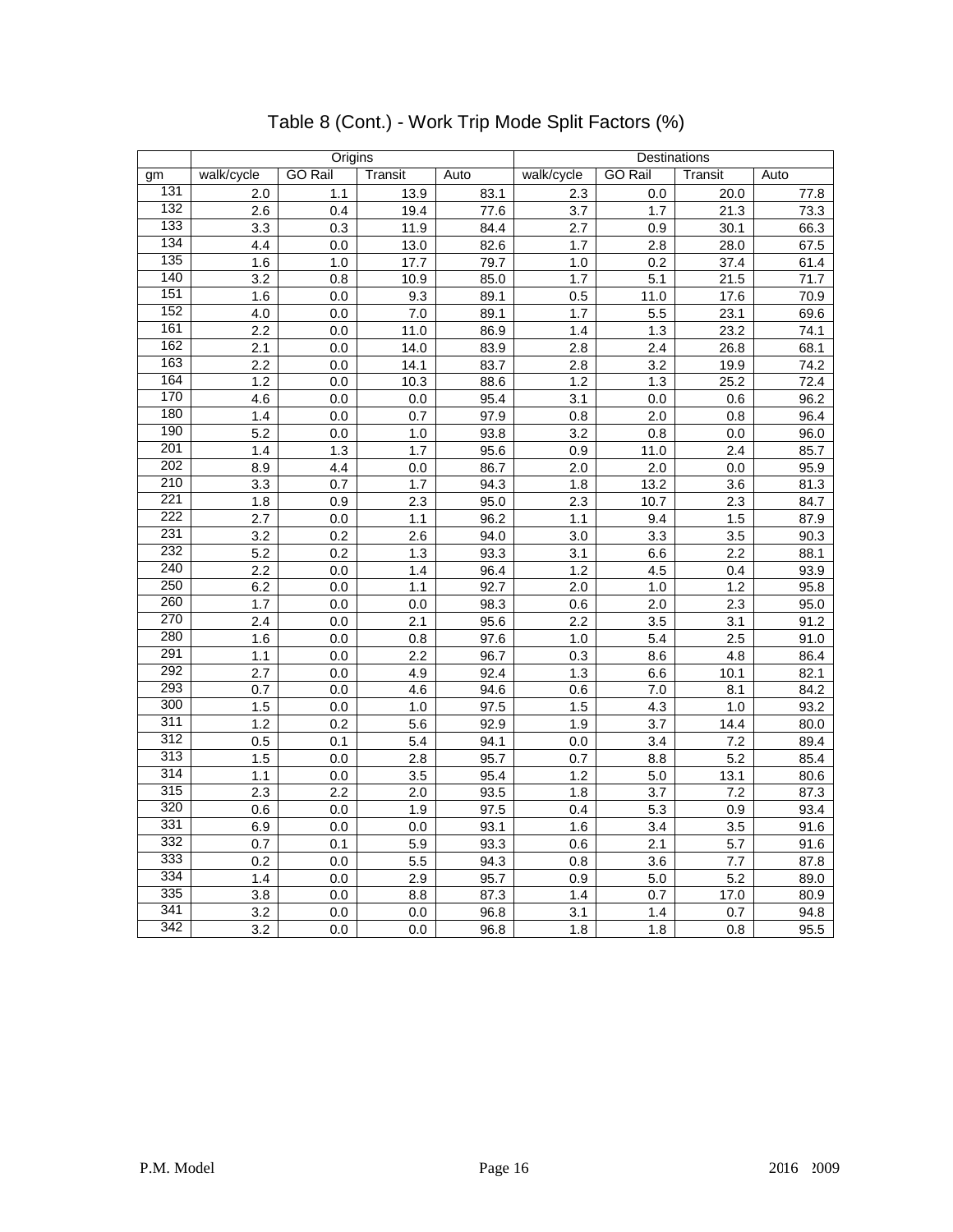|                 | Origins        |                |            |              | Destinatio<br>ns |                |             |              |  |  |  |
|-----------------|----------------|----------------|------------|--------------|------------------|----------------|-------------|--------------|--|--|--|
| gm              | walk/cy<br>cle | <b>GO Rail</b> | Transit    | Auto         | walk/cycle       | <b>GO Rail</b> | Transit     | Auto         |  |  |  |
| 351             | 0.7            | 0.0            | 6.5        | 92.8         | 0.6              | 6.0            | 4.9         | 88.6         |  |  |  |
| 352             | 3.4            | 0.0            | 3.1        | 93.4         | 1.8              | 3.7            | 6.5         | 88.0         |  |  |  |
| 353             | 1.3            | 0.0            | 4.6        | 94.1         | $1.4$            | 3.5            | 6.8         | 88.3         |  |  |  |
| 354             | 2.4            | 0.0            | 2.0        | 95.6         | 0.9              | 4.6            | 6.3         | 88.3         |  |  |  |
| 355             | 0.7            | 0.1            | 5.3        | 94.0         | 0.2              | 4.3            | 5.9         | 89.6         |  |  |  |
| 356             | 2.6            | 0.2            | 2.6        | 94.6         | 1.2              | 4.4            | 3.6         | 90.8         |  |  |  |
| 361             | 2.6            | 1.8            | 2.8        | 92.8         | 2.1              | 13.9           | 3.4         | 80.6         |  |  |  |
| 362             | 2.6            | 0.8            | 6.6        | 90.0         | 1.8              | 12.4           | 5.3         | 80.4         |  |  |  |
| 363             | 2.2            | 0.1            | 3.5        | 94.2         | 2.4              | 8.0            | 4.9         | 84.7         |  |  |  |
| 364             | 1.9            | 0.0            | 7.3        | 90.8         | 1.5              | 8.2            | 11.5        | 78.7         |  |  |  |
| 365             | 0.8            | 0.0            | 4.5        | 94.8         | 0.6              | 7.8            | 4.9         | 86.7         |  |  |  |
| 366             | 0.8            | 0.1            | 7.3        | 91.8         | 0.7              | 6.1            | 8.8         | 84.3         |  |  |  |
| 367             | 0.3            | 0.1            | 6.3        | 93.3         | 1.7              | 1.0            | 9.8         | 87.5         |  |  |  |
| 368             | 2.5            | 0.2            | 6.8        | 90.6         | 1.6              | 4.3            | 13.2        | 80.9         |  |  |  |
| 371             | 5.0            | 0.0            | 0.0        | 95.0         | 2.5              | 3.9            | 0.2         | 93.4         |  |  |  |
| 372             | 0.0            | 0.0            | 0.0        | 100.0        | 0.0              | 4.1            | 0.0         | 95.9         |  |  |  |
| 381             | 2.7            | 0.0            | 0.0        | 97.3         | 3.1              | 3.1            | 0.5         | 93.4         |  |  |  |
| 382             | 1.1            | 0.0            | 1.3        | 97.6         | 0.4              | 6.5            | 1.7         | 91.4         |  |  |  |
| 391             | 1.7            | 1.2            | 1.4        | 95.7         | 2.7              | 11.1           | 1.9         | 84.3         |  |  |  |
| 392             | 3.0            | 0.8            | 1.0        | 95.2         | 3.7              | 13.5           | 0.8         | 82.0         |  |  |  |
| 393             | 2.6            | 1.1            | 2.1        | 94.1         | 1.7              | 11.6           | 1.5         | 85.3         |  |  |  |
| 394             | 0.7            | 0.4            | 0.4        | 98.5         | 0.3              | 17.0           | 0.3         | 82.3         |  |  |  |
| 401             | 2.9            | 0.0            | 4.2        | 92.9         | 2.9              | 5.8            | 2.1         | 89.2         |  |  |  |
| 402             | 1.7            | 0.6            | 2.4        | 95.2         | 1.6              | 8.7            | 1.9         | 87.8         |  |  |  |
| 403             | 1.2            | 0.4            | 1.6        | 96.7         | 1.1              | 7.0            | 1.3         | 90.6         |  |  |  |
| 404             | 0.0            | 0.0            | 0.0        | 100.0        | 0.0              | 3.9            | 0.0         | 96.1         |  |  |  |
| 410             | 2.9            | 0.0            | 0.4        | 96.7         | 1.6              | 1.8            | 0.0         | 96.6         |  |  |  |
| 420<br>430      | 7.7            | 0.0            | 3.0        | 89.3         | 4.9              | 1.8            | 2.5         | 90.9         |  |  |  |
| 440             | 1.1            | 0.0            | 3.7        | 95.1         | 0.9              | 2.3            | 0.7         | 96.2         |  |  |  |
| 450             | 1.2            | 0.0            | 2.6        | 96.1         | 0.6              | 1.2            | 1.2         | 97.1         |  |  |  |
| 461             | 1.5            | 0.0            | 3.1        | 95.4         | 1.4              | 0.5            | 2.0         | 96.0         |  |  |  |
| 462             | 4.6            | $0.0\,$        | 7.9<br>7.1 | 87.5         | 2.5<br>4.3       | 1.2            | 5.1<br>11.2 | 91.2<br>83.7 |  |  |  |
| 463             | 6.8<br>7.7     | 0.0<br>0.0     | 9.6        | 86.1<br>82.7 | 12.0             | 0.8<br>2.0     | 10.8        | 75.3         |  |  |  |
| 464             | 2.3            | 0.0            | 2.6        | 95.1         | 4.4              | 0.7            | 7.1         | 87.8         |  |  |  |
|                 |                |                |            |              |                  |                |             |              |  |  |  |
| <b>Brampton</b> | 1.7            | 0.1            | 4.4        | 93.8         | 1.1              | 4.3            | 5.6         | 88.9         |  |  |  |
| 2001 TTS        | 1.6            | 0.0            | 4.3        | 94.1         | 1.1              | 3.9            | 5.0         | 90.0         |  |  |  |
|                 |                |                |            |              |                  |                |             |              |  |  |  |
| Toronto         | 6.2            | 7.7            | 27.2       | 58.9         | 7.5              | 1.2            | 30.5        | 60.9         |  |  |  |
| Durham          | 3.0            | 0.6            | 1.8        | 94.6         | 1.9              | 8.2            | 2.2         | 87.8         |  |  |  |
| York            | 1.3            | 0.0            | 4.5        | 94.2         | 1.1              | 4.8            | 7.2         | 87.0         |  |  |  |
| Peel            | 1.3            | 0.1            | 5.7        | 92.9         | 1.3              | 6.0            | 6.9         | 85.8         |  |  |  |
| Halton          | 2.1            | 0.6            | 1.6        | 95.6         | 1.6              | 9.2            | 1.2         | 88.0         |  |  |  |
| Hamilton        | 5.3            | 0.0            | 6.9        | 87.7         | 4.3              | 1.4            | 6.1         | 88.1         |  |  |  |
|                 |                |                |            |              |                  |                |             |              |  |  |  |
| <b>GTAH</b>     | 4.1            | 3.9            | 15.8       | 76.2         | 4.1              | 3.9            | 15.8        | 76.2         |  |  |  |
| 2001 TTS        | 3.8            | 3.5            | 15.5       | 77.2         | 3.8              | 3.5            | 15.5        | 77.2         |  |  |  |

# Table 8 (Cont.) - Work Trip Mode Split Factors (%)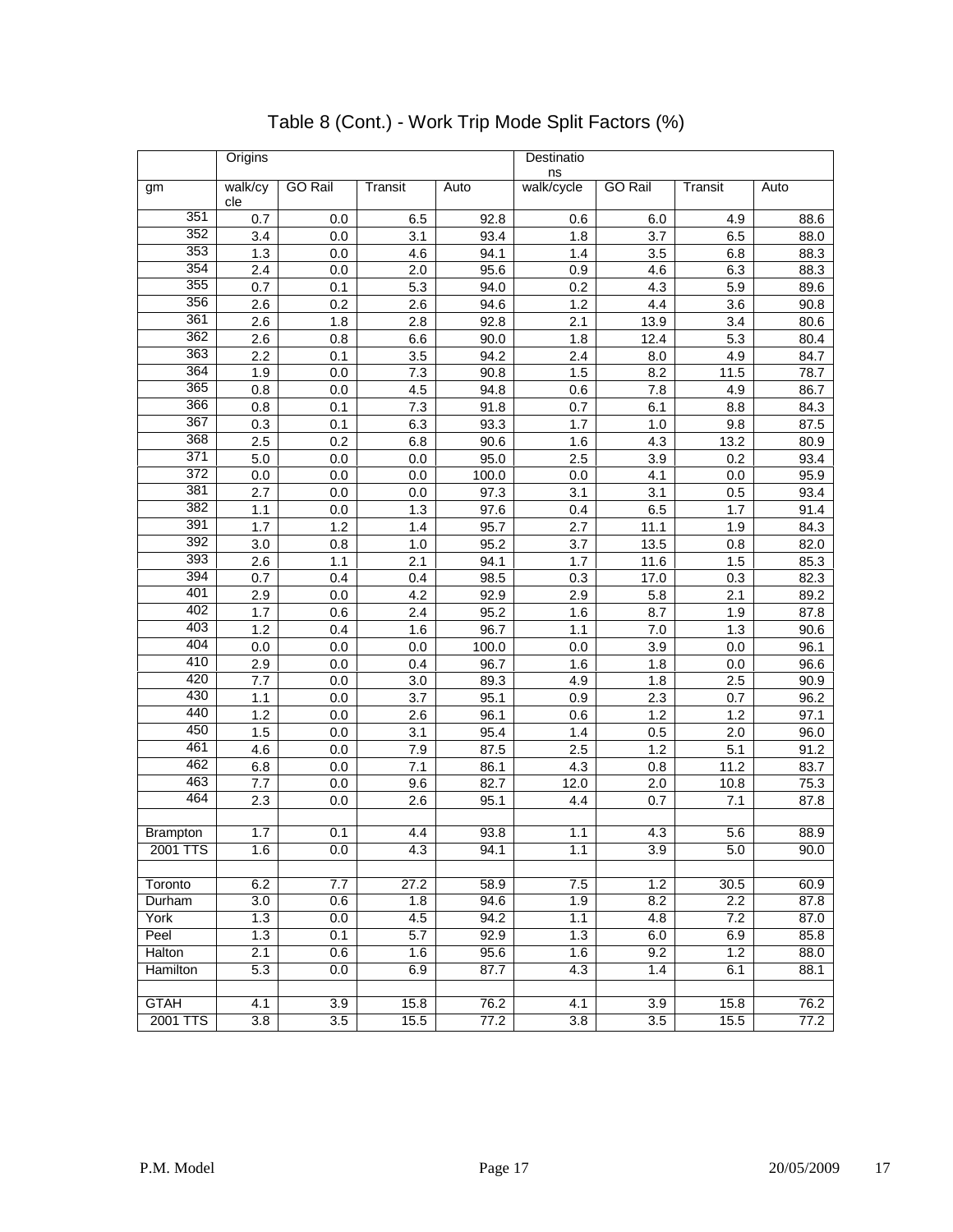### **1.4 Trip Distribution**

Trips that start from work are distributed by two-dimensional balancing of a "base" matrix to the desired origin and destination zone totals for each of the three modes (auto, GO Rail and local transit). Non-work auto trips are distributed in the same manner. The two non-work transit trip purposes are distributed by factoring each row or column of the applicable "base" matrix to the desired row or column totals - origin total for "from home" trips and destination total for "to home" trips. The input "base" matrices are not trip matrices. They define an initial probability distribution that is comparable in its role to the impedance component of a gravity model function. The base matrices are derived from the 2006 TTS data and have the following characteristics:

- a) When balanced to the TTS trip end totals they produce a trip pattern that is almost identical to the TTS at an aggregated level (e.g.: PD to PD) but which is more uniformly distributed at the individual traffic zone level.
- b) The observed TTS trip length distribution is closely maintained.
- c) The matrices for the auto mode have non-zero values in every row and column. The matrices can therefore be used to obtain trip distributions in newly developed areas for which there are no existing trip data. The resulting trip length distribution in those areas will be similar to that observed in neighbouring areas.

*Figure 4* shows the zone aggregations used in the calibration of the base trip distribution matrices. The first step in that process was to aggregate the observed trip tables from the TTS database to these aggregations. The mean value of the zone to zone trip movements that make each aggregated group to group movement was calculated by dividing the total trip movement by the total number of zone to zone pairs that make up that aggregated block. For example if there were 5 zones in the zone group containing the origin zone and 7 zones in the group containing the destination zone then the total number of trips between the origin group and the destination group would be divided by 35 (5 x 7) to obtain the mean value. The mean value is substituted in the observed matrix for all the zone pairs that make up the aggregation. In the case of GO Rail and local transit work trips the revised matrix is used as the base matrix for the distribution of those two modes. The implied assumption is that the zones within each block are equally attractive with the resulting number of trips determined only by the relative magnitudes of the required origin and destination totals, i.e. the basics of a gravity model formulation.

Using the mean value within each block does not work well for the auto trip distribution due primarily to the much higher propensity for very short trips to occur, either intra-zone or between adjacent zones within a zone group or between zones immediately adjacent to the two sides of a zone group boundary. The values in the base auto trip distribution matrices, both work and non-work, have been adjustment to more accurately reflect the actual trip length distribution. The method of adjustment uses the three-dimensional trip balancing feature available in emm/2. An index matrix, used as the third dimension, was created based on the auto travel times between zones obtained from an equilibrium assignment of the 2001 TTS trip data to the 2001 road network. Separate index values were assigned to origin and destination cells within the same zone group from those representing trip movements between different zone groups. Separate index values were also used for trips to and from external areas. The number of observed (TTS) trips represented by each index value was recorded and used as the third dimension control totals in balancing the matrix of mean values to the original TTS row and column trip totals by zone. The third dimension balancing coefficients were saved and applied to the appropriate cells in the matrix of mean values to produce the final base matrix for each of the two trip purposes. The time intervals, trip totals and balancing coefficients are shown in *Table 10*. The travel time intervals were selected to provide a reasonably uniform distribution of trip totals for each index value within the two categories – intra and inter zone group. There is little variation in the balancing coefficients for inter-group trips over 13.5 minutes in length.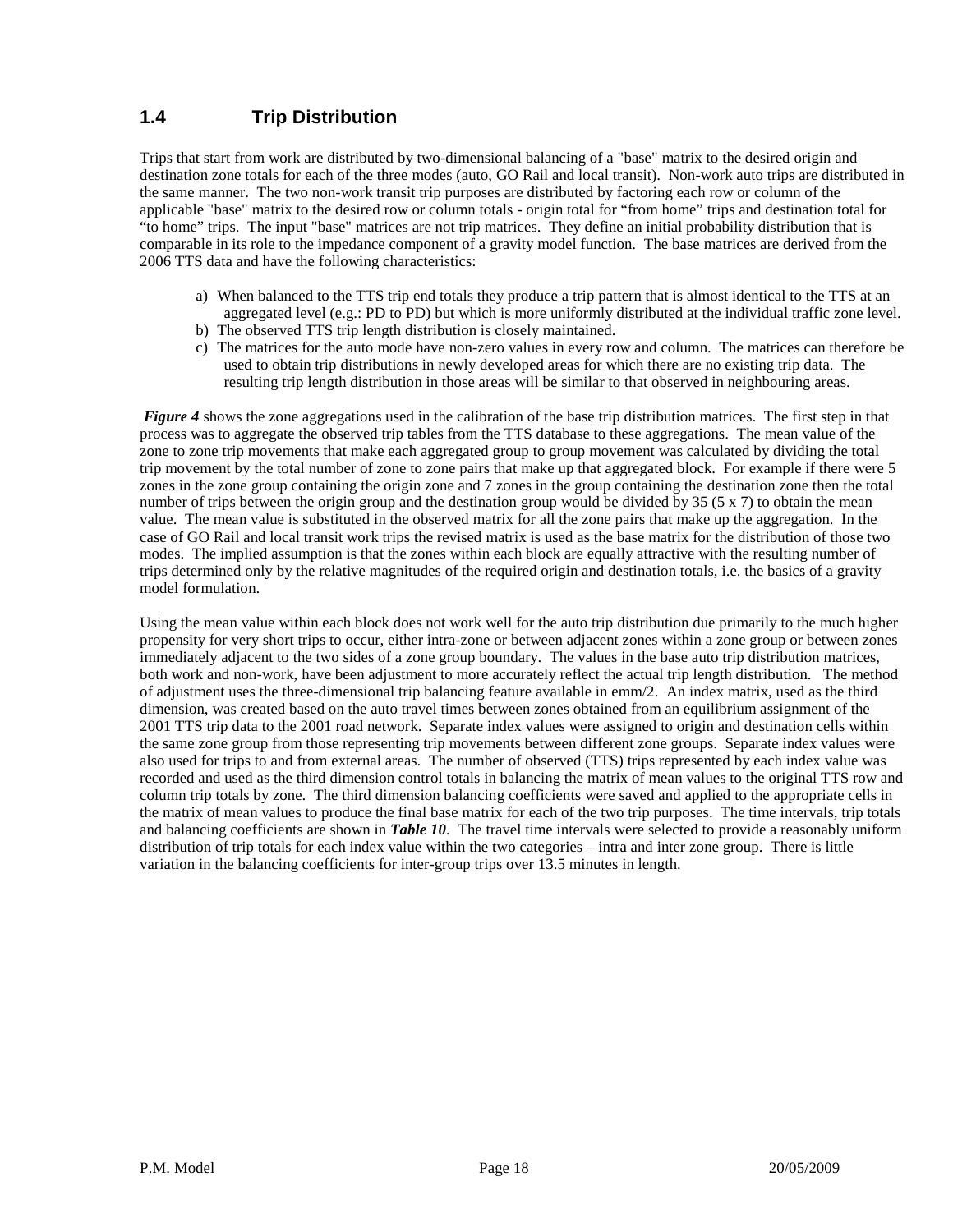

Figure 4 - Zone Aggregations Used for Trip Distribution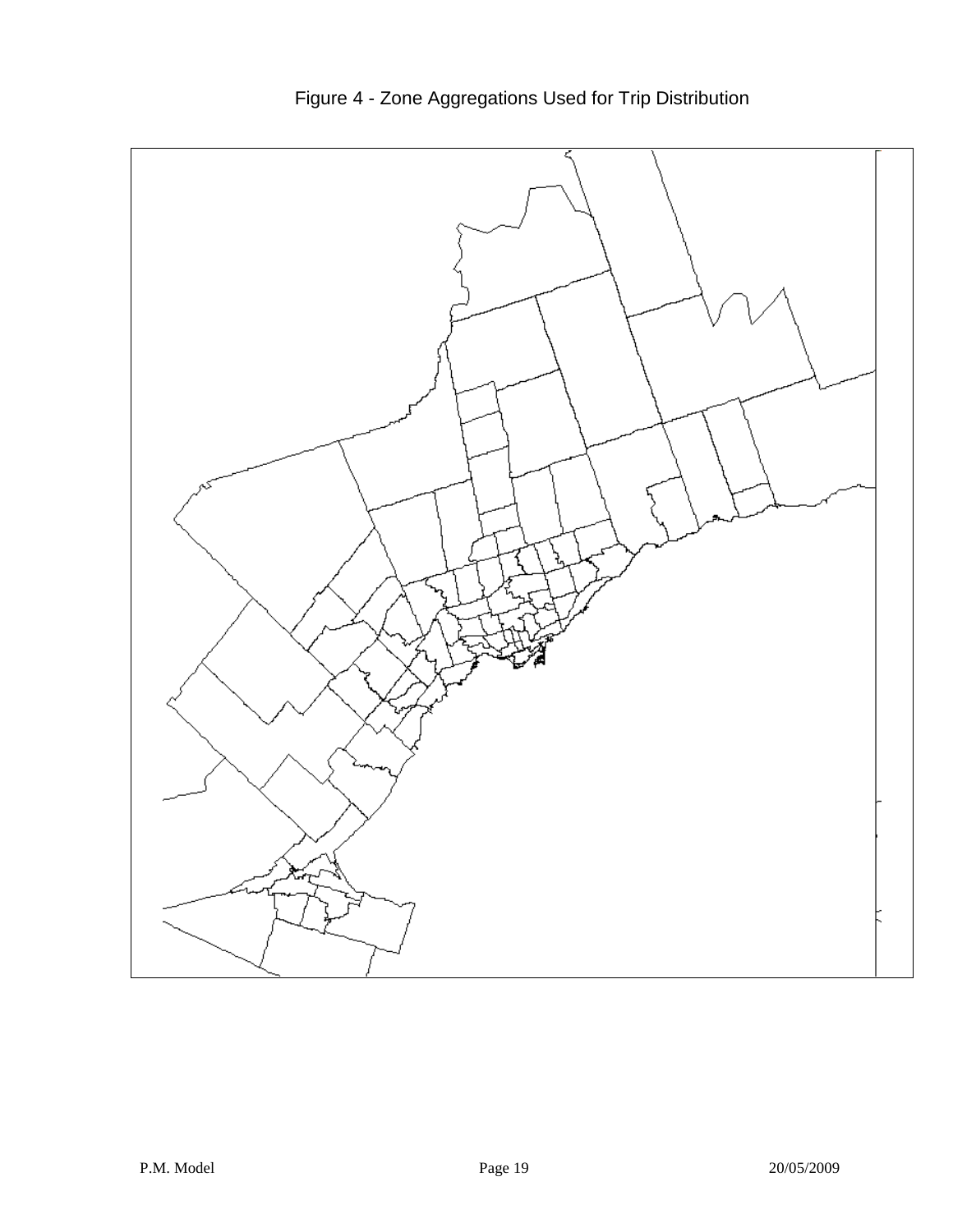|                  | <b>Third Dimension</b> |                  | Auto Work   |             | Auto Non-Work |  |
|------------------|------------------------|------------------|-------------|-------------|---------------|--|
| Index            | Lower bound            | Observed         | Balancing   | Observed    | Balancing     |  |
|                  | (minutes)              | trips (TTS)      | Coefficient | trips (TTS) | Coefficient   |  |
| Intra zone group |                        |                  |             |             |               |  |
| 1                | $\Omega$               | 16893            | 1.83543     | 138486      | 2.39785       |  |
| $\overline{2}$   | 0.5                    | 32047            | 1.38747     | 154432      | 1.41901       |  |
| $\overline{3}$   | 3.5                    | 38898<br>1.07235 |             | 149443      | 0.83424       |  |
| $\overline{4}$   | 5.5                    | 29359            | 0.81167     | 82129       | 0.50499       |  |
| 5                | 7.5                    | 31863            | 0.65646     | 57256       | 0.29992       |  |
| 6                | 12.5                   | 9032             | 0.45062     | 14469       | 0.2057        |  |
| Between groups   |                        |                  |             |             |               |  |
| 7                | $\boldsymbol{0}$       | 37226            | 1.53292     | 112111      | 2.23784       |  |
| $\overline{8}$   | 5.5                    | 45643            | 1.26167     | 94899       | 1.28966       |  |
| $\overline{9}$   | 7.5                    | 88074            | 1.04153     | 137884      | 0.91093       |  |
| 10               | 10.5                   | 102606           | 0.96653     | 103708      | 0.68578       |  |
| 11               | 13.5                   | 98029            | 0.89969     | 72918       | 0.6236        |  |
| 12               | 16.5                   | 86373            | 0.8694      | 52889       | 0.64829       |  |
| 13               | 19.5                   | 99277            | 0.86916     | 47581       | 0.64464       |  |
| 14               | 23.5                   | 132807           | 0.8853      | 53659       | 0.69171       |  |
| 15               | 30.5                   | 111427           | 0.87896     | 36191       | 0.69107       |  |
| 16               | 40.5                   | 114982           | 0.85163     | 32802       | 0.74772       |  |
| External areas   |                        |                  |             |             |               |  |
| 17               | East in                | 1933             | 0.80698     | 2808        | 0.74162       |  |
| 18               | East out               | 5337             | 0.93187     | 3922        | 0.85514       |  |
| 19               | North in               | 3932             | 0.91187     | 5403        | 0.79126       |  |
| 20               | North out              | 21761            | 0.93187     | 8118        | 0.85514       |  |
| 21               | West in                | 7618             | 0.92675     | 5748        | 0.78603       |  |
| 22               | West out               | 17311            | 0.93187     | 6743        | 0.85514       |  |
| 23               | South in               | 7155             | 0.94095     | 7815        | 0.85055       |  |
| 24               | South out              | 14748            | 0.93187     | 7729        | 0.85514       |  |

#### Table 10 – Calibration of Auto Trip Distribution

External Areas

East – Northumberland, Peterborough (City & County) and Kawartha Lakes

North – Simcoe County, Barrie, Orillia, Orangeville, Dufferin County, Wellington North

West – Region of Waterloo, Guelph, Brant County and Wellington South

South – Regions of Niagara and Haldimand-Norfolk

In – inbound to the GTA

Out – outbound from the GTA

The base matrices for non work transit trips were obtained through the same process as was used for the auto trip distribution except that in addition to the third dimension balancing coefficients either the column balancing coefficients, for trips from home, or the row balancing coefficients, for trips to home, were also applied in calculating the base matrix prior to normalizing the values in each row or column to sum to a total value of 1.

The primary purpose of the trip distribution process is to "smooth" out the TTS data replacing most of the zeros in the observed trip table with values that can be used as the base for future trip distribution. Most of the non-zero cell values in the TTS trip matrices are single observations representing an expanded total of approximately 20 trips (5% sample). *Table 11* provides a comparison of the number of non-zero cells in each base matrix with the number of non-zero cells in the corresponding TTS trip matrix. The totals shown exclude trips within or between external zones. Version 5 of the model differs from previous versions, and their documentation, in this regard. The total number of cells in each GTA trip matrix is over 3 million (1743 x 1743). Zero values remain where there are no trips recorded in the TTS trip database even at the aggregated group to group level. The implied assumption is that if there are no trips at all today between these areas the number will not become significant within the time frame to which the model is applied.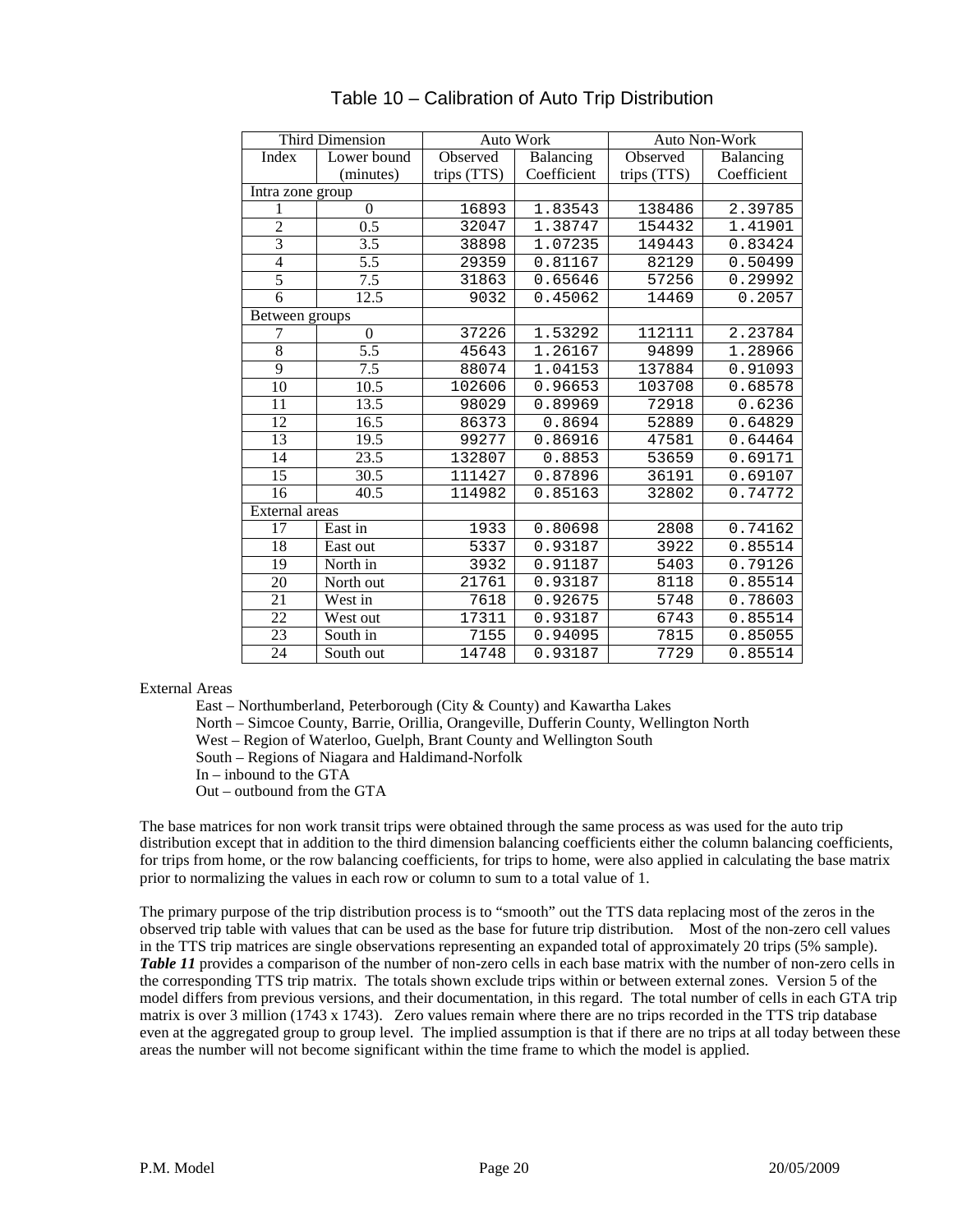|                         | No. of trips | Number of non zero cells |             |  |  |  |  |  |
|-------------------------|--------------|--------------------------|-------------|--|--|--|--|--|
| <b>Trip Category</b>    | $(2006$ TTS) | 2006 TTS                 | Base matrix |  |  |  |  |  |
| Auto work               | 1,154,331    | 49,277                   | 1,974,433   |  |  |  |  |  |
| <b>GO Rail work</b>     | 57,052       | 2.412                    | 156,246     |  |  |  |  |  |
| Local Transit work      | 225,299      | 10,030                   | 561,435     |  |  |  |  |  |
| Auto Non work           | 1,389,143    | 37,728                   | 1,459,464   |  |  |  |  |  |
| Local transit to home   | 141.743      | 5.649                    | 254,162     |  |  |  |  |  |
| Local transit from home | 39.414       | 1,810                    | 115,820     |  |  |  |  |  |

The other objectives of the trip distribution process were to maintain the observed O-D pattern at the aggregate level and the overall trip length distribution. To test how well these objectives are achieved each of the base matrices was balanced to the original trip totals from the TTS. Comparisons were made comparing the resulting trip length distributions and trip assignments with those obtained from the original TTS trip matrices. The trip length comparisons were done on the basis of travel time by road for all modes. Similarly free flow minimum time path (all or nothing) assignments on the road network were used to assess the similarity of the trip patterns. The use of all or nothing assignments ensures that the link volumes that are being compared consist of the same aggregation of O-D pairs. *Table 12* gives a summary of those results. It may be concluded that the differences in both trip length distribution and assigned link volumes that result from the application of aggregated trip rates, aggregated mode splits and the much more detailed distribution of trips, is negligible.

|                  |              | Observed (TTS)    |      | Simulated Time | <b>Linear Regression Equation</b> |          |           |  |  |  |  |
|------------------|--------------|-------------------|------|----------------|-----------------------------------|----------|-----------|--|--|--|--|
|                  |              | Time Distribution |      | Distribution   | Simulated vs. TTS link volumes    |          |           |  |  |  |  |
|                  | Mean<br>S.D. |                   | Mean | S.D.           |                                   | Gradient | R squared |  |  |  |  |
| Auto Work        | 23.5         | 20.2              | 23.6 | 20.2           | 16                                | .987     | .997      |  |  |  |  |
| Auto non-work    | 11.8         | 16.2              | 11.9 | 16.1           | 45                                | .938     | .976      |  |  |  |  |
| GO Rail work     | 52.6<br>16.2 |                   | 52.5 | 16.2           |                                   | .998     | .9999     |  |  |  |  |
| Local Transit    | 19.4<br>13.6 |                   | 19.6 | 13.5           | $\mathfrak{D}$                    | 1.004    | .998      |  |  |  |  |
| work             |              |                   |      |                |                                   |          |           |  |  |  |  |
| Local transit to | 13.4         | 11.8              | 13.4 | 11.7           | $\mathfrak{D}$                    | .974     | .985      |  |  |  |  |
| home             |              |                   |      |                |                                   |          |           |  |  |  |  |
| Local transit    | 8.5<br>10.9  |                   | 10.9 | 8.4            |                                   | .923     | .970      |  |  |  |  |
| from home        |              |                   |      |                |                                   |          |           |  |  |  |  |

### Table 12 – Validation of Trip Distribution

An additional step required in the development of the City of Brampton model was to convert the base distribution matrices from the GTA to the local zone system. The cell values in the trip distribution base matrices were obtained by dividing the value for the corresponding cell in the GTA base matrix by the total number of O-D pairs that make up the same cell in the local matrix. The underlying assumption is that the local sub-zones that make up a GTA zone are all equally attractive as an origin or destination with the relative magnitudes of the trip movements determined solely by the total number of origins or destinations within each sub-zone. The base trip matrices used as input to the distribution of non-work transit trips are normalized again so that the values in each row or column, as appropriate, sum to a total value of 1.

Tests conducted during the validation of the Halton Region model in 2001 demonstrated that the above procedure produces no discernible change in the trip distribution at the GTA zone level. Trip distributions produced at the more detailed zone level and then aggregated to the GTA zone level produce almost identical trip assignments to those where the trip distribution is performed at the GTA zone level.

# **1.5 Transit Assignment**

After the trip distribution, prior to trip assignment, an egress sub-mode split is performed on GO rail trips to determine both the mode of egress and the stations at which riders alight from GO rail. These splits are determined by the zone of the final destination. The two matrices, "mfpm09" .and "mfpm10" contain the observed distributions from the 2006 TTS. The combined totals from the two matrices add up to 100% for each destination zone. Obvious anomalies in the TTS data have been removed by manual review and adjustment. The distribution for adjacent zones is used for zones which have no reported GO rail riders. In the application of the model the auto component of trips with auto egress is added to the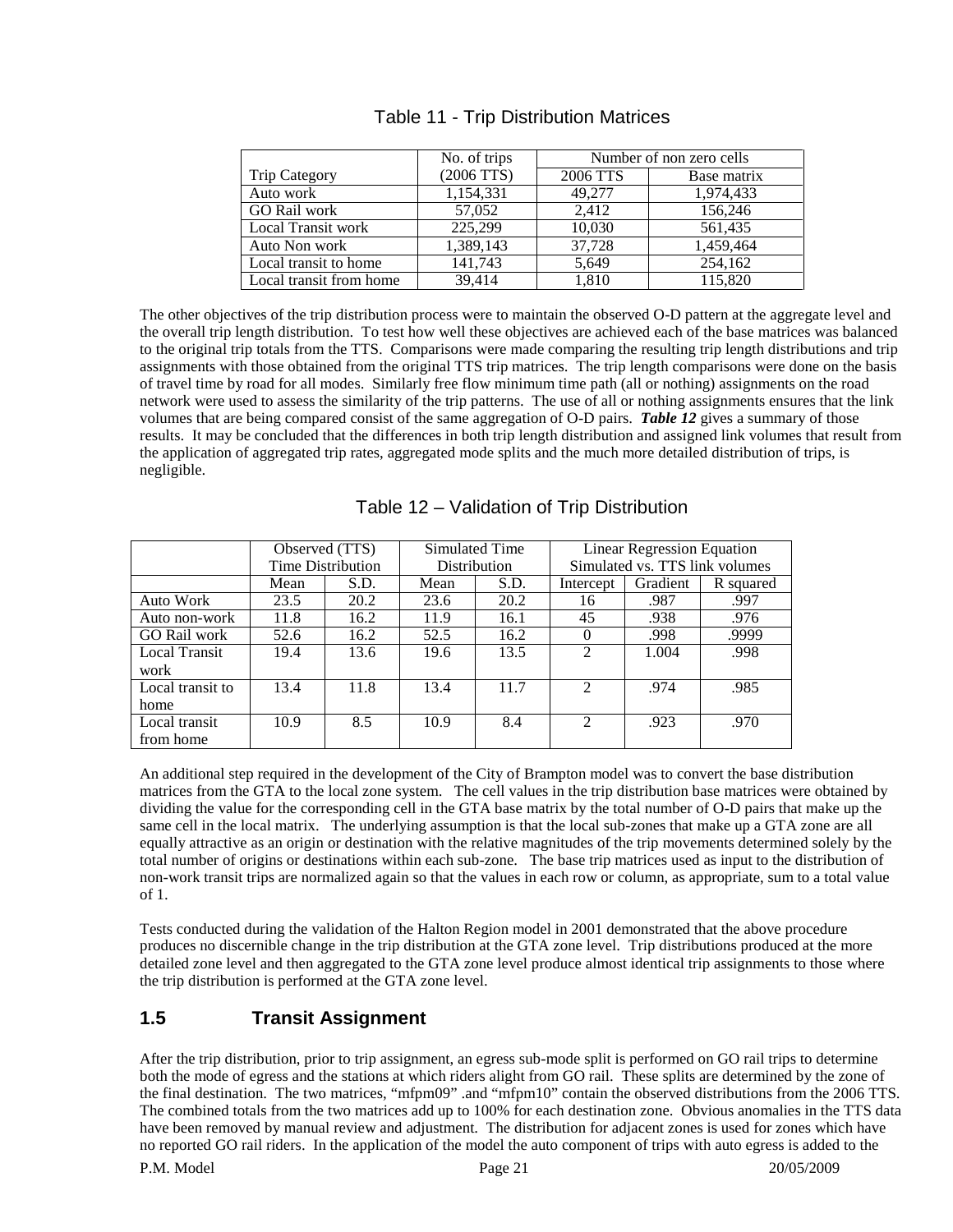auto person trip table. The transit component of trips with transit egress is added to the local transit trip table. The GO rail component of all GO Rail trips is used to construct a new GO Rail trip matrix with the traffic zone containing the egress GO rail station as the destination zone. *Table 13* shows the station reference numbers used in the extraction and manipulation of the GO Rail data. Node numbers refer to the 2001 DMG integrated road and transit network that does not include GO Rail stations added since 2001.

The transit assignment is performed in two stages, first GO rail matrix is assigned and then the local transit matrix. The use of all transit modes is permitted for the GO Rail assignment but the heavy rail mode "r" is not permitted in the local transit assignment.

A transit network is not needed for Trip Generation, Mode Split and Trip Distribution. The model can be used to analyse future transit demand on an existing network without the need for detailed specification of future service levels on every route. The scenario used for the transit assignment is specified separately from the scenario used for the road assignment. A single integrated network can be used for both assignments or two independent networks can be used.

The transit assignment macro contains the following values for the parameters that have to be specified in order to perform a transit assignment. The same values are used for both the GO rail and local transit components.

Source for effective headways = actual line headways with maximum (option 2) Maximum effective headway  $= 15$ Source for boarding times  $=$  same value for entire network (option 1) Boarding time  $= 2$ Source for wait time factors  $=$  same value for entire network (option 1) Wait time factor  $= 0.5$ Wait time weight  $= 2$ Auxiliary transit time weight  $= 1$ Boarding time weight  $= 1$ 

Changing the above values is unlikely to have any significant effect on the assigned volumes but will change the computed travel costs. The transit travel cost (equivalent time) matrix is not saved as a standard output.

### **1.6 Auto Assignment**

Prior to assignment, the matrices for the different trip purposes are aggregated. Factors are applied to convert from the peak period (3 hours) to a peak one hour period. A global factor of 0.35 is applied to non work trips and 0.4 to the auto egress component of GO Rail trips, both factors based on 2006 TTS data. The peak hour in Brampton is assumed to be represented by trips with start times from 4:30 to 5:29 p.m.. A factor of 0.44 is applied to auto work trips from within the City of Brampton based on the 2006 TTS. Trips from other areas are likely to have a more dispersed time distribution by the time they reach the City of Brampton. The peak hour factor for trips originating elsewhere is assumed to be 0.4 with the exception of trips originating In Halton which appear to have a more pronounced peak. The same factor (0.44) applied to trips from Brampton is therefore applied to trips from the Region of Halton. *Table 14* gives a summary of the peak hour factors.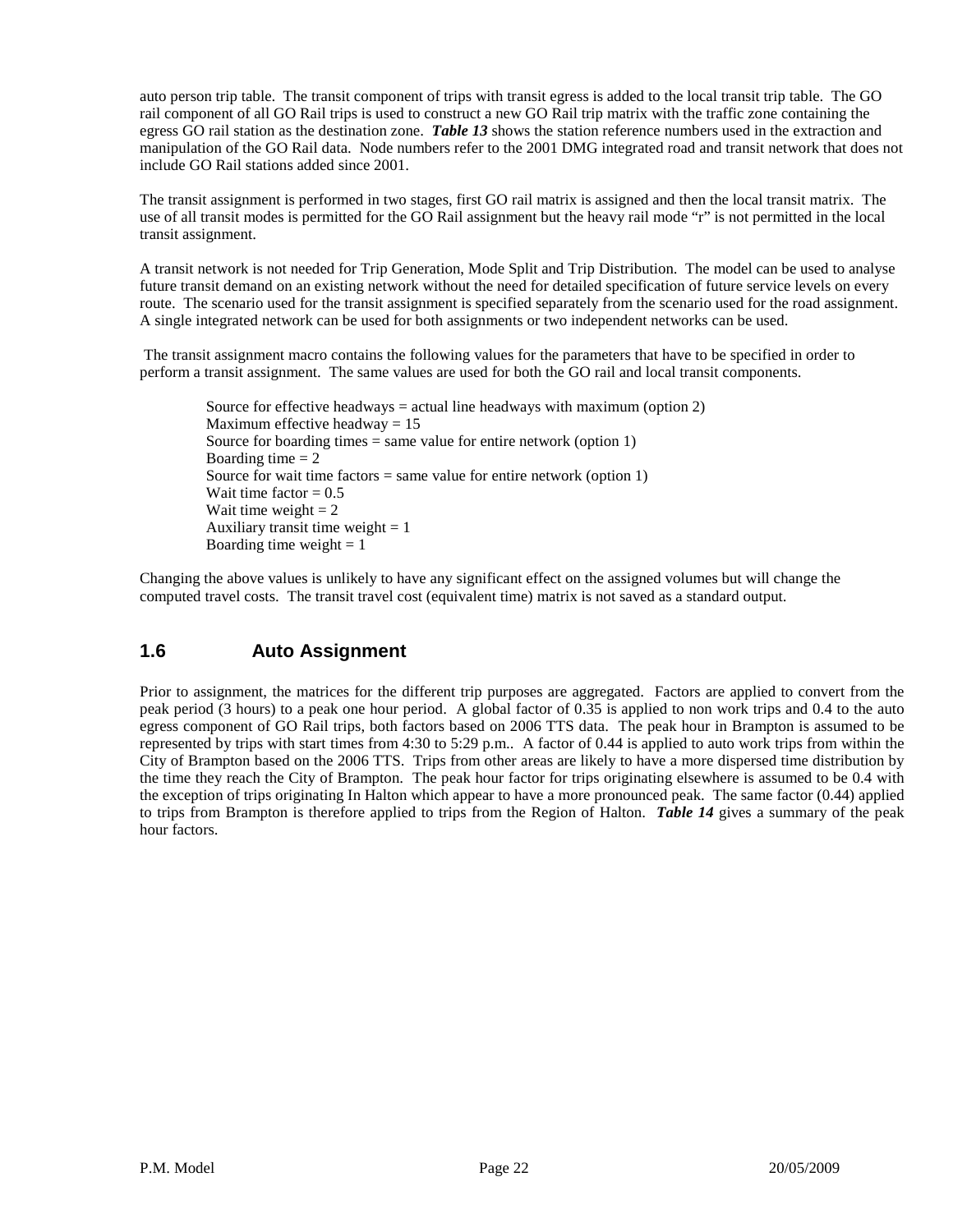| <b>Station</b>          | <b>TTS</b>  | <b>GO</b> Rail transfer | Zone           | Local           |
|-------------------------|-------------|-------------------------|----------------|-----------------|
|                         |             | node                    | Number         | Transit         |
| Hamilton                | GS02        | 91044                   | 2520           | Yes             |
| Aldershot               | GS50        | 91039                   | 2052           | $\overline{No}$ |
| Burlington              | GS03        | 91038                   | 2059           | Yes             |
| Appleby                 | GS04        | 91037                   | 2077           | Yes             |
| Oakville West           | GS05        | 91036                   | 2003           | $\overline{No}$ |
| Oakville                | GSO6        | 91035                   | 2014           | Yes             |
| Clarkson                | GS07        | 91034                   | 1539           | Yes             |
| Port Credit             | GS08        | 91033                   | 1547           | Yes             |
| Long Branch             | GS09        | 91200                   | $\mathbf{1}$   | Yes             |
| Mimico                  | GS10        | 91032                   | 10             | No              |
| Exhibition              | GS11        |                         | 153            | Yes             |
|                         |             | 91027                   |                |                 |
| Union                   | SS38        | 91001                   | 225            | Yes             |
| Danforth (Main)         | GS13        | 91004                   | 369            | Yes             |
| Scarborough             | GS14        | 91006                   | 402            | $\overline{No}$ |
| Eglinton                | GS15        | 91007                   | 405            | Yes             |
| Guildwood               | GS16        | 91008                   | 458            | No              |
| Rouge Hill              | GS17        | 91010                   | 449            | Yes             |
| Pickering               | GS18        | 91011                   | 541            | Yes             |
| Ajax                    | GS19        | 91013                   | 569            | Yes             |
| Whitby                  | <b>GS20</b> | 91015                   | 616            | Yes             |
| Oshawa                  | GS01        | 91017                   | 664            | Yes             |
| Milton                  | GS21        | 91084                   | 2124           | Yes             |
| Lisgar                  | new         | 91086                   | 1517           | Yes             |
| Meadowvale              | GS22        | 91087                   | 1512           | Yes             |
| Streetsville            | GS23        | 91088                   | 1503           | Yes             |
| Erindale                | GS24        | 91090                   | 1578           | Yes             |
| Cooksville              | GS25        | 91093                   | 1566           | Yes             |
| Dixie                   | GS26        | 91094                   | 1560           | No              |
| Kipling                 | <b>SS01</b> | 91095                   | $\overline{4}$ | Yes             |
|                         |             |                         | 2164           |                 |
| Georgetown              | GS48        | 91141                   |                | Yes             |
| <b>Mount Pleasant</b>   | GS53        | 91166                   | 1675           | $\overline{No}$ |
| <b>Brampton</b>         | <b>GS47</b> | 91140                   | 1804           | Yes             |
| <b>Bramalea</b>         | GS46        | 91139                   | 1903           | Yes             |
| Malton                  | GS45        | 91138                   | 1611           | No              |
| <b>Etobicoke North</b>  | GS44        | 91134                   | 61             | Yes             |
| Weston                  | GS43        | 91124                   | 124            | $\overline{No}$ |
| <b>Bloor</b>            | SS09        | 91122                   | 169            | Yes             |
| <b>Bradford</b>         | GS32        | 91080                   | 1310           | Yes             |
| Newmarket               | GS31        | 91078                   | 1254           | Yes             |
| <b>East Gwillimbury</b> | GS55        | 91079                   | 1253           | No              |
| Aurora                  | GS30        | 91075                   | 1239           | Yes             |
| King City               | GS29        | 91071                   | 1286           | $\overline{No}$ |
| Maple                   | GS28        | 91069                   | 1076           | Yes             |
| Rutherford              | GS52        | 91068                   | 1078           | Yes             |
| York Univ.              | GS54        | 91146                   | 96             | No              |
| Richmond hill           | GS33        | 91115                   | 1122           | Yes             |
| Langstaff               | GS34        | 91113                   | 1150           | Yes             |
| Old Cummer              | GS35        | 91109                   | 328            | Yes             |
| Oriole                  | GS36        | 91106                   | 324            | Yes             |
| Stouffville             | GS41        | 91061                   | 1301           | Yes             |
|                         |             |                         |                |                 |
| Mount Joy               | GS56        | None                    | 1214           |                 |
| Markham                 | GS40        | 91060                   | 1206           | Yes             |
| Centennial              | GS58        | None                    | 1197           |                 |
| Unionville              | GS39        | 91059                   | 1185           | Yes             |
| Milliken                | GS38        | 91057                   | 1181           | Yes             |
| Agincourt               | GS37        | 91056                   | 380            | No              |
| Kennedy                 | SS29        | 91055                   | 410            | Yes             |

# Table 13 - GO Rail Station Reference Numbers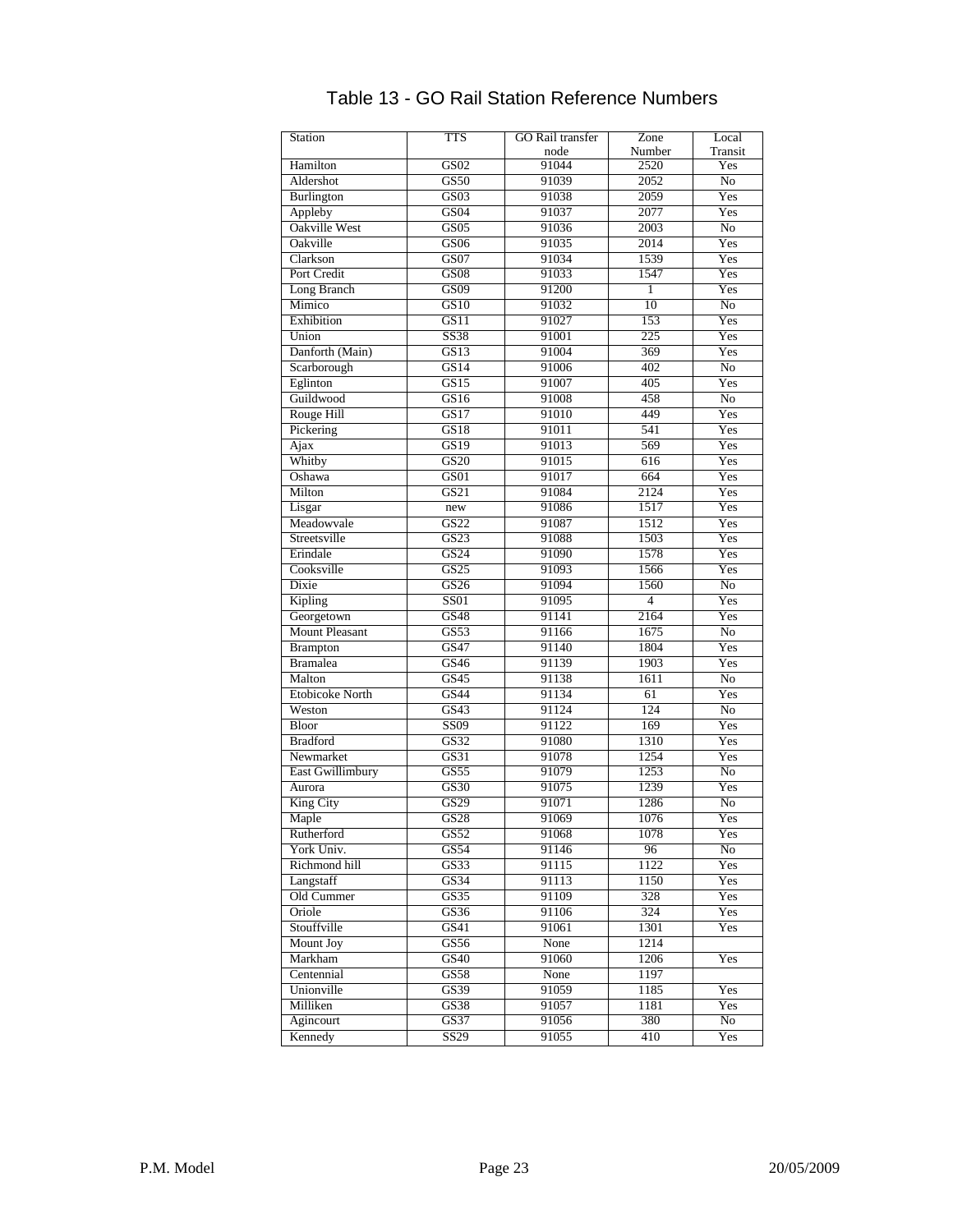| Auto work trips from |      |
|----------------------|------|
| <b>Brampton</b>      | 0.44 |
| Halton               | 0.44 |
| All other origins    | 0.4  |
| Non work trips       | 0.35 |
| GO Rail egress       | 0.4  |
|                      |      |

Table 14 – Peak Hour Factors

An auto occupancy matrix is used to convert the number of peak hour auto persons to auto vehicles (auto drivers). The base case auto occupancy factors are shown in *Tables 15 and 16*. The factors are the number of auto drivers plus passengers divided by the number of auto drivers in the 2001 TTS data. Three different levels of aggregation have been used to calculate the factors with municipality (Planning district in Toronto) being the primary one. *Table 15* shows the average auto occupancy factors for all trip movements between municipalities where the expanded TTS auto person trip total exceeds 1000 persons (approximately 50 observations). Municipal to municipal trip movements of less than one thousand auto persons have been aggregated together at the region to region level. These values, shown in *Table 16*, are used for all trip movements not shown in *Table 15*.

Intra-municipal trip movements within the Cities of Brampton and Mississauga were further sub-divided by the zone groups used for trip generation and mode split.

In general, the average auto occupancy is lower for medium length trips than it is for either short trips or very long trips. Intra-municipal trips generally have the highest level of auto occupancy. The TTS data does not include trip information for people under the age of 11 nor are these included in the model. The average auto occupancy figures used in the model are therefore likely to be lower than the values one would expect to observe on the street.

The total auto vehicle matrix also includes the auto vehicle trips specified in a supplementary auto driver matrix. At the present time this matrix consists of observed (TTS) auto driver access/egress trips to and from local transit, predominantly subway stations. The matrix extracted from the TTS data is for the peak 3 hours (15:01 to 18:00). The same peak hour factor is applied as for non work trips. The model has provision for factoring the supplementary matrix selectively by origin zone to represent projected growth in local transit and, in particular, TTC subway use.

The supplementary matrix could also be used to represent other trips not included in the basic model. Two potential uses are:

- a) The addition of vehicle trips to, from and between the three external cordon stations (401 East of Port Hope, 401 West of Cambridge and the Peace Bridge in Fort Erie)
- b) The addition of an auto equivalency matrix representing projected truck movements.

The model includes options to stratify the total auto driver matrix into separate matrices representing 1, 2 and 3 plus auto occupancy and to estimate the number of new high occupancy vehicles that might be formed as a result of exclusive high occupancy vehicle lanes. These procedures are described in *section 2.3*.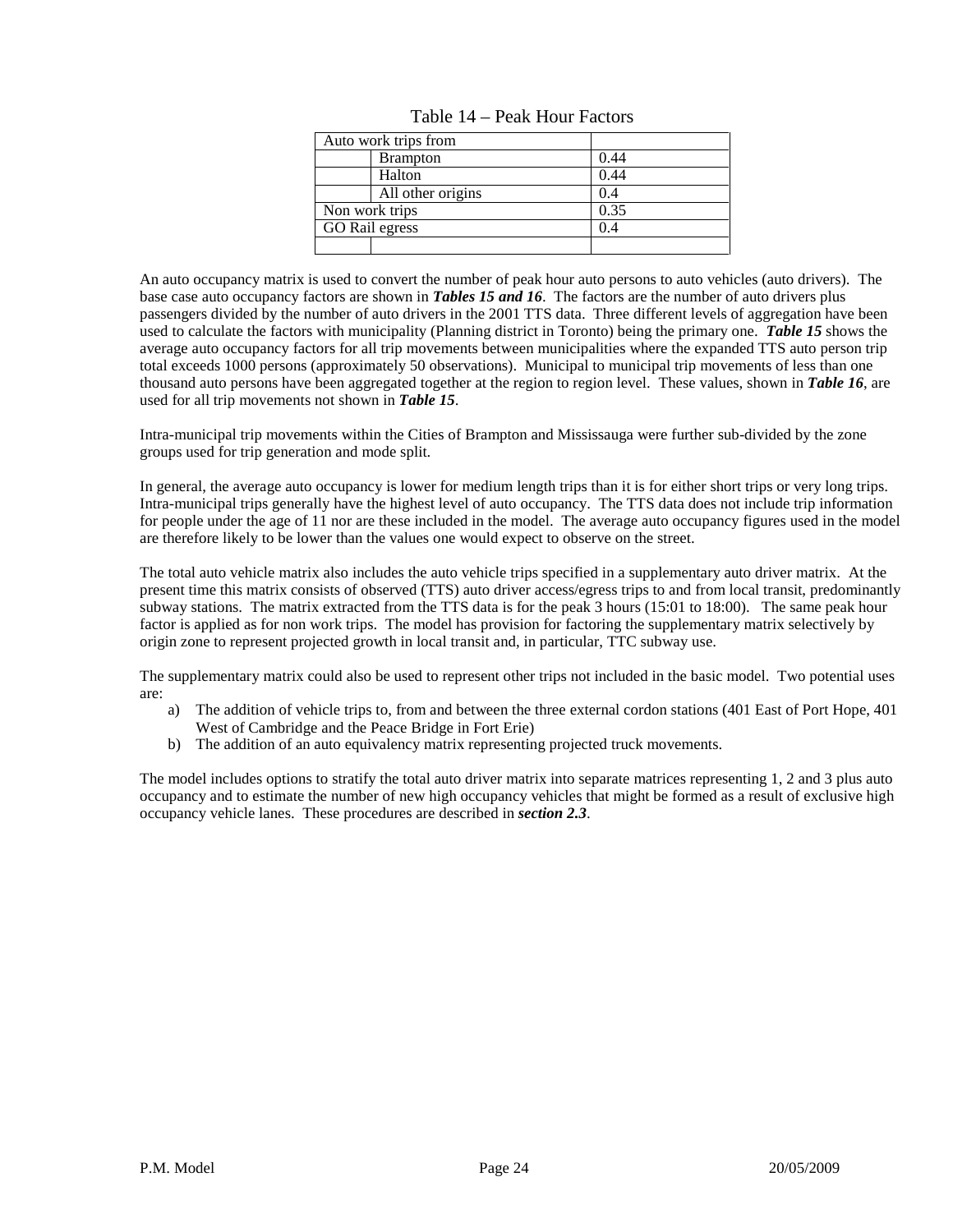| To             | From                    |              | To              | From             |              | To              | From               |              | To              | From                    |              | To              | From            |              | To | From                      |              |
|----------------|-------------------------|--------------|-----------------|------------------|--------------|-----------------|--------------------|--------------|-----------------|-------------------------|--------------|-----------------|-----------------|--------------|----|---------------------------|--------------|
| 1              | 1                       | 0.80         | 5               | 1                | 0.84         | $\overline{10}$ | $\mathbf{1}$       | 0.84         | $\overline{14}$ | 1                       | 0.82         | $\overline{22}$ | $\overline{21}$ | 0.85         | 31 | 1                         | 0.85         |
|                | 2                       | 0.73         |                 | 4                | 0.78         |                 | 3                  | 0.77         |                 | $\,6$                   | 0.81         |                 | 22              | 0.79         |    | $\ensuremath{\mathsf{3}}$ | 0.81         |
|                | 3                       | 0.80         |                 | 5                | 0.75         |                 | 4                  | 0.73         |                 | 13                      | 0.78         |                 | 23              | 0.85         |    | 4                         | 0.82         |
|                | 4                       | 0.79         |                 | $\,6$            | 0.78         |                 | 8                  | 0.82         |                 | 14                      | 0.74         |                 | 24              | 0.80         |    | 5                         | 0.86         |
|                | 5                       | 0.89         |                 | 10               | 0.88         |                 | 9                  | 0.78         | 15              | $\mathbf{1}$            | 0.93         |                 | 31              | 0.92         |    | 10                        | 0.85         |
|                | $\,6$                   | 0.82         |                 | 11               | 0.82         |                 | 10                 | 0.72         |                 | 13                      | 0.74         | 23              | 16              | 0.93         |    | 11                        | 0.79         |
|                | 8                       | 0.80         |                 | 12               | 0.81         |                 | 11                 | 0.79         |                 | 14                      | 0.81         |                 | 20              | 0.93         |    | 12                        | 0.86         |
|                | 13                      | 0.95         |                 | 13               | 0.80         |                 | 33                 | 0.72         |                 | 15                      | 0.77         |                 | 21              | 0.87         |    | 13                        | 0.91         |
|                | 16                      | 0.81         |                 | 16               | 0.76         |                 | 35                 | 0.86         |                 | 16                      | 0.82         |                 | 22              | 0.85         |    | 16                        | 0.81         |
|                | 31                      | 0.77         |                 | 31               | 0.90         |                 | 36                 | 0.92         | 16              | 1                       | 0.77         |                 | 23              | 0.77         |    | 29                        | 0.86         |
|                | 36                      | 0.85         |                 | 33               | 0.88         | 11              | $\overline{1}$     | 0.80         |                 | $\overline{\mathbf{4}}$ | 0.81         |                 | 24              | 0.75         |    | 30                        | 0.83         |
| $\overline{2}$ | 1                       | 0.80         |                 | 36               | 0.92         |                 | 3                  | 0.83         |                 | 5                       | 0.81         |                 | 31              | 0.89         |    | 31                        | 0.77         |
|                | 2                       | 0.77         | $6\phantom{1}6$ | $\mathbf 1$      | 0.81         |                 | 4                  | 0.83         |                 | 10                      | 0.84         | 24              | $\overline{22}$ | 0.90         |    | 33                        | 0.88         |
|                | 3                       | 0.82         |                 | 4                | 0.84         |                 | 5                  | 0.80         |                 | 11                      | 0.80         |                 | 23              | 0.86         |    | 36                        | 0.90         |
|                | 4                       | 0.78         |                 | 5                | 0.84         |                 | 10                 | 0.79         |                 | 12                      | 0.75         |                 | 24              | 0.78         | 32 | 32                        | 0.75         |
|                | 8                       | 0.78         |                 | 6                | 0.79         |                 | 11                 | 0.75         |                 | 13                      | 0.77         | 25              | $\overline{25}$ | 0.78         | 33 | $\mathbf 1$               | 0.86         |
|                | $\boldsymbol{9}$        | 0.90         |                 | 8                | 0.93         |                 | 12                 | 0.76         |                 | 15                      | 0.71         |                 | 27              | 0.85         |    | $\ensuremath{\mathsf{3}}$ | 0.84         |
|                | 10                      | 0.87         |                 | 13               | 0.80         |                 | 13                 | 0.73         |                 | 16                      | 0.75         | 26              | $\overline{26}$ | 0.84         |    | 4                         | 0.83         |
|                | 36                      | 0.83         |                 | 14               | 0.89         |                 | 16                 | 0.78         |                 | 29                      | 0.82         |                 | 27              | 0.79         |    | $\mathbf 5$               | 0.82         |
| $\overline{3}$ | 1                       | 0.79         |                 | 16               | 0.84         |                 | 29                 | 0.75         |                 | 31                      | 0.76         | 27              | 26              | 0.82         |    | $\bf8$                    | 0.84         |
|                | $\overline{\mathbf{c}}$ | 0.79         |                 | 31               | 0.97         |                 | 31                 | 0.82         |                 | 33                      | 0.84         |                 | 27              | 0.78         |    | $\boldsymbol{9}$          | 0.83         |
|                | 3                       | 0.76         |                 | 36               | 0.82         |                 | 33                 | 0.85         |                 | 36                      | 0.79         |                 | 28              | 0.84         |    | 10                        | 0.83         |
|                | 4                       | 0.82         | $\overline{7}$  | 1                | 0.86         |                 | 36                 | 0.91         | 17              | $\overline{17}$         | 0.85         |                 | 29              | 0.86         |    | 11                        | 0.83         |
|                | 8                       | 0.79         |                 | 7                | 0.83         | 12              | $\mathbf 1$        | 0.83         | 18              | $\overline{18}$         | 0.78         |                 | 31              | 0.95         |    | 13                        | 0.91         |
|                | 9                       | 0.85         |                 | 8                | 0.82         |                 | 5                  | 0.77         | 19              | 19                      | 0.76         |                 | 33              | 0.89         |    | 29                        | 0.82         |
|                | 10                      | 0.81         |                 | 36               | 0.92         |                 | 11                 | 0.73         | 20              | 13                      | 0.91         | 28              | 27              | 0.89         |    | 31                        | 0.86         |
|                | 11                      | 0.81         | 8               | 1                | 0.80         |                 | 12                 | 0.77         |                 | 15                      | 0.86         |                 | 28              | 0.78         |    | 33                        | 0.80         |
|                | 33                      | 0.79         |                 | $\mathbf 2$      | 0.78         |                 | 13                 | 0.84         |                 | 16                      | 0.88         |                 | 29              | 0.78         |    | 35                        | 0.89         |
|                | 35                      | 0.80         |                 | 3                | 0.82         |                 | 16                 | 0.82         |                 | 20                      | 0.75         |                 | 31              | 0.93         |    | 36                        | 0.95         |
| 4              | 36<br>1                 | 0.89<br>0.84 |                 | 4<br>7           | 0.77<br>0.82 | 13              | 31<br>$\mathbf{1}$ | 0.86<br>0.84 |                 | 21<br>22                | 0.80<br>0.90 | 29              | 1<br>4          | 0.84<br>0.78 | 34 | 33<br>34                  | 0.93<br>0.79 |
|                | 2                       | 0.89         |                 | 8                | 0.78         |                 | 4                  | 0.81         |                 | 23                      | 0.91         |                 | 5               | 0.91         |    | 35                        | 0.77         |
|                | 3                       | 0.84         |                 | $\boldsymbol{9}$ | 0.80         |                 | 5                  | 0.76         |                 | 31                      | 0.85         |                 | 10              | 0.81         |    | 36                        | 0.97         |
|                | 4                       | 0.80         |                 | 10               | 0.89         |                 | 6                  | 0.76         | 21              | $\mathbf 1$             | 0.90         |                 | 11              | 0.81         | 35 | $\mathbf 1$               | 0.86         |
|                | 5                       | 0.79         |                 | 33               | 0.92         |                 | 10                 | 0.85         |                 | 13                      | 0.85         |                 | 12              | 0.80         |    | 3                         | 0.86         |
|                | 6                       | 0.84         |                 | 35               | 0.87         |                 | 11                 | 0.87         |                 | 16                      | 0.86         |                 | 16              | 0.94         |    | 8                         | 0.90         |
|                | 10                      | 0.83         |                 | 36               | 0.85         |                 | 12                 | 0.86         |                 | 20                      | 0.81         |                 | 27              | 0.90         |    | 9                         | 0.85         |
|                | 11                      | 0.80         | 9               | $\overline{3}$   | 0.81         |                 | 13                 | 0.74         |                 | 21                      | 0.78         |                 | 28              | 0.80         |    | 10                        | 0.83         |
|                | 13                      | 0.81         |                 | 8                | 0.80         |                 | 14                 | 0.71         |                 | 22                      | 0.76         |                 | 29              | 0.75         |    | 31                        | 0.96         |
|                | 31                      | 0.92         |                 | 9                | 0.71         |                 | 15                 | 0.75         |                 | 23                      | 0.88         |                 | 31              | 0.83         |    | 33                        | 0.85         |
|                | 33                      | 0.85         |                 | 10               | 0.78         |                 | 16                 | 0.77         |                 | 31                      | 0.91         |                 | 33              | 0.86         |    | 34                        | 0.77         |
|                | 36                      | 0.90         |                 | 33               | 0.77         |                 | 31                 | 0.83         | 22              | 13                      | 0.84         |                 | 36              | 0.91         |    | 35                        | 0.85         |
|                |                         |              |                 | 35               | 0.81         |                 | 33                 | 0.90         |                 | 16                      | 0.87         | 30              | 30              | 0.82         |    | 36                        | 0.81         |
|                |                         |              |                 | 36               | 0.85         |                 | 36                 | 0.88         |                 | 20                      | 0.88         |                 | 31              | 0.85         |    | 37                        | 0.86         |

Table 15 - Auto Driver Factors – By Municipality or Zone Group (gg)

Bold text denotes intra-municipal values.

Trip movements of less than 1000 auto persons (~50 observations) not included.

Municipal codes are shown in Figure 3.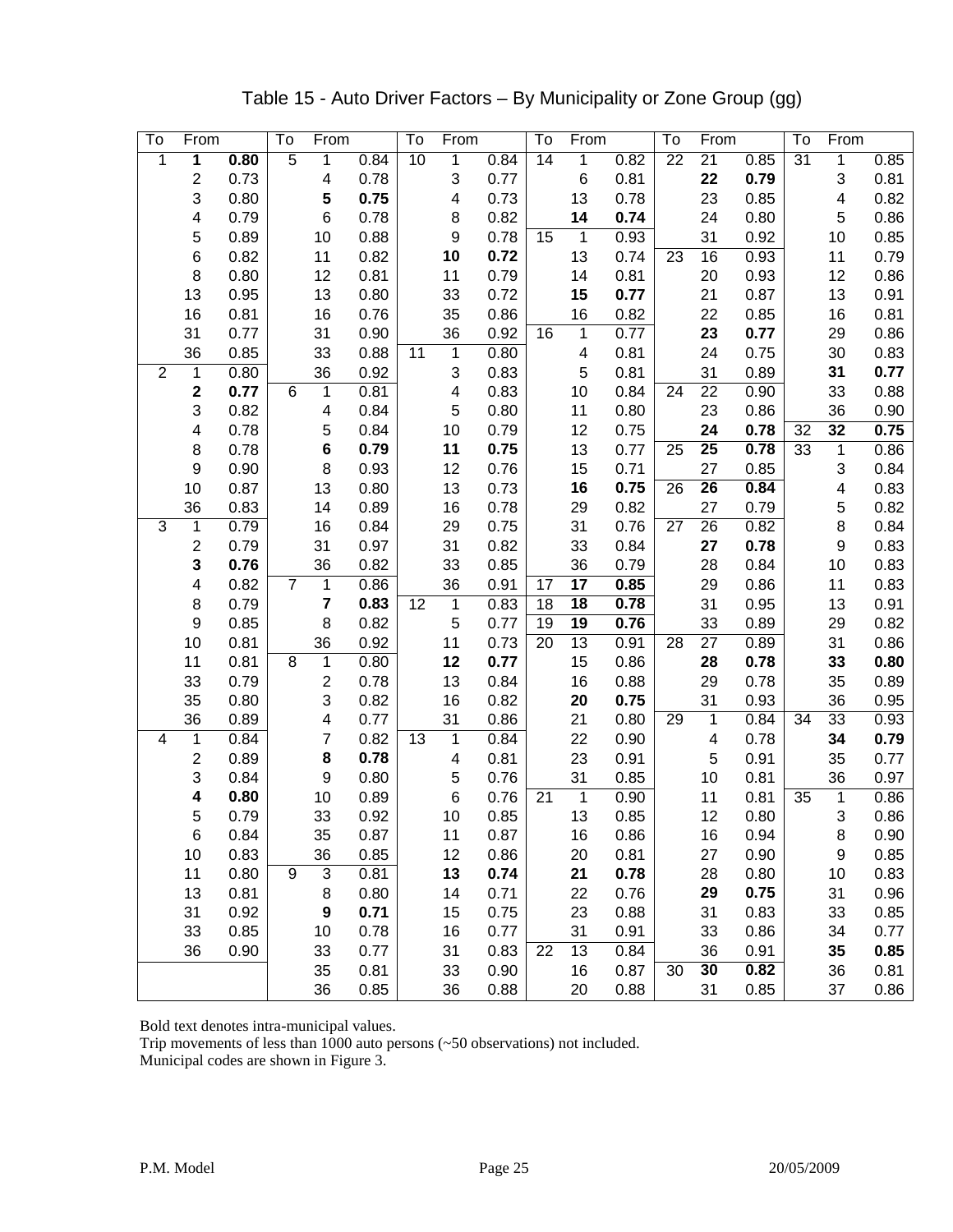| To | From           |      | To | From |      | To  | From             |      | To  | From |      | To  | From |      |
|----|----------------|------|----|------|------|-----|------------------|------|-----|------|------|-----|------|------|
| 35 | 39             | 0.94 | 38 | 38   | 0.80 | 46  | 43               | 0.83 | 354 | 366  | 0.89 | 364 | 363  | 0.79 |
| 36 | 1              | 0.83 |    | 39   | 0.88 |     | 45               | 0.82 |     | 367  | 0.83 |     | 364  | 0.77 |
|    | $\overline{c}$ | 0.84 | 39 | 1    | 0.88 |     | 46               | 0.80 | 355 | 354  | 0.75 |     | 365  | 0.78 |
|    | 3              | 0.86 |    | 8    | 0.90 |     | Within Peel (gg) |      |     | 355  | 0.8  |     | 366  | 0.79 |
|    | 4              | 0.86 |    | 35   | 0.91 | 341 | 341              | 0.85 |     | 367  | 0.87 |     | 367  | 0.84 |
|    | 5              | 0.87 |    | 36   | 0.89 | 342 | 341              | 0.76 | 356 | 351  | 0.73 |     | 368  | 0.79 |
|    | $\overline{7}$ | 0.88 |    | 38   | 0.84 |     | 342              | 0.76 |     | 352  | 0.74 | 365 | 363  | 0.78 |
|    | 8              | 0.84 |    | 39   | 0.78 | 351 | 351              | 0.77 |     | 353  | 0.86 |     | 364  | 0.84 |
|    | 9              | 0.83 |    | 40   | 0.85 |     | 352              | 0.83 |     | 354  | 0.77 |     | 365  | 0.77 |
|    | 10             | 0.87 | 40 | 36   | 0.91 |     | 356              | 0.76 |     | 355  | 0.8  |     | 366  | 0.85 |
|    | 11             | 0.90 |    | 38   | 0.80 |     | 366              | 0.79 |     | 356  | 0.78 |     | 367  | 0.9  |
|    | 13             | 0.87 |    | 39   | 0.88 |     | 367              | 0.86 |     | 366  | 0.88 | 366 | 363  | 0.85 |
|    | 31             | 0.92 |    | 40   | 0.81 | 352 | 352              | 0.77 |     | 367  | 0.86 |     | 364  | 0.83 |
|    | 33             | 0.93 |    | 41   | 0.80 |     | 353              | 0.79 | 361 | 361  | 0.85 |     | 365  | 0.81 |
|    | 35             | 0.93 | 41 | 40   | 0.84 |     | 354              | 0.81 |     | 362  | 0.76 |     | 366  | 0.78 |
|    | 36             | 0.85 |    | 41   | 0.80 |     | 356              | 0.75 |     | 363  | 0.79 |     | 367  | 0.86 |
|    | 38             | 0.82 | 42 | 42   | 0.85 |     | 365              | 0.85 | 362 | 361  | 0.85 |     | 368  | 0.75 |
|    | 39             | 0.81 | 43 | 43   | 0.78 |     | 366              | 0.84 |     | 362  | 0.74 | 367 | 366  | 0.85 |
|    | 40             | 0.88 | 45 | 40   | 0.94 |     | 367              | 0.85 |     | 364  | 0.77 |     | 367  | 0.78 |
| 37 | 35             | 0.89 |    | 45   | 0.80 | 353 | 354              | 0.75 | 363 | 361  | 0.79 | 368 | 364  | 0.8  |
|    | 36             | 0.95 | 46 | 36   | 0.85 | 354 | 352              | 0.8  |     | 363  | 0.74 |     | 366  | 0.9  |
|    | 37             | 0.82 |    | 39   | 0.89 |     | 353              | 0.82 |     | 364  | 0.82 |     | 367  | 0.77 |
|    | 38             | 0.87 |    | 40   | 0.86 |     | 354              | 0.72 |     | 365  | 0.8  |     | 368  | 0.73 |
| 38 | 35             | 0.90 |    | 41   | 0.72 |     | 355              | 0.71 |     | 366  | 0.83 |     |      |      |
|    | 36             | 0.90 |    | 42   | 0.80 |     | 356              | 0.73 |     | 367  | 0.9  |     |      |      |

Table 15 (Cont.) - Auto Driver Factors by Municipality or Zone Group (gg)

Bold text denotes intra municipal or zone group values.

Intra municipal values for Brampton (35) and Mississauga (36) exclude the records used to calculate the zone group to zone group values within those two municipalities.

Trip movements of less than 1000 auto persons (~50 observations) not included

Group and Municipal codes are shown in Figures 2 and 3 respectively.

| From $\setminus$ to | -oronto | Durham | York | Peel | Halton | Hamilton | External |
|---------------------|---------|--------|------|------|--------|----------|----------|
| Toronto             | 0.85    | 0.86   | 0.88 | 0.88 | 0.92   | 0.82     | 0.83     |
| Durham              | 0.83    | 0.83   | 0.84 | 0.89 | 0.83   | 0.86     | 0.80     |
| York                | 0.83    | 0.89   | 0.85 | 0.84 | 0.94   | 0.85     | 0.84     |
| Peel                | 0.85    | 0.94   | 0.91 | 0.97 | 0.90   | 0.87     | 0.86     |
| Halton              | 0.81    | 0.89   | 0.91 | 0.90 | 0.86   | 0.90     | 0.84     |
| Hamilton            | 0.79    | 1.00   | 0.73 | 0.85 | 0.89   | 0.80     | 0.84     |
| External            | 0.70    | 0.84   | 0.78 | 0.83 | 0.86   | 0.86     | 0.81     |

| Table 16 - Auto Driver Factors – By Region |  |
|--------------------------------------------|--|
|--------------------------------------------|--|

The data used to calculate these values exclude the trip movements shown in *Table 15*

The model calibration and validation have been performed using tangential volume delay functions. The tangential volume delay functions have the same functional form as the widely used BPR functions up to the nominal link capacity specified in the link attribute data. Above capacity a straight line that is a tangent to the BPR curve at that point is used. The emme2 equilibrium assignment procedure converges much faster using the tangential volume delay functions than it does with the traditional BPR functions particularly in situations where a large part of the network is assigned over capacity. The performance of the tangential volume delay functions is very similar to that of conical volume delay functions in this regard. The emme2bank includes volume delay functions to represent the time equivalent of tolls on Highway 407. The implied value of travel time (\$24 per hour relative to the tolls that were in place in 2001) is based on experience in applying the a.m. peak model.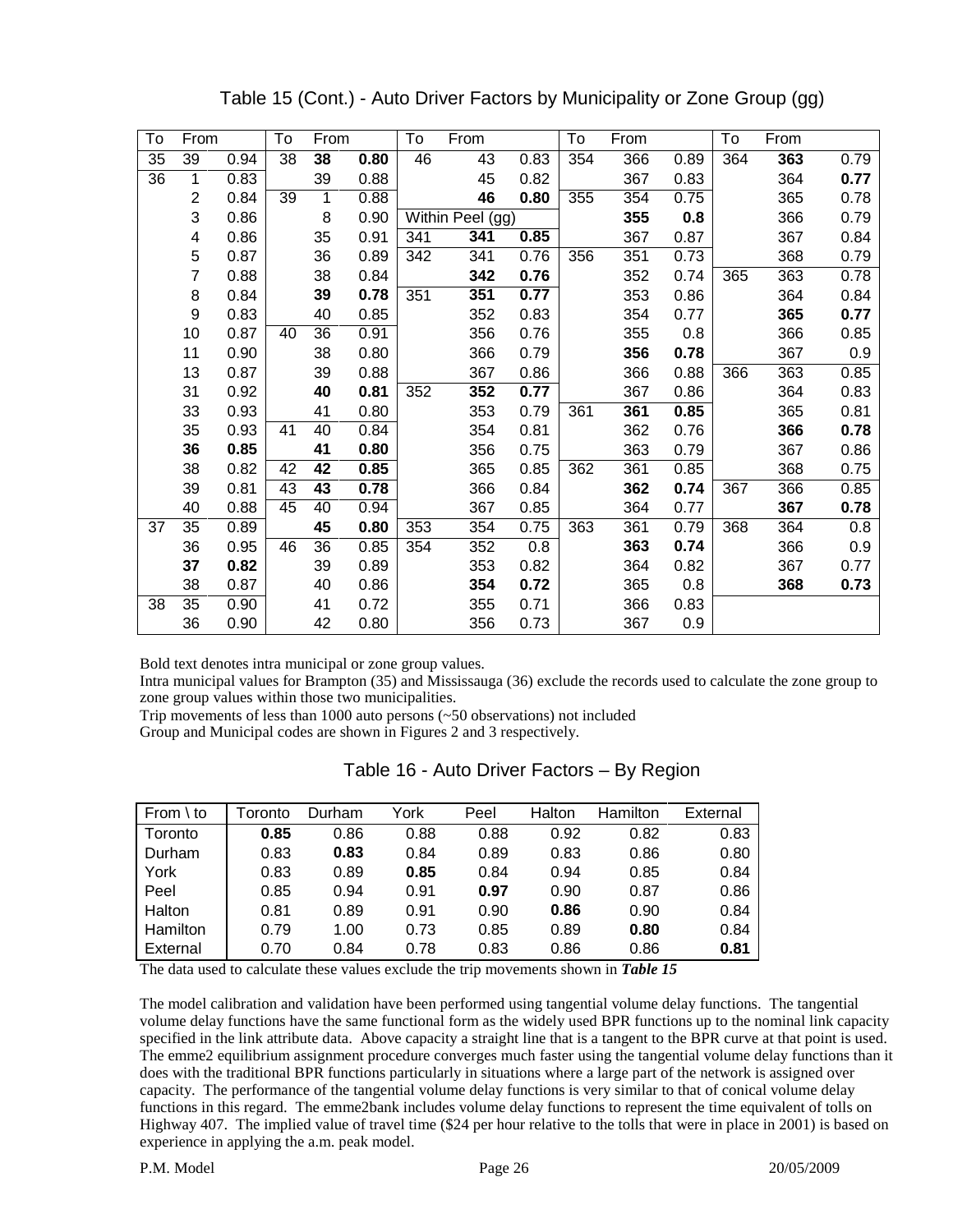# **2.0 Supplementary Features**

The following features are not part of the basic model but are either available, as supplementary macros, or can be easily incorporated.

# **2.1 Screen Line Summaries**

An Excel spreadsheet has been set up to provide a summary of the number of vehicles and transit passengers crossing selected screen lines. The required data is exported from emme/2 as a text file which is then copied to the input page of the spreadsheet. The spreadsheet has been formatted to permit the results from multiple assignments to be saved and compared. The spreadsheet also calculates capacity and volume to capacity ratios.

# **2.2 Trucking**

The basic modelling and assignment procedures do not include trucks. If total link volumes, including trucks, is required as an output the recommended procedure is to apply appropriate adjustment factors to the assigned auto volumes. A network calculation can be performed to apply different factors by link type, vdf number or any other link attribute. Alternatively appropriate factors, calibrated on the basis of cordon and other count data, can be stored as an extra attribute and applied more selectively. The latter approach has been used with the Halton Region P.M. peak model. For the City of Brampton model it is recommended the appropriate factors be incorporated into the screen line spreadsheet. Cordon count data, including the existing (2006) number of trucks is included in the spreadsheet.. Additional calculations, external to the model, can be done using that spreadsheet.

# **2.3 Trip Length Adjustment**

Trip distribution in the basic model is an extrapolation of existing travel patterns without consideration of improvements in the network or other changes in level of service that might occur in the future. The trip length adjustment procedure allows such changes to be taken into account. The home to work auto trip distribution is modified to reflect projected changes in travel between zones based on the equilibrium assignment of the initial trip table produced by the model. The simulated travel times for single occupant vehicles from the initial trip distribution are compared with the base year (2001) travel times. An elasticity factor is applied to increase, or decrease, the "impedance" value for each cell in the base matrix used as input to the trip end balancing procedure. The result of the adjustment is to increase the number of trips between origins and destinations where there is a projected improvement in travel time and to decrease the number trips between zones where there is a projected increase in travel time. The sensitivity of the adjustment is controlled by a coefficient the default value of which (0.03) has been set based on experience with the a.m. Peak model. The default value will produce a trip length distribution that lies approximately midway between one having the same mean trip length (km) and one having the same mean travel time as the observed 2006 trip distribution.

### **2.4 HOV Assignment**

 $P_3 = 0.1(1 - x)$ 

The model includes routines to perform an HOV assignment and to estimate the number of new HOVs that might be formed as a result of potential time savings. Both routines require a road network that has each HOV lane coded as a separate series of nodes and links from the general use lanes. General use links require the mode codes "i" and "j" in addition to the mode code "c". Links restricted to vehicles with two or more occupants require the mode code "i" in addition to the mode code "c". Mode code "c" should be the only auto mode on links restricted to vehicles with 3 more occupants.

The first step in the HOV assignment procedure is to stratify the total auto vehicle matrix into 3 matrices representing 1 occupant, 2 occupant and 3 plus occupant vehicles. The stratification formulae are:

 $\mathbf{X}$ 

$$
P_2 = 0.85(1 -
$$

Where

 $x =$  mean auto occupancy used to convert auto person trips to auto vehicles (Table 6).

 $P<sub>2</sub>$  is the proportion of automobiles with two occupants

 $P_3$  is the proportion of automobiles with three or more occupants.

The coefficients have been calibrated to provide a distribution that matches the auto occupancy distribution observed across selected screen lines in the GTA. The observed distribution was obtained from available Cordon Count data. The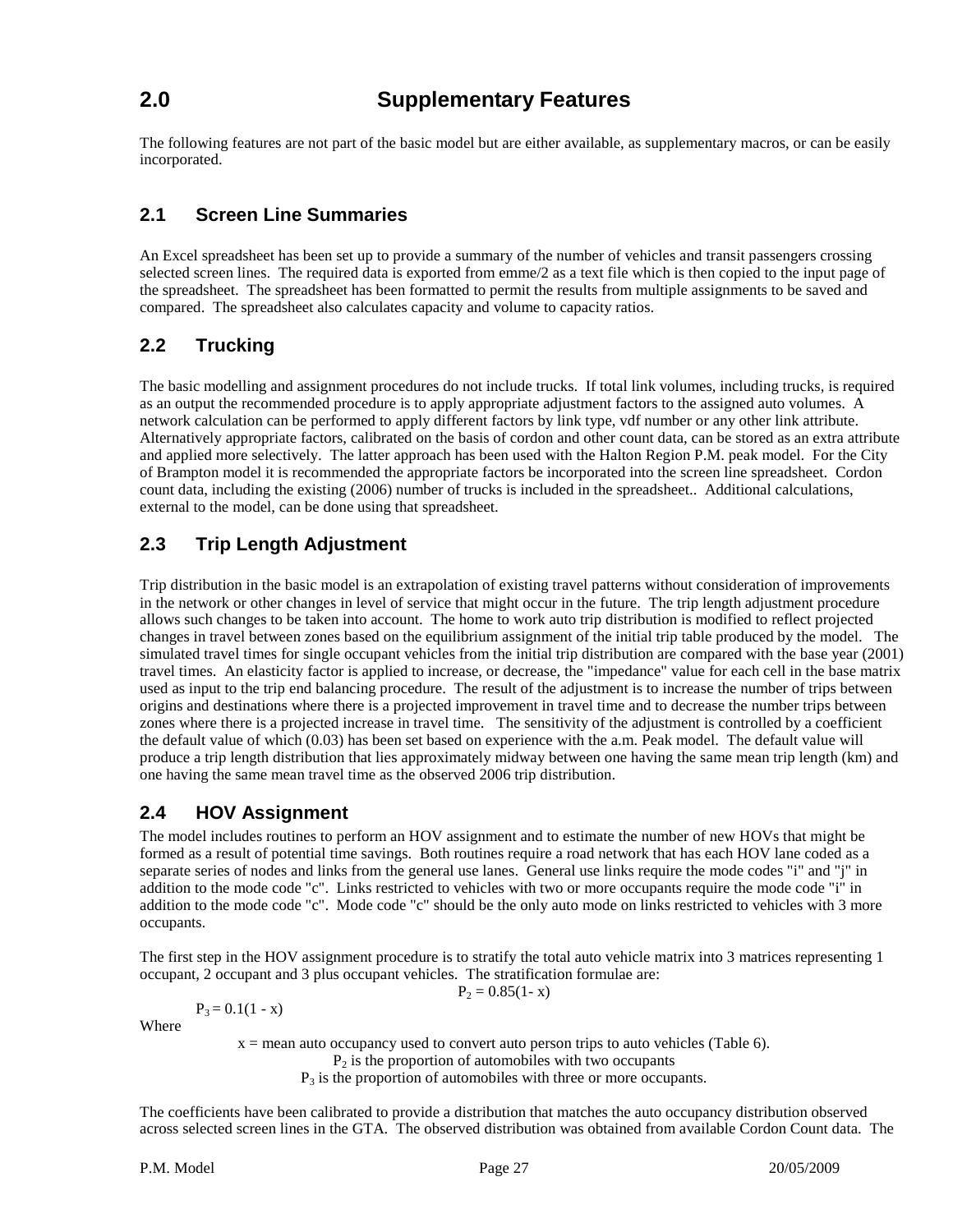implied auto occupancy, calculated from the distribution, will be higher than that shown in *Tables 11 and 12* since the calibration takes into account persons under the age of 11 who are not included in other components of the model. The coefficients may be modified if desired and are different from the recommended values for use in the a.m. peak period (1.01 and 0.16).

A multiclass assignment is used to calculate link volumes and travel time matrices for each of the three categories of vehicle (1 person, 2 persons and 3 plus persons). A second procedure estimates the number of new HOVs that might be formed as a result of differences in travel time between the three categories. Two factors are used to calculate the diversion. The first is the proportion of the occupants of single person vehicles that will get together to form two person "car pools" for each minute of time saving that there is between one and two person vehicles. The second factor is the proportion of one and two person vehicle occupants that will combine to form three person "car pools" for each additional minute of time saving between two and three person vehicles. The procedure has been tested using values of 0.02 and 0.01 respectively for these two factors reflecting the observed experience when carpool lanes were first introduced on the Shirley highway in Washington D.C. The factors may be modified to reflect local experience. A second multiclass assignment completes is performed to complete the procedure.

# **2.5 Zone Splitting**

Zone splitting can be used to increase the level of network detail and assignment results for a specific sub-area. The procedure to do that is to run the model using the existing zone system for which the model has been calibrated. The trips contained in the resulting auto driver trip table are then re-distributed between the sub-zones that make up each of the original zones on the basis of population and employment. A macro is available to perform the re-distribution using the weights shown in *Table 17*. These weights have been calculated on the basis of average trip generation rates and combination of trip purposes. The population and employment numbers assigned to the sub-zones are used to determine the proportion of trips to be assigned to each sub-zone. The total number of trips remains the same even if the total population or employment differs from the zone total used to run the model.

| Table 17 - Population and Employment Weights for Zone Splitting |  |  |  |  |  |  |
|-----------------------------------------------------------------|--|--|--|--|--|--|
|                                                                 |  |  |  |  |  |  |
|                                                                 |  |  |  |  |  |  |

|            |         | Employment Weight | Population weight |              |  |  |
|------------|---------|-------------------|-------------------|--------------|--|--|
|            | Origins | Destinations      | Origins           | Destinations |  |  |
| a.m. model | 0.05    |                   | 0.95              |              |  |  |
| p.m. model |         |                   |                   | 0.65         |  |  |

The zone splitting procedure can be applied within the same emme2bank as was used to run the model providing that the following rules are followed in assigning numbers to the sub-zones.

4. The original zone numbers are retained, either as one of the sub-zone numbers or as dummy zones with zero population and employment.

5. Any new zone numbers that are assigned must have a zone number higher than that of any existing zone. Failure to adhere to the above rules will cause corruption of the matrix data already contained in the emme2bank.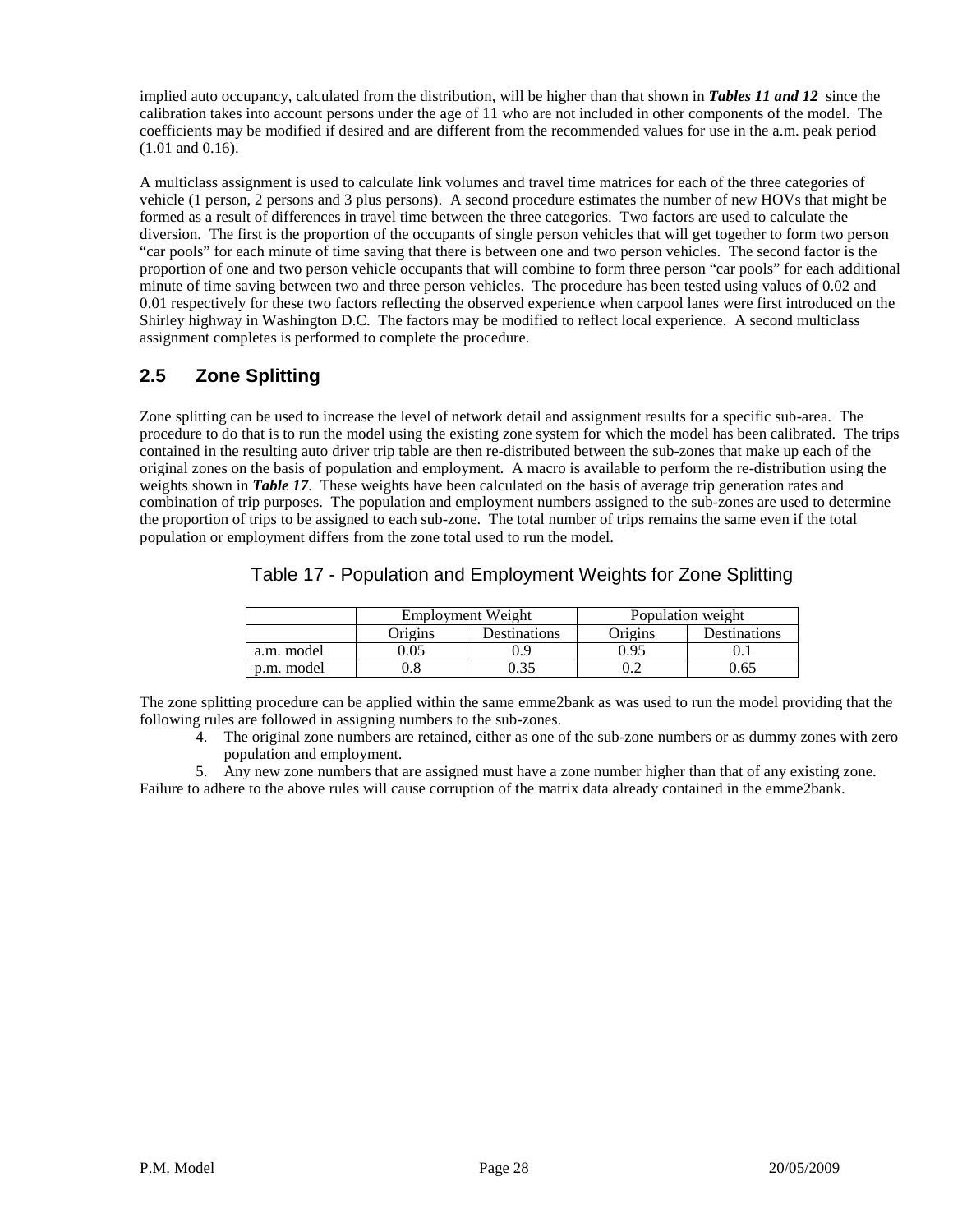# **3.0 Model Validation**

Validation of the model consists primarily of comparisons between a 2006 "Base Case" simulation, the 2006 TTS data and available cordon count information. The simulations include both the GTA and City of Brampton model results. It should be noted that most of the data used as input to the two models is identical at the aggregate level used in this analysis. The TTS data is not currently available at the level of detail used in the City of Brampton model. Trip assignments using the TTS data therefore have to be done using the GTA network. The network used in the calibration of the GTA model was Release 1 of the 2001 integrated network developed at the DMG.

# **3.1 Land Use Data**

The trip generation rates and mode split factors have been calculated using the population and employment data contained in the 2006 TTS database. As part of the calibration process adjustment factors have been calculated to correct for differences between the TTS population and employment numbers and the land use data from which the future forecasts are generated. It is recommended that these same adjustment factors be applied to future the forecasts. The base case simulation uses (2006b2) uses land use data from several sources. Data for the City of Brampton were obtained from staff at the City of Brampton. Elsewhere the TTS population and employment have been used factored by Regional municipality to the mid point of the 2001 and 2011 reference scenario produced by Hemson Consulting in the report "growth Outlook for the Greater Golden Horseshoe" dated January 2005. Data for the Region of Hamilton were supplied by the Region of Peel. *Table 18* provides a comparison of the three sets of data. The total GTA population reported in the TTS is 3.1% lower than that given by the census. The current census numbers do not include any estimate of the "census undercount" which will presumably result in a larger discrepancy. The TTS is known to under represent infants, under the age of 1, and seniors, over the age of 75, many of whom live in collective homes not included in the survey. Since neither of these two categories of people is likely to make any significant number of trips the TTS trip rates will be artificially high when applied to the total population. The recommended adjustment factors are used to correct for any difference between the TTS and the data used as the base for future forecasts. If those forecasts are based on the census then a global adjustment factor of .97 is recommended. The adjustments shown in Table 18 are recommended if the future forecasts are consistent with the Hemson numbers and the City of Brampton estimates for 2006..

|                  | 2006 TTS  | 2006 Census | <b>Base Case</b> | Recommended |  |
|------------------|-----------|-------------|------------------|-------------|--|
|                  |           |             | (2006b2)         | Adjustment  |  |
| Toronto          | 2,445,990 | 2,503,017   | 2,675,000        | 0.92        |  |
| Durham           | 539,457   | 561,186     | 595,000          | 0.91        |  |
| York             | 857,563   | 892,712     | 910,000          | 0.95        |  |
| Peel             | 1,119,208 | 1,159,405   | 1,189,556        | 0.97        |  |
| Halton           | 422,672   | 439,204     | 455,000          | 0.93        |  |
| Hamilton         | 487,012   | 504,559     | 525,000          | 0.93        |  |
| <b>Total GTA</b> | 5,871,902 | 6,060,083   | 6,323,674        |             |  |
| City of Brampton | 416,375   | 433,806     | 451,710          | 0.96        |  |

### Table 18 - Population Data by Region

Employed Labour Force is not calculated or used directly in the model but is clearly a factor in determining trip generation rates. *Table 19* compares the 2001 TTS and Census data. Comparisons for 2006 are not yet available. The Census and TTS occurred at different times of the year, which may account for some of the differences. There may also be some difference due to definition, for example the census includes people who worked the previous week but who were not actually employed on the day of the census. No adjustments to trip rates have been made or are recommended at this time.

*Table 20* provides a comparison of employment data. The same comments, with respect to timing and definitions, apply as for the employed labour force. Data from the 2006 Census were not available at the time this comparison was prepared. The data that the City of Brampton, and most other agencies, use as the basis for their employment forecasts are based on employment surveys. These surveys count the number of available jobs at each place of employment whereas both the census and TTS count the number of persons who are currently employed. The difference can be as much as 20%.

| Table 19 - Employed Labour Force by Region |  |  |  |  |  |
|--------------------------------------------|--|--|--|--|--|
|--------------------------------------------|--|--|--|--|--|

|         | 2001 TTS    | 2001 Census | Difference |          |
|---------|-------------|-------------|------------|----------|
| Toronto | ., 192, 866 | 1.228.015   | $-35,149$  | $-2.9\%$ |
| Durham  | 253,498     | 247,395     | 6.103      | 2.5%     |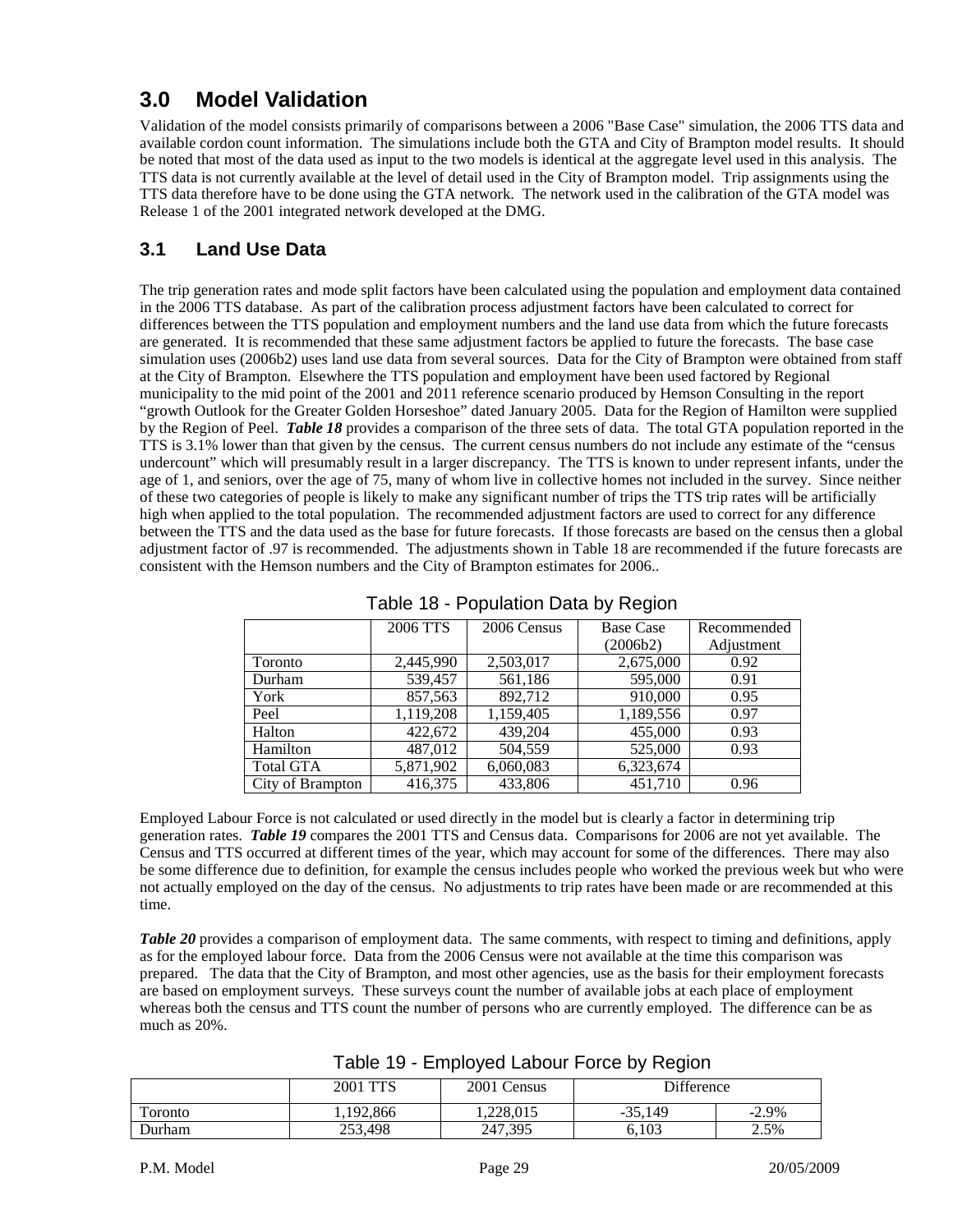| York              | 379.915   | 387,620   | $-7.705$  | $-2.0\%$ |
|-------------------|-----------|-----------|-----------|----------|
| Peel              | 507.829   | 535,330   | $-27.501$ | $-5.1\%$ |
| Halton            | 188.799   | 204,600   | $-15.801$ | $-7.7\%$ |
| Hamilton          | 230,543   | 232,240   | $-1.697$  | $-0.7\%$ |
| <b>Total GTAH</b> | 2,753,450 | 2,835,200 | $-81,750$ | $-2.9\%$ |

|                 | 2006 TTS  | 2006 Census | <b>Base Case</b> | <b>Difference</b> |     | Recommended |  |
|-----------------|-----------|-------------|------------------|-------------------|-----|-------------|--|
|                 |           |             | (2006b1)         | (Relative to TTS) |     | Adjustment  |  |
|                 |           |             |                  |                   |     |             |  |
| Toronto         | 1,338,756 |             | 1,490,000        | 151,244           | 11% | 0.9         |  |
| Durham          | 184,971   |             | 225,000          | 40,029            | 22% | 0.8         |  |
| York            | 407,627   |             | 490,000          | 82,373            | 20% | 0.82        |  |
| Peel            | 555,764   |             | 621,038          | 65,377            | 12% | 0.9         |  |
| Halton          | 190,503   |             | 235,000          | 44.497            | 23% | 0.8         |  |
| Hamilton        | 183,274   |             | 220,000          | 36,726            | 20% | 0.85        |  |
| Total           |           |             |                  |                   |     |             |  |
| <b>GTAH</b>     | 2,860,895 |             | 3,300,859        | 439,964           |     |             |  |
| <b>Brampton</b> | 144.421   |             | 154,830          | 10,365            | 7%  | 0.95        |  |

#### Table 20 - Employment by Region

### **3.2 Trip Generation, Mode Split and Trip Distribution**

*Table21* compares the simulated trip total, mean travel time and standard deviation of travel time in each trip category with the observed 2006 TTS data. The trip times used to calculate the mean and standard deviation were obtained from an equilibrium assignment of the TTS data to the road network. The same travel time matrix is used for all trip categories, both simulated and observed. The 2006b1 land use scenario is the base case used for validation including the recommended adjustment factors shown in *Tables 18 & 20.* Trips external to the GTAH are excluded from the comparison The simulated non-work trip totals are higher than in the TTS data due to the adjustment of trip rates that takes into account the estimated under-reporting of trips in those categories in the TTS data. In addition the simulated peak hour driver trip matrix includes the home end egress component of GO rail trips not included in the TTS trip matrix. In addition the TTS peak hour trip matrix has been extracted for a 1 hour time window of trip start times common to all areas. In the simulation the application of different peak hours based on trip length reduces the proportion of long trips occurring in the peak hour relative to the number of short trips. Both these factors contribute to the lower average trip time in the simulation (16 minutes) in the simulation relative to the TTS (17.2 minutes).

The comparison shows that the GTA and Brampton versions of the model reproduce both the number of observed (TTS) trips and the observed trip length distributions with a high degree of accuracy in all trip categories.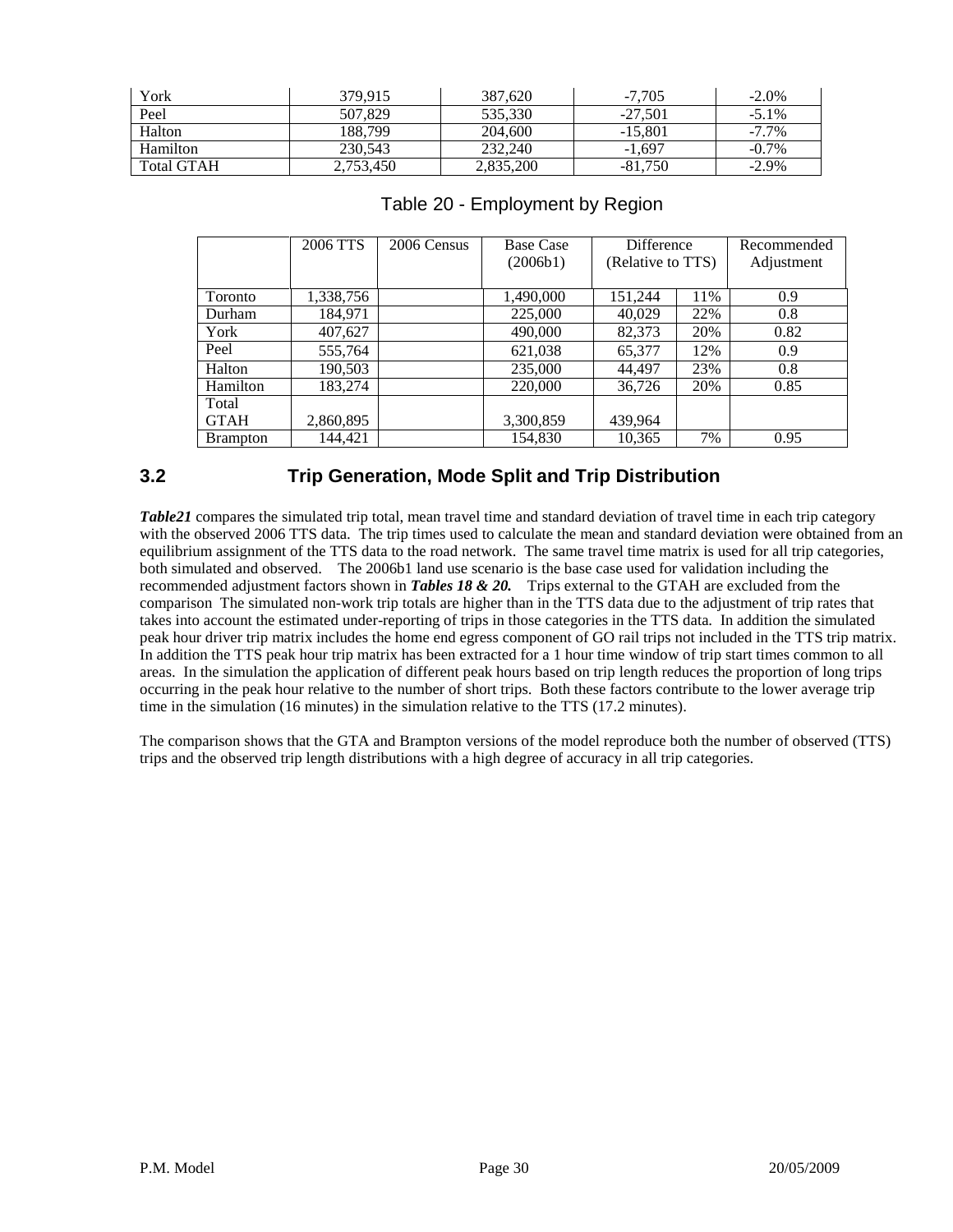|                       |             | 2006 TTS data |      | Base Case Simulation (2006b1) |            |      |  |
|-----------------------|-------------|---------------|------|-------------------------------|------------|------|--|
|                       | Total trips | Minutes by    |      | Total trips                   | Minutes by |      |  |
|                       | within the  | road          |      | within the                    | road       |      |  |
| <b>Trip Category</b>  | <b>GTAH</b> | S.D<br>Mean   |      | <b>GTAH</b>                   | Mean       | S.D  |  |
| From work Transit     | 223,960     | 18.8          | 12.5 | 225,822                       | 19.2       | 12.4 |  |
| From work Auto        | 1,074,536   | 21.7          | 16.7 | 1,066,512                     | 22.1       | 17.0 |  |
| Non-work Auto         | 1,340,857   | 10.5          | 11.7 | 1,678,879                     | 10.9       | 11.6 |  |
| Non-work Transit      | 157,540     | 13.3          | 11.8 | 198.769                       | 13.4       | 12.4 |  |
| Total auto person     | 2,415,771   | 15.5          | 15.2 | 2,745,391                     | 15.3       | 15.0 |  |
| <b>Total GO Rail</b>  | 61,452      | 53.3          | 17.4 | 60525                         | 53.5       | 17.5 |  |
| Total local transit   | 422,213     | 16.0          | 12.3 | 452,874                       | 16.5       | 12.7 |  |
| Peak hour auto driver | 708349      | 17.2          | 15.6 | 853.201                       | 16.0       | 15.4 |  |

# Table 21 - Trip Totals and Travel Times within the GTA and Hamilton

Municipal self containment (the number of trips that have both the origin and destination within the same municipal expressed as a percentage of the total origins or destinations for that municipality) is one measure that reflects the characteristics of the trip distribution and the amount of travel (person or vehicle km) that are being generated in total. A high self containment factor is desirable from the point of view of minimising total travel demand.

*Table 22* compares the base case simulated work trip self containment with the corresponding values obtained from the TTS data. The table is for the p.m. peak period and includes trips by all modes that have "work" as the origin trip purpose. Trips to work are excluded. Trips to and from areas outside the GTA and Hamilton are also excluded from the origin and destination totals throughout for consistency. The observed values from the 1986, 1996 and 2001 surveys are included in order to give an indication of the historical trend. The municipalities in the Regions of Durham and York and the Planning Districts in Toronto are each represented by a single zone in the Region of Halton. The values shown therefore represent the intra-zonal movement of a single zone in those areas.

*Table23* is similar to *Table 22* but for peak period auto person and peak hour auto driver trips by destination (generally the home end) only. The higher proportion of non-work trips should produce a slightly higher level of self containment in the simulation relative to the TTS data since non-work trips are, on average, about half the length of work trips made by automobile. The simulated peak hour driver trip matrix also includes the GO rail auto egress, producing a further increase in peak hour self containment relative to the TTS.

The TTS data shows the amount of trip self containment in the City of Brampton remaining constant since 2001.and no clear pattern in the surrounding municipalities. The simulation model produces approximately the same level of work trip self containment for City of Brampton as does the TTS – 1% less at the origin end and 2% more at the destination end. The simulation model produces slightly higher levels of total auto trip self containment than is shown by the TTS. That difference can be attributed to the increased number of work trips that are included to compensate for under reporting in TTS. Non work trips are generally shorter, and therefore more likely to be selfd contained than are work trips.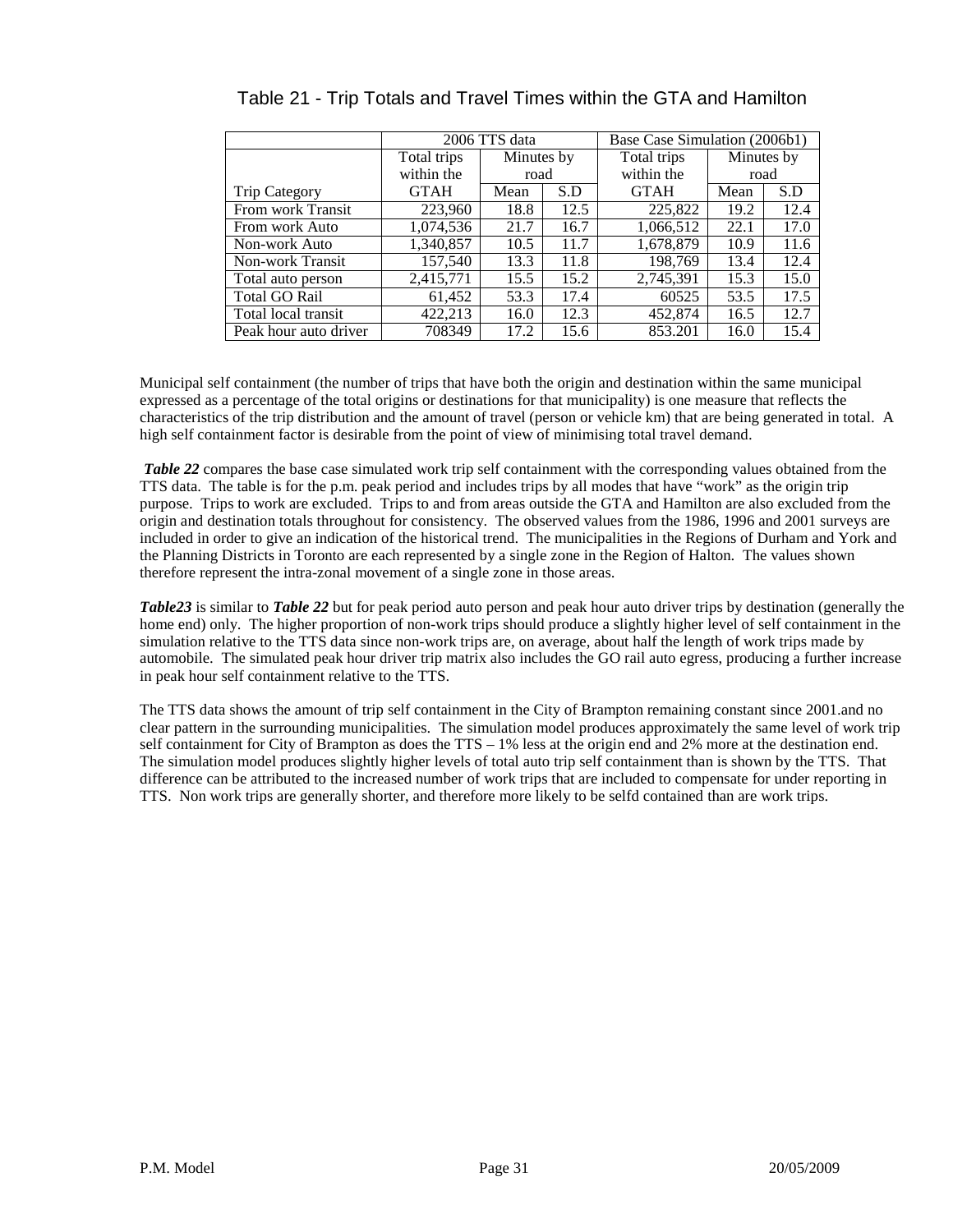# Table 22 – Municipal Self Containment of p.m. Peak Period Work Trips

|                        |      | Proportion of total origins with destinations in the<br>same municipality |            |      |      | Proportion of total destinations with origins in the<br>same municipality |       |            |      |      |      |
|------------------------|------|---------------------------------------------------------------------------|------------|------|------|---------------------------------------------------------------------------|-------|------------|------|------|------|
|                        |      |                                                                           | <b>TTS</b> |      | Sim. |                                                                           |       | <b>TTS</b> |      |      | Sim. |
|                        | 1986 | 1996                                                                      | 2001       | 2006 | 2006 |                                                                           | 1986  | 1996       | 2001 | 2006 | 2006 |
| PD 1 of Toronto        | 14%  | 15%                                                                       | 15%        | 16%  | 18%  |                                                                           | 56%   | 58%        | 58%  | 61%  | 71%  |
| PD 2 of Toronto        | 25%  | 27%                                                                       | 25%        | 27%  | 32%  |                                                                           | 12%   | 13%        | 11%  | 13%  | 16%  |
| PD 3 of Toronto        | 28%  | 27%                                                                       | 26%        | 24%  | 27%  |                                                                           | 21%   | 18%        | 17%  | 17%  | 19%  |
| PD 4 of Toronto        | 19%  | 19%                                                                       | 19%        | 19%  | 21%  |                                                                           | 18%   | 18%        | 17%  | 19%  | 21%  |
| PD 5 of Toronto        | 13%  | 10%                                                                       | 11%        | 10%  | 12%  |                                                                           | 16%   | 14%        | 14%  | 13%  | 16%  |
| PD 6 of Toronto        | 34%  | 33%                                                                       | 31%        | 32%  | 37%  |                                                                           | 14%   | 13%        | 12%  | 13%  | 15%  |
| PD 7 of Toronto        | 21%  | 16%                                                                       | 16%        | 12%  | 14%  |                                                                           | 21%   | 14%        | 11%  | 10%  | 13%  |
| PD 8 of Toronto        | 22%  | 21%                                                                       | 19%        | 18%  | 20%  |                                                                           | 17%   | 20%        | 17%  | 16%  | 19%  |
| PD 9 of Toronto        | 15%  | 14%                                                                       | 13%        | 13%  | 12%  |                                                                           | 24%   | 20%        | 18%  | 20%  | 20%  |
| PD 10 of Toronto       | 24%  | 18%                                                                       | 17%        | 15%  | 16%  |                                                                           | 30%   | 28%        | 24%  | 23%  | 25%  |
| PD 11 of Toronto       | 18%  | 16%                                                                       | 15%        | 14%  | 16%  |                                                                           | 14%   | 15%        | 15%  | 14%  | 15%  |
| PD 12 of Toronto       | 10%  | 9%                                                                        | 8%         | 9%   | 11%  |                                                                           | 8%    | 10%        | 8%   | 9%   | 11%  |
| PD 13 of Toronto       | 26%  | 22%                                                                       | 23%        | 22%  | 24%  |                                                                           | 27%   | 20%        | 21%  | 20%  | 22%  |
| PD 14 of Toronto       | 17%  | 20%                                                                       | 18%        | 17%  | 18%  |                                                                           | 5%    | 5%         | 6%   | 7%   | 7%   |
| PD 15 of Toronto       | 25%  | 19%                                                                       | 23%        | 21%  | 23%  |                                                                           | 8%    | 7%         | 8%   | 8%   | 8%   |
| PD 16 of Toronto       | 22%  | 19%                                                                       | 21%        | 24%  | 26%  |                                                                           | 14%   | 16%        | 19%  | 21%  | 23%  |
| <b>Brock</b>           | 81%  | 68%                                                                       | 74%        | 68%  | 39%  |                                                                           | 49%   | 31%        | 30%  | 31%  | 27%  |
| Uxbridge               | 54%  | 50%                                                                       | 52%        | 50%  | 46%  |                                                                           | 29%   | 28%        | 27%  | 26%  | 26%  |
| Scugog                 | 72%  | 67%                                                                       | 66%        | 64%  | 50%  |                                                                           | 35%   | 30%        | 35%  | 34%  | 31%  |
| Pickering              | 23%  | 24%                                                                       | 22%        | 21%  | 20%  |                                                                           | 15%   | 15%        | 15%  | 15%  | 14%  |
| Ajax                   | 31%  | 30%                                                                       | 32%        | 29%  | 26%  |                                                                           | 23%   | 16%        | 16%  | 14%  | 14%  |
| Whitby                 | 35%  | 35%                                                                       | 35%        | 36%  | 32%  |                                                                           | 27%   | 24%        | 21%  | 22%  | 21%  |
| Oshawa                 | 63%  | 56%                                                                       | 55%        | 52%  | 50%  |                                                                           | 58%   | 43%        | 41%  | 39%  | 38%  |
| Clarington             | 49%  | 58%                                                                       | 61%        | 60%  | 52%  |                                                                           | 36%   | 26%        | 27%  | 29%  | 26%  |
| Georgina               | 78%  | 74%                                                                       | 74%        | 67%  | 61%  |                                                                           | 31%   | 30%        | 26%  | 21%  | 19%  |
| East Gwillimbury       | 27%  | 26%                                                                       | 35%        | 28%  | 20%  |                                                                           | 5%    | 6%         | 9%   | 9%   | 8%   |
| Newmarket              | 46%  | 42%                                                                       | 44%        | 39%  | 32%  |                                                                           | 33%   | 29%        | 34%  | 31%  | 30%  |
| Aurora                 | 33%  | 30%                                                                       | 30%        | 24%  | 23%  |                                                                           | 22%   | 19%        | 20%  | 17%  | 18%  |
| <b>Richmond Hill</b>   | 27%  | 25%                                                                       | 24%        | 26%  | 26%  |                                                                           | 20%   | 19%        | 15%  | 17%  | 18%  |
| Whitchurch-Stouffville | 32%  | 28%                                                                       | 23%        | 23%  | 22%  |                                                                           | 23%   | 19%        | 16%  | 21%  | 21%  |
| Markham                | 19%  | 22%                                                                       | 23%        | 27%  | 26%  |                                                                           | 21%   | 27%        | 29%  | 28%  | 28%  |
| King                   | 34%  | 21%                                                                       | 27%        | 12%  | 8%   |                                                                           | 11%   | 10%        | 14%  | 7%   | 5%   |
| Vaughan                | 11%  | 20%                                                                       | 25%        | 26%  | 25%  |                                                                           | 17%   | 27%        | 29%  | 29%  | 29%  |
| Caledon                | 44%  | 47%                                                                       | 46%        | 44%  | 29%  |                                                                           | 16%   | 24%        | 22%  | 24%  | 19%  |
| <b>Brampton</b>        | 56%  | 52%                                                                       | 52%        | 52%  | 51%  |                                                                           | 41%   | 35%        | 36%  | 34%  | 36%  |
| Mississauga            | 45%  | 45%                                                                       | 45%        | 44%  | 43%  |                                                                           | 44%   | 47%        | 52%  | 51%  | 52%  |
| <b>Halton Hills</b>    | 76%  | 63%                                                                       | 54%        | 58%  | 48%  |                                                                           | 37%   | 30%        | 26%  | 30%  | 29%  |
| Milton                 | 57%  | 45%                                                                       | 33%        | 37%  | 32%  |                                                                           | 38%   | 36%        | 34%  | 25%  | 24%  |
| Oakville               | 44%  | 39%                                                                       | 34%        | 35%  | 34%  |                                                                           | 38%   | 34%        | 32%  | 32%  | 32%  |
| Burlington             | 53%  | 51%                                                                       | 44%        | 44%  | 42%  |                                                                           | 41%   | 41%        | 38%  | 40%  | 40%  |
| Flamborough            | 39%  | 44%                                                                       | 29%        | 39%  | 31%  |                                                                           | 20%   | 23%        | 13%  | 20%  | 17%  |
| Dundas                 | 45%  | 31%                                                                       | 38%        | 34%  | 40%  |                                                                           | 22%   | 19%        | 17%  | 18%  | 22%  |
| Ancaster               | 33%  | 25%                                                                       | 26%        | 18%  | 17%  |                                                                           | 17%   | 12%        | 14%  | 11%  | 10%  |
| Glanbrook              | 18%  | 38%                                                                       | 22%        | 18%  | 14%  |                                                                           | $7\%$ | 13%        | 10%  | 8%   | 6%   |
| <b>Stoney Creek</b>    | 32%  | 34%                                                                       | 29%        | 30%  | 25%  |                                                                           | 22%   | 21%        | 19%  | 19%  | 19%  |
| Hamilton               | 71%  | 67%                                                                       | 67%        | 65%  | 60%  |                                                                           | 76%   | 68%        | 63%  | 60%  | 58%  |

Note: The TTS trip totals are based on trips internal to the GTAH for all years. Trip totals for the 2006 simulation include origins and destinations external to the GTAH – hence the lower simulated values for municipalities immediately adjacent to the GTAH boundary.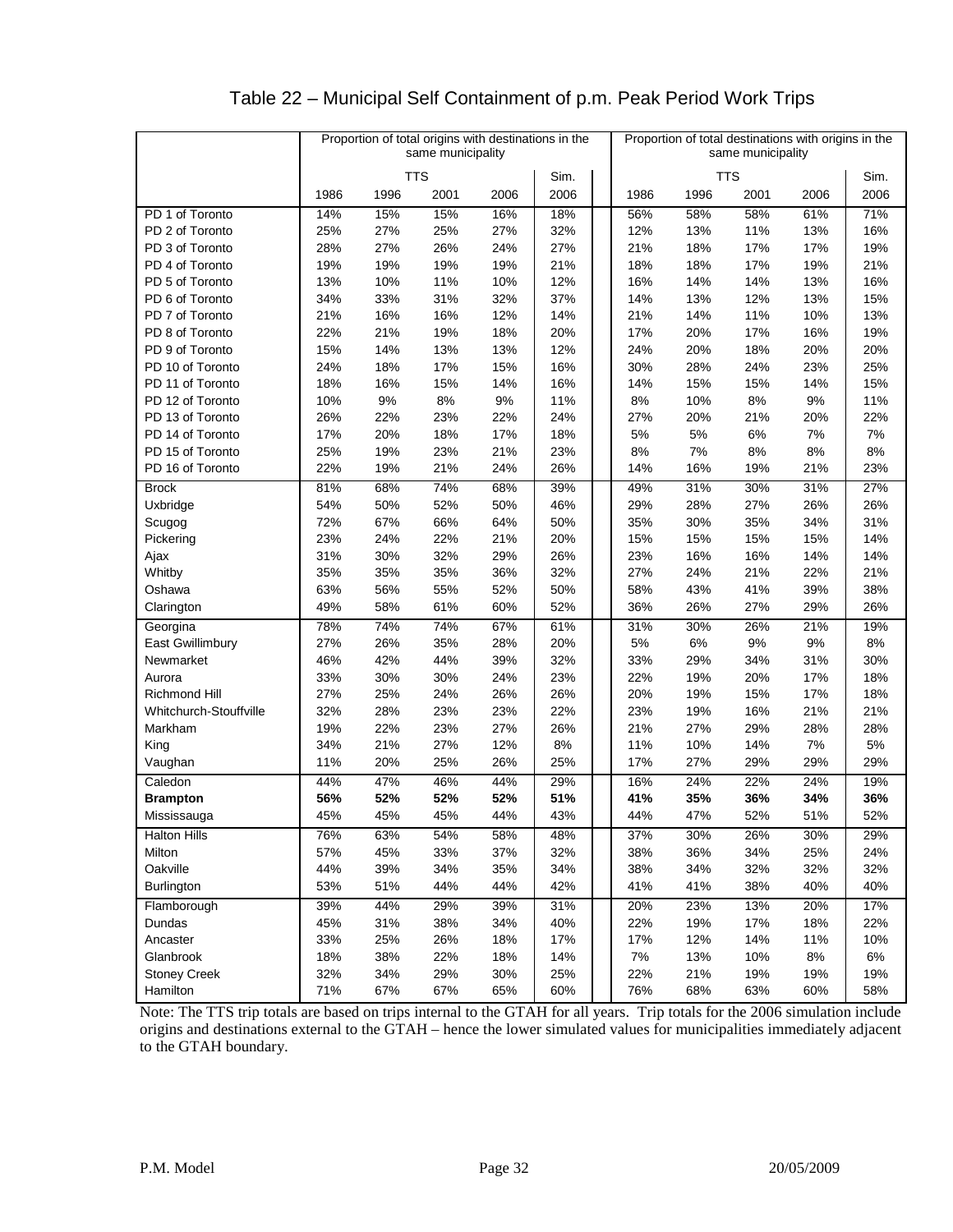# Table 23 – Municipal Self Containment of Auto Trips by Destination

| <b>TTS</b><br>TTS<br>Sim.<br>Sim.<br>1996<br>2006<br>1986<br>2001<br>2006<br>2006<br>1986<br>1996<br>2001<br>2006<br>PD 1 of Toronto<br>32%<br>29%<br>28%<br>30%<br>40%<br>28%<br>25%<br>30%<br>40%<br>33%<br>22%<br>28%<br>30%<br>37%<br>18%<br>35%<br>PD 2 of Toronto<br>27%<br>25%<br>23%<br>25%<br>28%<br>32%<br>38%<br>22%<br>23%<br>34%<br>PD 3 of Toronto<br>28%<br>29%<br>28%<br>25%<br>34%<br>35%<br>36%<br>44%<br>27%<br>30%<br>31%<br>42%<br>PD 4 of Toronto<br>39%<br>34%<br>24%<br>27%<br>29%<br>35%<br>22%<br>22%<br>22%<br>23%<br>32%<br>PD 5 of Toronto<br>24%<br>30%<br>40%<br>26%<br>38%<br>PD 6 of Toronto<br>30%<br>30%<br>33%<br>23%<br>22%<br>28%<br>25%<br>30%<br>PD 7 of Toronto<br>29%<br>26%<br>23%<br>26%<br>30%<br>19%<br>19%<br>19%<br>35%<br>41%<br>48%<br>30%<br>37%<br>33%<br>33%<br>45%<br>PD 8 of Toronto<br>43%<br>41%<br>35%<br>33%<br>34%<br>39%<br>32%<br>27%<br>28%<br>34%<br>PD 9 of Toronto<br>36%<br>26%<br>36%<br>31%<br>36%<br>27%<br>36%<br>PD 10 of Toronto<br>38%<br>35%<br>41%<br>34%<br>31%<br>27%<br>39%<br>PD 11 of Toronto<br>29%<br>31%<br>32%<br>34%<br>41%<br>27%<br>26%<br>28%<br>PD 12 of Toronto<br>18%<br>23%<br>20%<br>22%<br>26%<br>15%<br>17%<br>14%<br>17%<br>25%<br>PD 13 of Toronto<br>39%<br>37%<br>37%<br>38%<br>32%<br>40%<br>38%<br>43%<br>33%<br>33%<br>PD 14 of Toronto<br>27%<br>17%<br>24%<br>22%<br>22%<br>23%<br>26%<br>21%<br>19%<br>17%<br>PD 15 of Toronto<br>25%<br>25%<br>27%<br>30%<br>22%<br>19%<br>17%<br>30%<br>26%<br>19%<br>PD 16 of Toronto<br>29%<br>33%<br>36%<br>37%<br>43%<br>22%<br>26%<br>28%<br>29%<br>39%<br>60%<br>46%<br>42%<br>44%<br>34%<br>56%<br>44%<br>33%<br>42%<br>33%<br><b>Brock</b><br>43%<br>51%<br>46%<br>45%<br>48%<br>41%<br>42%<br>37%<br>41%<br>43%<br>Uxbridge<br>48%<br>49%<br>56%<br>52%<br>43%<br>41%<br>41%<br>48%<br>50%<br>51%<br>Scugog<br>30%<br>46%<br>23%<br>42%<br>Pickering<br>39%<br>40%<br>44%<br>32%<br>35%<br>33%<br>37%<br>44%<br>34%<br>29%<br>42%<br>Ajax<br>41%<br>42%<br>43%<br>35%<br>39%<br>Whitby<br>42%<br>44%<br>46%<br>36%<br>42%<br>41%<br>44%<br>46%<br>47%<br>44%<br>69%<br>61%<br>60%<br>60%<br>61%<br>64%<br>58%<br>56%<br>54%<br>57%<br>Oshawa<br>51%<br>51%<br>41%<br>45%<br>48%<br>50%<br>44%<br>35%<br>40%<br>43%<br>Clarington<br>35%<br>42%<br>46%<br>42%<br>47%<br>46%<br>46%<br>40%<br>40%<br>39%<br>Georgina<br>East Gwillimbury<br>16%<br>16%<br>16%<br>22%<br>19%<br>16%<br>12%<br>12%<br>18%<br>18%<br>51%<br>53%<br>45%<br>49%<br>Newmarket<br>51%<br>54%<br>54%<br>41%<br>48%<br>48%<br>35%<br>42%<br>25%<br>29%<br>39%<br>40%<br>41%<br>40%<br>34%<br>30%<br>Aurora<br><b>Richmond Hill</b><br>33%<br>39%<br>45%<br>26%<br>33%<br>32%<br>41%<br>38%<br>42%<br>32%<br>26%<br>32%<br>34%<br>35%<br>22%<br>25%<br>29%<br>32%<br>33%<br>Whitchurch-Stouffville<br>36%<br>36%<br>52%<br>29%<br>49%<br>Markham<br>44%<br>46%<br>50%<br>38%<br>41%<br>43%<br>17%<br>King<br>23%<br>21%<br>21%<br>23%<br>19%<br>24%<br>18%<br>13%<br>18%<br>25%<br>44%<br>22%<br>43%<br>38%<br>43%<br>46%<br>35%<br>39%<br>41%<br>Vaughan<br>37%<br>36%<br>37%<br>Caledon<br>36%<br>43%<br>29%<br>33%<br>34%<br>37%<br>33%<br>58%<br>55%<br>58%<br>51%<br>55%<br><b>Brampton</b><br>56%<br>56%<br>48%<br>48%<br>48%<br>56%<br>58%<br>62%<br>67%<br>68%<br>70%<br>59%<br>63%<br>65%<br>68%<br>Mississauga<br>53%<br>55%<br>50%<br>42%<br><b>Halton Hills</b><br>56%<br>50%<br>54%<br>40%<br>46%<br>53%<br>Milton<br>58%<br>57%<br>54%<br>47%<br>48%<br>53%<br>51%<br>52%<br>41%<br>46%<br>61%<br>58%<br>60%<br>53%<br>50%<br>51%<br>Oakville<br>59%<br>61%<br>52%<br>58%<br>61%<br>61%<br>61%<br>66%<br>54%<br>58%<br>64%<br><b>Burlington</b><br>64%<br>54%<br>59%<br>32%<br>Flamborough<br>31%<br>30%<br>31%<br>29%<br>29%<br>26%<br>31%<br>29%<br>35%<br>33%<br>35%<br>39%<br>30%<br>29%<br>39%<br>Dundas<br>36%<br>31%<br>26%<br>29%<br>31%<br>28%<br>40%<br>27%<br>Ancaster<br>36%<br>38%<br>24%<br>29%<br>30%<br>36%<br>Glanbrook<br>10%<br>15%<br>15%<br>10%<br>13%<br>13%<br>12%<br>8%<br>9%<br>11%<br>34%<br><b>Stoney Creek</b><br>35%<br>33%<br>33%<br>35%<br>33%<br>28%<br>31%<br>29%<br>31% |          |     |     | P.M. Peak period auto person |     |     |     |     | P.M. Peak hour auto driver |     |     |
|--------------------------------------------------------------------------------------------------------------------------------------------------------------------------------------------------------------------------------------------------------------------------------------------------------------------------------------------------------------------------------------------------------------------------------------------------------------------------------------------------------------------------------------------------------------------------------------------------------------------------------------------------------------------------------------------------------------------------------------------------------------------------------------------------------------------------------------------------------------------------------------------------------------------------------------------------------------------------------------------------------------------------------------------------------------------------------------------------------------------------------------------------------------------------------------------------------------------------------------------------------------------------------------------------------------------------------------------------------------------------------------------------------------------------------------------------------------------------------------------------------------------------------------------------------------------------------------------------------------------------------------------------------------------------------------------------------------------------------------------------------------------------------------------------------------------------------------------------------------------------------------------------------------------------------------------------------------------------------------------------------------------------------------------------------------------------------------------------------------------------------------------------------------------------------------------------------------------------------------------------------------------------------------------------------------------------------------------------------------------------------------------------------------------------------------------------------------------------------------------------------------------------------------------------------------------------------------------------------------------------------------------------------------------------------------------------------------------------------------------------------------------------------------------------------------------------------------------------------------------------------------------------------------------------------------------------------------------------------------------------------------------------------------------------------------------------------------------------------------------------------------------------------------------------------------------------------------------------------------------------------------------------------------------------------------------------------------------------------------------------------------------------------------------------------------------------------------------------------------------------------------------------------------------------------------------------------------------------------------------------------------------------------------------------------------------------------------------------------------------------------------------------------------------------------------------------------------------------------------------------------------------------------------------------------------------------------------------------------------------------------------------------------------------------------------------------------------------------------------------------------------------------|----------|-----|-----|------------------------------|-----|-----|-----|-----|----------------------------|-----|-----|
|                                                                                                                                                                                                                                                                                                                                                                                                                                                                                                                                                                                                                                                                                                                                                                                                                                                                                                                                                                                                                                                                                                                                                                                                                                                                                                                                                                                                                                                                                                                                                                                                                                                                                                                                                                                                                                                                                                                                                                                                                                                                                                                                                                                                                                                                                                                                                                                                                                                                                                                                                                                                                                                                                                                                                                                                                                                                                                                                                                                                                                                                                                                                                                                                                                                                                                                                                                                                                                                                                                                                                                                                                                                                                                                                                                                                                                                                                                                                                                                                                                                                                                                                                  |          |     |     |                              |     |     |     |     |                            |     |     |
|                                                                                                                                                                                                                                                                                                                                                                                                                                                                                                                                                                                                                                                                                                                                                                                                                                                                                                                                                                                                                                                                                                                                                                                                                                                                                                                                                                                                                                                                                                                                                                                                                                                                                                                                                                                                                                                                                                                                                                                                                                                                                                                                                                                                                                                                                                                                                                                                                                                                                                                                                                                                                                                                                                                                                                                                                                                                                                                                                                                                                                                                                                                                                                                                                                                                                                                                                                                                                                                                                                                                                                                                                                                                                                                                                                                                                                                                                                                                                                                                                                                                                                                                                  |          |     |     |                              |     |     |     |     |                            |     |     |
|                                                                                                                                                                                                                                                                                                                                                                                                                                                                                                                                                                                                                                                                                                                                                                                                                                                                                                                                                                                                                                                                                                                                                                                                                                                                                                                                                                                                                                                                                                                                                                                                                                                                                                                                                                                                                                                                                                                                                                                                                                                                                                                                                                                                                                                                                                                                                                                                                                                                                                                                                                                                                                                                                                                                                                                                                                                                                                                                                                                                                                                                                                                                                                                                                                                                                                                                                                                                                                                                                                                                                                                                                                                                                                                                                                                                                                                                                                                                                                                                                                                                                                                                                  |          |     |     |                              |     |     |     |     |                            |     |     |
|                                                                                                                                                                                                                                                                                                                                                                                                                                                                                                                                                                                                                                                                                                                                                                                                                                                                                                                                                                                                                                                                                                                                                                                                                                                                                                                                                                                                                                                                                                                                                                                                                                                                                                                                                                                                                                                                                                                                                                                                                                                                                                                                                                                                                                                                                                                                                                                                                                                                                                                                                                                                                                                                                                                                                                                                                                                                                                                                                                                                                                                                                                                                                                                                                                                                                                                                                                                                                                                                                                                                                                                                                                                                                                                                                                                                                                                                                                                                                                                                                                                                                                                                                  |          |     |     |                              |     |     |     |     |                            |     |     |
|                                                                                                                                                                                                                                                                                                                                                                                                                                                                                                                                                                                                                                                                                                                                                                                                                                                                                                                                                                                                                                                                                                                                                                                                                                                                                                                                                                                                                                                                                                                                                                                                                                                                                                                                                                                                                                                                                                                                                                                                                                                                                                                                                                                                                                                                                                                                                                                                                                                                                                                                                                                                                                                                                                                                                                                                                                                                                                                                                                                                                                                                                                                                                                                                                                                                                                                                                                                                                                                                                                                                                                                                                                                                                                                                                                                                                                                                                                                                                                                                                                                                                                                                                  |          |     |     |                              |     |     |     |     |                            |     |     |
|                                                                                                                                                                                                                                                                                                                                                                                                                                                                                                                                                                                                                                                                                                                                                                                                                                                                                                                                                                                                                                                                                                                                                                                                                                                                                                                                                                                                                                                                                                                                                                                                                                                                                                                                                                                                                                                                                                                                                                                                                                                                                                                                                                                                                                                                                                                                                                                                                                                                                                                                                                                                                                                                                                                                                                                                                                                                                                                                                                                                                                                                                                                                                                                                                                                                                                                                                                                                                                                                                                                                                                                                                                                                                                                                                                                                                                                                                                                                                                                                                                                                                                                                                  |          |     |     |                              |     |     |     |     |                            |     |     |
|                                                                                                                                                                                                                                                                                                                                                                                                                                                                                                                                                                                                                                                                                                                                                                                                                                                                                                                                                                                                                                                                                                                                                                                                                                                                                                                                                                                                                                                                                                                                                                                                                                                                                                                                                                                                                                                                                                                                                                                                                                                                                                                                                                                                                                                                                                                                                                                                                                                                                                                                                                                                                                                                                                                                                                                                                                                                                                                                                                                                                                                                                                                                                                                                                                                                                                                                                                                                                                                                                                                                                                                                                                                                                                                                                                                                                                                                                                                                                                                                                                                                                                                                                  |          |     |     |                              |     |     |     |     |                            |     |     |
|                                                                                                                                                                                                                                                                                                                                                                                                                                                                                                                                                                                                                                                                                                                                                                                                                                                                                                                                                                                                                                                                                                                                                                                                                                                                                                                                                                                                                                                                                                                                                                                                                                                                                                                                                                                                                                                                                                                                                                                                                                                                                                                                                                                                                                                                                                                                                                                                                                                                                                                                                                                                                                                                                                                                                                                                                                                                                                                                                                                                                                                                                                                                                                                                                                                                                                                                                                                                                                                                                                                                                                                                                                                                                                                                                                                                                                                                                                                                                                                                                                                                                                                                                  |          |     |     |                              |     |     |     |     |                            |     |     |
|                                                                                                                                                                                                                                                                                                                                                                                                                                                                                                                                                                                                                                                                                                                                                                                                                                                                                                                                                                                                                                                                                                                                                                                                                                                                                                                                                                                                                                                                                                                                                                                                                                                                                                                                                                                                                                                                                                                                                                                                                                                                                                                                                                                                                                                                                                                                                                                                                                                                                                                                                                                                                                                                                                                                                                                                                                                                                                                                                                                                                                                                                                                                                                                                                                                                                                                                                                                                                                                                                                                                                                                                                                                                                                                                                                                                                                                                                                                                                                                                                                                                                                                                                  |          |     |     |                              |     |     |     |     |                            |     |     |
|                                                                                                                                                                                                                                                                                                                                                                                                                                                                                                                                                                                                                                                                                                                                                                                                                                                                                                                                                                                                                                                                                                                                                                                                                                                                                                                                                                                                                                                                                                                                                                                                                                                                                                                                                                                                                                                                                                                                                                                                                                                                                                                                                                                                                                                                                                                                                                                                                                                                                                                                                                                                                                                                                                                                                                                                                                                                                                                                                                                                                                                                                                                                                                                                                                                                                                                                                                                                                                                                                                                                                                                                                                                                                                                                                                                                                                                                                                                                                                                                                                                                                                                                                  |          |     |     |                              |     |     |     |     |                            |     |     |
|                                                                                                                                                                                                                                                                                                                                                                                                                                                                                                                                                                                                                                                                                                                                                                                                                                                                                                                                                                                                                                                                                                                                                                                                                                                                                                                                                                                                                                                                                                                                                                                                                                                                                                                                                                                                                                                                                                                                                                                                                                                                                                                                                                                                                                                                                                                                                                                                                                                                                                                                                                                                                                                                                                                                                                                                                                                                                                                                                                                                                                                                                                                                                                                                                                                                                                                                                                                                                                                                                                                                                                                                                                                                                                                                                                                                                                                                                                                                                                                                                                                                                                                                                  |          |     |     |                              |     |     |     |     |                            |     |     |
|                                                                                                                                                                                                                                                                                                                                                                                                                                                                                                                                                                                                                                                                                                                                                                                                                                                                                                                                                                                                                                                                                                                                                                                                                                                                                                                                                                                                                                                                                                                                                                                                                                                                                                                                                                                                                                                                                                                                                                                                                                                                                                                                                                                                                                                                                                                                                                                                                                                                                                                                                                                                                                                                                                                                                                                                                                                                                                                                                                                                                                                                                                                                                                                                                                                                                                                                                                                                                                                                                                                                                                                                                                                                                                                                                                                                                                                                                                                                                                                                                                                                                                                                                  |          |     |     |                              |     |     |     |     |                            |     |     |
|                                                                                                                                                                                                                                                                                                                                                                                                                                                                                                                                                                                                                                                                                                                                                                                                                                                                                                                                                                                                                                                                                                                                                                                                                                                                                                                                                                                                                                                                                                                                                                                                                                                                                                                                                                                                                                                                                                                                                                                                                                                                                                                                                                                                                                                                                                                                                                                                                                                                                                                                                                                                                                                                                                                                                                                                                                                                                                                                                                                                                                                                                                                                                                                                                                                                                                                                                                                                                                                                                                                                                                                                                                                                                                                                                                                                                                                                                                                                                                                                                                                                                                                                                  |          |     |     |                              |     |     |     |     |                            |     |     |
|                                                                                                                                                                                                                                                                                                                                                                                                                                                                                                                                                                                                                                                                                                                                                                                                                                                                                                                                                                                                                                                                                                                                                                                                                                                                                                                                                                                                                                                                                                                                                                                                                                                                                                                                                                                                                                                                                                                                                                                                                                                                                                                                                                                                                                                                                                                                                                                                                                                                                                                                                                                                                                                                                                                                                                                                                                                                                                                                                                                                                                                                                                                                                                                                                                                                                                                                                                                                                                                                                                                                                                                                                                                                                                                                                                                                                                                                                                                                                                                                                                                                                                                                                  |          |     |     |                              |     |     |     |     |                            |     |     |
|                                                                                                                                                                                                                                                                                                                                                                                                                                                                                                                                                                                                                                                                                                                                                                                                                                                                                                                                                                                                                                                                                                                                                                                                                                                                                                                                                                                                                                                                                                                                                                                                                                                                                                                                                                                                                                                                                                                                                                                                                                                                                                                                                                                                                                                                                                                                                                                                                                                                                                                                                                                                                                                                                                                                                                                                                                                                                                                                                                                                                                                                                                                                                                                                                                                                                                                                                                                                                                                                                                                                                                                                                                                                                                                                                                                                                                                                                                                                                                                                                                                                                                                                                  |          |     |     |                              |     |     |     |     |                            |     |     |
|                                                                                                                                                                                                                                                                                                                                                                                                                                                                                                                                                                                                                                                                                                                                                                                                                                                                                                                                                                                                                                                                                                                                                                                                                                                                                                                                                                                                                                                                                                                                                                                                                                                                                                                                                                                                                                                                                                                                                                                                                                                                                                                                                                                                                                                                                                                                                                                                                                                                                                                                                                                                                                                                                                                                                                                                                                                                                                                                                                                                                                                                                                                                                                                                                                                                                                                                                                                                                                                                                                                                                                                                                                                                                                                                                                                                                                                                                                                                                                                                                                                                                                                                                  |          |     |     |                              |     |     |     |     |                            |     |     |
|                                                                                                                                                                                                                                                                                                                                                                                                                                                                                                                                                                                                                                                                                                                                                                                                                                                                                                                                                                                                                                                                                                                                                                                                                                                                                                                                                                                                                                                                                                                                                                                                                                                                                                                                                                                                                                                                                                                                                                                                                                                                                                                                                                                                                                                                                                                                                                                                                                                                                                                                                                                                                                                                                                                                                                                                                                                                                                                                                                                                                                                                                                                                                                                                                                                                                                                                                                                                                                                                                                                                                                                                                                                                                                                                                                                                                                                                                                                                                                                                                                                                                                                                                  |          |     |     |                              |     |     |     |     |                            |     |     |
|                                                                                                                                                                                                                                                                                                                                                                                                                                                                                                                                                                                                                                                                                                                                                                                                                                                                                                                                                                                                                                                                                                                                                                                                                                                                                                                                                                                                                                                                                                                                                                                                                                                                                                                                                                                                                                                                                                                                                                                                                                                                                                                                                                                                                                                                                                                                                                                                                                                                                                                                                                                                                                                                                                                                                                                                                                                                                                                                                                                                                                                                                                                                                                                                                                                                                                                                                                                                                                                                                                                                                                                                                                                                                                                                                                                                                                                                                                                                                                                                                                                                                                                                                  |          |     |     |                              |     |     |     |     |                            |     |     |
|                                                                                                                                                                                                                                                                                                                                                                                                                                                                                                                                                                                                                                                                                                                                                                                                                                                                                                                                                                                                                                                                                                                                                                                                                                                                                                                                                                                                                                                                                                                                                                                                                                                                                                                                                                                                                                                                                                                                                                                                                                                                                                                                                                                                                                                                                                                                                                                                                                                                                                                                                                                                                                                                                                                                                                                                                                                                                                                                                                                                                                                                                                                                                                                                                                                                                                                                                                                                                                                                                                                                                                                                                                                                                                                                                                                                                                                                                                                                                                                                                                                                                                                                                  |          |     |     |                              |     |     |     |     |                            |     |     |
|                                                                                                                                                                                                                                                                                                                                                                                                                                                                                                                                                                                                                                                                                                                                                                                                                                                                                                                                                                                                                                                                                                                                                                                                                                                                                                                                                                                                                                                                                                                                                                                                                                                                                                                                                                                                                                                                                                                                                                                                                                                                                                                                                                                                                                                                                                                                                                                                                                                                                                                                                                                                                                                                                                                                                                                                                                                                                                                                                                                                                                                                                                                                                                                                                                                                                                                                                                                                                                                                                                                                                                                                                                                                                                                                                                                                                                                                                                                                                                                                                                                                                                                                                  |          |     |     |                              |     |     |     |     |                            |     |     |
|                                                                                                                                                                                                                                                                                                                                                                                                                                                                                                                                                                                                                                                                                                                                                                                                                                                                                                                                                                                                                                                                                                                                                                                                                                                                                                                                                                                                                                                                                                                                                                                                                                                                                                                                                                                                                                                                                                                                                                                                                                                                                                                                                                                                                                                                                                                                                                                                                                                                                                                                                                                                                                                                                                                                                                                                                                                                                                                                                                                                                                                                                                                                                                                                                                                                                                                                                                                                                                                                                                                                                                                                                                                                                                                                                                                                                                                                                                                                                                                                                                                                                                                                                  |          |     |     |                              |     |     |     |     |                            |     |     |
|                                                                                                                                                                                                                                                                                                                                                                                                                                                                                                                                                                                                                                                                                                                                                                                                                                                                                                                                                                                                                                                                                                                                                                                                                                                                                                                                                                                                                                                                                                                                                                                                                                                                                                                                                                                                                                                                                                                                                                                                                                                                                                                                                                                                                                                                                                                                                                                                                                                                                                                                                                                                                                                                                                                                                                                                                                                                                                                                                                                                                                                                                                                                                                                                                                                                                                                                                                                                                                                                                                                                                                                                                                                                                                                                                                                                                                                                                                                                                                                                                                                                                                                                                  |          |     |     |                              |     |     |     |     |                            |     |     |
|                                                                                                                                                                                                                                                                                                                                                                                                                                                                                                                                                                                                                                                                                                                                                                                                                                                                                                                                                                                                                                                                                                                                                                                                                                                                                                                                                                                                                                                                                                                                                                                                                                                                                                                                                                                                                                                                                                                                                                                                                                                                                                                                                                                                                                                                                                                                                                                                                                                                                                                                                                                                                                                                                                                                                                                                                                                                                                                                                                                                                                                                                                                                                                                                                                                                                                                                                                                                                                                                                                                                                                                                                                                                                                                                                                                                                                                                                                                                                                                                                                                                                                                                                  |          |     |     |                              |     |     |     |     |                            |     |     |
|                                                                                                                                                                                                                                                                                                                                                                                                                                                                                                                                                                                                                                                                                                                                                                                                                                                                                                                                                                                                                                                                                                                                                                                                                                                                                                                                                                                                                                                                                                                                                                                                                                                                                                                                                                                                                                                                                                                                                                                                                                                                                                                                                                                                                                                                                                                                                                                                                                                                                                                                                                                                                                                                                                                                                                                                                                                                                                                                                                                                                                                                                                                                                                                                                                                                                                                                                                                                                                                                                                                                                                                                                                                                                                                                                                                                                                                                                                                                                                                                                                                                                                                                                  |          |     |     |                              |     |     |     |     |                            |     |     |
|                                                                                                                                                                                                                                                                                                                                                                                                                                                                                                                                                                                                                                                                                                                                                                                                                                                                                                                                                                                                                                                                                                                                                                                                                                                                                                                                                                                                                                                                                                                                                                                                                                                                                                                                                                                                                                                                                                                                                                                                                                                                                                                                                                                                                                                                                                                                                                                                                                                                                                                                                                                                                                                                                                                                                                                                                                                                                                                                                                                                                                                                                                                                                                                                                                                                                                                                                                                                                                                                                                                                                                                                                                                                                                                                                                                                                                                                                                                                                                                                                                                                                                                                                  |          |     |     |                              |     |     |     |     |                            |     |     |
|                                                                                                                                                                                                                                                                                                                                                                                                                                                                                                                                                                                                                                                                                                                                                                                                                                                                                                                                                                                                                                                                                                                                                                                                                                                                                                                                                                                                                                                                                                                                                                                                                                                                                                                                                                                                                                                                                                                                                                                                                                                                                                                                                                                                                                                                                                                                                                                                                                                                                                                                                                                                                                                                                                                                                                                                                                                                                                                                                                                                                                                                                                                                                                                                                                                                                                                                                                                                                                                                                                                                                                                                                                                                                                                                                                                                                                                                                                                                                                                                                                                                                                                                                  |          |     |     |                              |     |     |     |     |                            |     |     |
|                                                                                                                                                                                                                                                                                                                                                                                                                                                                                                                                                                                                                                                                                                                                                                                                                                                                                                                                                                                                                                                                                                                                                                                                                                                                                                                                                                                                                                                                                                                                                                                                                                                                                                                                                                                                                                                                                                                                                                                                                                                                                                                                                                                                                                                                                                                                                                                                                                                                                                                                                                                                                                                                                                                                                                                                                                                                                                                                                                                                                                                                                                                                                                                                                                                                                                                                                                                                                                                                                                                                                                                                                                                                                                                                                                                                                                                                                                                                                                                                                                                                                                                                                  |          |     |     |                              |     |     |     |     |                            |     |     |
|                                                                                                                                                                                                                                                                                                                                                                                                                                                                                                                                                                                                                                                                                                                                                                                                                                                                                                                                                                                                                                                                                                                                                                                                                                                                                                                                                                                                                                                                                                                                                                                                                                                                                                                                                                                                                                                                                                                                                                                                                                                                                                                                                                                                                                                                                                                                                                                                                                                                                                                                                                                                                                                                                                                                                                                                                                                                                                                                                                                                                                                                                                                                                                                                                                                                                                                                                                                                                                                                                                                                                                                                                                                                                                                                                                                                                                                                                                                                                                                                                                                                                                                                                  |          |     |     |                              |     |     |     |     |                            |     |     |
|                                                                                                                                                                                                                                                                                                                                                                                                                                                                                                                                                                                                                                                                                                                                                                                                                                                                                                                                                                                                                                                                                                                                                                                                                                                                                                                                                                                                                                                                                                                                                                                                                                                                                                                                                                                                                                                                                                                                                                                                                                                                                                                                                                                                                                                                                                                                                                                                                                                                                                                                                                                                                                                                                                                                                                                                                                                                                                                                                                                                                                                                                                                                                                                                                                                                                                                                                                                                                                                                                                                                                                                                                                                                                                                                                                                                                                                                                                                                                                                                                                                                                                                                                  |          |     |     |                              |     |     |     |     |                            |     |     |
|                                                                                                                                                                                                                                                                                                                                                                                                                                                                                                                                                                                                                                                                                                                                                                                                                                                                                                                                                                                                                                                                                                                                                                                                                                                                                                                                                                                                                                                                                                                                                                                                                                                                                                                                                                                                                                                                                                                                                                                                                                                                                                                                                                                                                                                                                                                                                                                                                                                                                                                                                                                                                                                                                                                                                                                                                                                                                                                                                                                                                                                                                                                                                                                                                                                                                                                                                                                                                                                                                                                                                                                                                                                                                                                                                                                                                                                                                                                                                                                                                                                                                                                                                  |          |     |     |                              |     |     |     |     |                            |     |     |
|                                                                                                                                                                                                                                                                                                                                                                                                                                                                                                                                                                                                                                                                                                                                                                                                                                                                                                                                                                                                                                                                                                                                                                                                                                                                                                                                                                                                                                                                                                                                                                                                                                                                                                                                                                                                                                                                                                                                                                                                                                                                                                                                                                                                                                                                                                                                                                                                                                                                                                                                                                                                                                                                                                                                                                                                                                                                                                                                                                                                                                                                                                                                                                                                                                                                                                                                                                                                                                                                                                                                                                                                                                                                                                                                                                                                                                                                                                                                                                                                                                                                                                                                                  |          |     |     |                              |     |     |     |     |                            |     |     |
|                                                                                                                                                                                                                                                                                                                                                                                                                                                                                                                                                                                                                                                                                                                                                                                                                                                                                                                                                                                                                                                                                                                                                                                                                                                                                                                                                                                                                                                                                                                                                                                                                                                                                                                                                                                                                                                                                                                                                                                                                                                                                                                                                                                                                                                                                                                                                                                                                                                                                                                                                                                                                                                                                                                                                                                                                                                                                                                                                                                                                                                                                                                                                                                                                                                                                                                                                                                                                                                                                                                                                                                                                                                                                                                                                                                                                                                                                                                                                                                                                                                                                                                                                  |          |     |     |                              |     |     |     |     |                            |     |     |
|                                                                                                                                                                                                                                                                                                                                                                                                                                                                                                                                                                                                                                                                                                                                                                                                                                                                                                                                                                                                                                                                                                                                                                                                                                                                                                                                                                                                                                                                                                                                                                                                                                                                                                                                                                                                                                                                                                                                                                                                                                                                                                                                                                                                                                                                                                                                                                                                                                                                                                                                                                                                                                                                                                                                                                                                                                                                                                                                                                                                                                                                                                                                                                                                                                                                                                                                                                                                                                                                                                                                                                                                                                                                                                                                                                                                                                                                                                                                                                                                                                                                                                                                                  |          |     |     |                              |     |     |     |     |                            |     |     |
|                                                                                                                                                                                                                                                                                                                                                                                                                                                                                                                                                                                                                                                                                                                                                                                                                                                                                                                                                                                                                                                                                                                                                                                                                                                                                                                                                                                                                                                                                                                                                                                                                                                                                                                                                                                                                                                                                                                                                                                                                                                                                                                                                                                                                                                                                                                                                                                                                                                                                                                                                                                                                                                                                                                                                                                                                                                                                                                                                                                                                                                                                                                                                                                                                                                                                                                                                                                                                                                                                                                                                                                                                                                                                                                                                                                                                                                                                                                                                                                                                                                                                                                                                  |          |     |     |                              |     |     |     |     |                            |     |     |
|                                                                                                                                                                                                                                                                                                                                                                                                                                                                                                                                                                                                                                                                                                                                                                                                                                                                                                                                                                                                                                                                                                                                                                                                                                                                                                                                                                                                                                                                                                                                                                                                                                                                                                                                                                                                                                                                                                                                                                                                                                                                                                                                                                                                                                                                                                                                                                                                                                                                                                                                                                                                                                                                                                                                                                                                                                                                                                                                                                                                                                                                                                                                                                                                                                                                                                                                                                                                                                                                                                                                                                                                                                                                                                                                                                                                                                                                                                                                                                                                                                                                                                                                                  |          |     |     |                              |     |     |     |     |                            |     |     |
|                                                                                                                                                                                                                                                                                                                                                                                                                                                                                                                                                                                                                                                                                                                                                                                                                                                                                                                                                                                                                                                                                                                                                                                                                                                                                                                                                                                                                                                                                                                                                                                                                                                                                                                                                                                                                                                                                                                                                                                                                                                                                                                                                                                                                                                                                                                                                                                                                                                                                                                                                                                                                                                                                                                                                                                                                                                                                                                                                                                                                                                                                                                                                                                                                                                                                                                                                                                                                                                                                                                                                                                                                                                                                                                                                                                                                                                                                                                                                                                                                                                                                                                                                  |          |     |     |                              |     |     |     |     |                            |     |     |
|                                                                                                                                                                                                                                                                                                                                                                                                                                                                                                                                                                                                                                                                                                                                                                                                                                                                                                                                                                                                                                                                                                                                                                                                                                                                                                                                                                                                                                                                                                                                                                                                                                                                                                                                                                                                                                                                                                                                                                                                                                                                                                                                                                                                                                                                                                                                                                                                                                                                                                                                                                                                                                                                                                                                                                                                                                                                                                                                                                                                                                                                                                                                                                                                                                                                                                                                                                                                                                                                                                                                                                                                                                                                                                                                                                                                                                                                                                                                                                                                                                                                                                                                                  |          |     |     |                              |     |     |     |     |                            |     |     |
|                                                                                                                                                                                                                                                                                                                                                                                                                                                                                                                                                                                                                                                                                                                                                                                                                                                                                                                                                                                                                                                                                                                                                                                                                                                                                                                                                                                                                                                                                                                                                                                                                                                                                                                                                                                                                                                                                                                                                                                                                                                                                                                                                                                                                                                                                                                                                                                                                                                                                                                                                                                                                                                                                                                                                                                                                                                                                                                                                                                                                                                                                                                                                                                                                                                                                                                                                                                                                                                                                                                                                                                                                                                                                                                                                                                                                                                                                                                                                                                                                                                                                                                                                  |          |     |     |                              |     |     |     |     |                            |     |     |
|                                                                                                                                                                                                                                                                                                                                                                                                                                                                                                                                                                                                                                                                                                                                                                                                                                                                                                                                                                                                                                                                                                                                                                                                                                                                                                                                                                                                                                                                                                                                                                                                                                                                                                                                                                                                                                                                                                                                                                                                                                                                                                                                                                                                                                                                                                                                                                                                                                                                                                                                                                                                                                                                                                                                                                                                                                                                                                                                                                                                                                                                                                                                                                                                                                                                                                                                                                                                                                                                                                                                                                                                                                                                                                                                                                                                                                                                                                                                                                                                                                                                                                                                                  |          |     |     |                              |     |     |     |     |                            |     |     |
|                                                                                                                                                                                                                                                                                                                                                                                                                                                                                                                                                                                                                                                                                                                                                                                                                                                                                                                                                                                                                                                                                                                                                                                                                                                                                                                                                                                                                                                                                                                                                                                                                                                                                                                                                                                                                                                                                                                                                                                                                                                                                                                                                                                                                                                                                                                                                                                                                                                                                                                                                                                                                                                                                                                                                                                                                                                                                                                                                                                                                                                                                                                                                                                                                                                                                                                                                                                                                                                                                                                                                                                                                                                                                                                                                                                                                                                                                                                                                                                                                                                                                                                                                  |          |     |     |                              |     |     |     |     |                            |     |     |
|                                                                                                                                                                                                                                                                                                                                                                                                                                                                                                                                                                                                                                                                                                                                                                                                                                                                                                                                                                                                                                                                                                                                                                                                                                                                                                                                                                                                                                                                                                                                                                                                                                                                                                                                                                                                                                                                                                                                                                                                                                                                                                                                                                                                                                                                                                                                                                                                                                                                                                                                                                                                                                                                                                                                                                                                                                                                                                                                                                                                                                                                                                                                                                                                                                                                                                                                                                                                                                                                                                                                                                                                                                                                                                                                                                                                                                                                                                                                                                                                                                                                                                                                                  |          |     |     |                              |     |     |     |     |                            |     |     |
|                                                                                                                                                                                                                                                                                                                                                                                                                                                                                                                                                                                                                                                                                                                                                                                                                                                                                                                                                                                                                                                                                                                                                                                                                                                                                                                                                                                                                                                                                                                                                                                                                                                                                                                                                                                                                                                                                                                                                                                                                                                                                                                                                                                                                                                                                                                                                                                                                                                                                                                                                                                                                                                                                                                                                                                                                                                                                                                                                                                                                                                                                                                                                                                                                                                                                                                                                                                                                                                                                                                                                                                                                                                                                                                                                                                                                                                                                                                                                                                                                                                                                                                                                  |          |     |     |                              |     |     |     |     |                            |     |     |
|                                                                                                                                                                                                                                                                                                                                                                                                                                                                                                                                                                                                                                                                                                                                                                                                                                                                                                                                                                                                                                                                                                                                                                                                                                                                                                                                                                                                                                                                                                                                                                                                                                                                                                                                                                                                                                                                                                                                                                                                                                                                                                                                                                                                                                                                                                                                                                                                                                                                                                                                                                                                                                                                                                                                                                                                                                                                                                                                                                                                                                                                                                                                                                                                                                                                                                                                                                                                                                                                                                                                                                                                                                                                                                                                                                                                                                                                                                                                                                                                                                                                                                                                                  |          |     |     |                              |     |     |     |     |                            |     |     |
|                                                                                                                                                                                                                                                                                                                                                                                                                                                                                                                                                                                                                                                                                                                                                                                                                                                                                                                                                                                                                                                                                                                                                                                                                                                                                                                                                                                                                                                                                                                                                                                                                                                                                                                                                                                                                                                                                                                                                                                                                                                                                                                                                                                                                                                                                                                                                                                                                                                                                                                                                                                                                                                                                                                                                                                                                                                                                                                                                                                                                                                                                                                                                                                                                                                                                                                                                                                                                                                                                                                                                                                                                                                                                                                                                                                                                                                                                                                                                                                                                                                                                                                                                  |          |     |     |                              |     |     |     |     |                            |     |     |
|                                                                                                                                                                                                                                                                                                                                                                                                                                                                                                                                                                                                                                                                                                                                                                                                                                                                                                                                                                                                                                                                                                                                                                                                                                                                                                                                                                                                                                                                                                                                                                                                                                                                                                                                                                                                                                                                                                                                                                                                                                                                                                                                                                                                                                                                                                                                                                                                                                                                                                                                                                                                                                                                                                                                                                                                                                                                                                                                                                                                                                                                                                                                                                                                                                                                                                                                                                                                                                                                                                                                                                                                                                                                                                                                                                                                                                                                                                                                                                                                                                                                                                                                                  |          |     |     |                              |     |     |     |     |                            |     |     |
|                                                                                                                                                                                                                                                                                                                                                                                                                                                                                                                                                                                                                                                                                                                                                                                                                                                                                                                                                                                                                                                                                                                                                                                                                                                                                                                                                                                                                                                                                                                                                                                                                                                                                                                                                                                                                                                                                                                                                                                                                                                                                                                                                                                                                                                                                                                                                                                                                                                                                                                                                                                                                                                                                                                                                                                                                                                                                                                                                                                                                                                                                                                                                                                                                                                                                                                                                                                                                                                                                                                                                                                                                                                                                                                                                                                                                                                                                                                                                                                                                                                                                                                                                  |          |     |     |                              |     |     |     |     |                            |     |     |
|                                                                                                                                                                                                                                                                                                                                                                                                                                                                                                                                                                                                                                                                                                                                                                                                                                                                                                                                                                                                                                                                                                                                                                                                                                                                                                                                                                                                                                                                                                                                                                                                                                                                                                                                                                                                                                                                                                                                                                                                                                                                                                                                                                                                                                                                                                                                                                                                                                                                                                                                                                                                                                                                                                                                                                                                                                                                                                                                                                                                                                                                                                                                                                                                                                                                                                                                                                                                                                                                                                                                                                                                                                                                                                                                                                                                                                                                                                                                                                                                                                                                                                                                                  |          |     |     |                              |     |     |     |     |                            |     |     |
|                                                                                                                                                                                                                                                                                                                                                                                                                                                                                                                                                                                                                                                                                                                                                                                                                                                                                                                                                                                                                                                                                                                                                                                                                                                                                                                                                                                                                                                                                                                                                                                                                                                                                                                                                                                                                                                                                                                                                                                                                                                                                                                                                                                                                                                                                                                                                                                                                                                                                                                                                                                                                                                                                                                                                                                                                                                                                                                                                                                                                                                                                                                                                                                                                                                                                                                                                                                                                                                                                                                                                                                                                                                                                                                                                                                                                                                                                                                                                                                                                                                                                                                                                  | Hamilton | 79% | 76% | 73%                          | 71% | 70% | 76% | 71% | 71%                        | 68% | 68% |

Note: The TTS trip totals are based on trips internal to the GTAH for all years. Trip totals for the 2006 simulation include origins and destinations external to the GTAH – hence the lower simulated values for municipalities immediately adjacent to the GTAH boundary.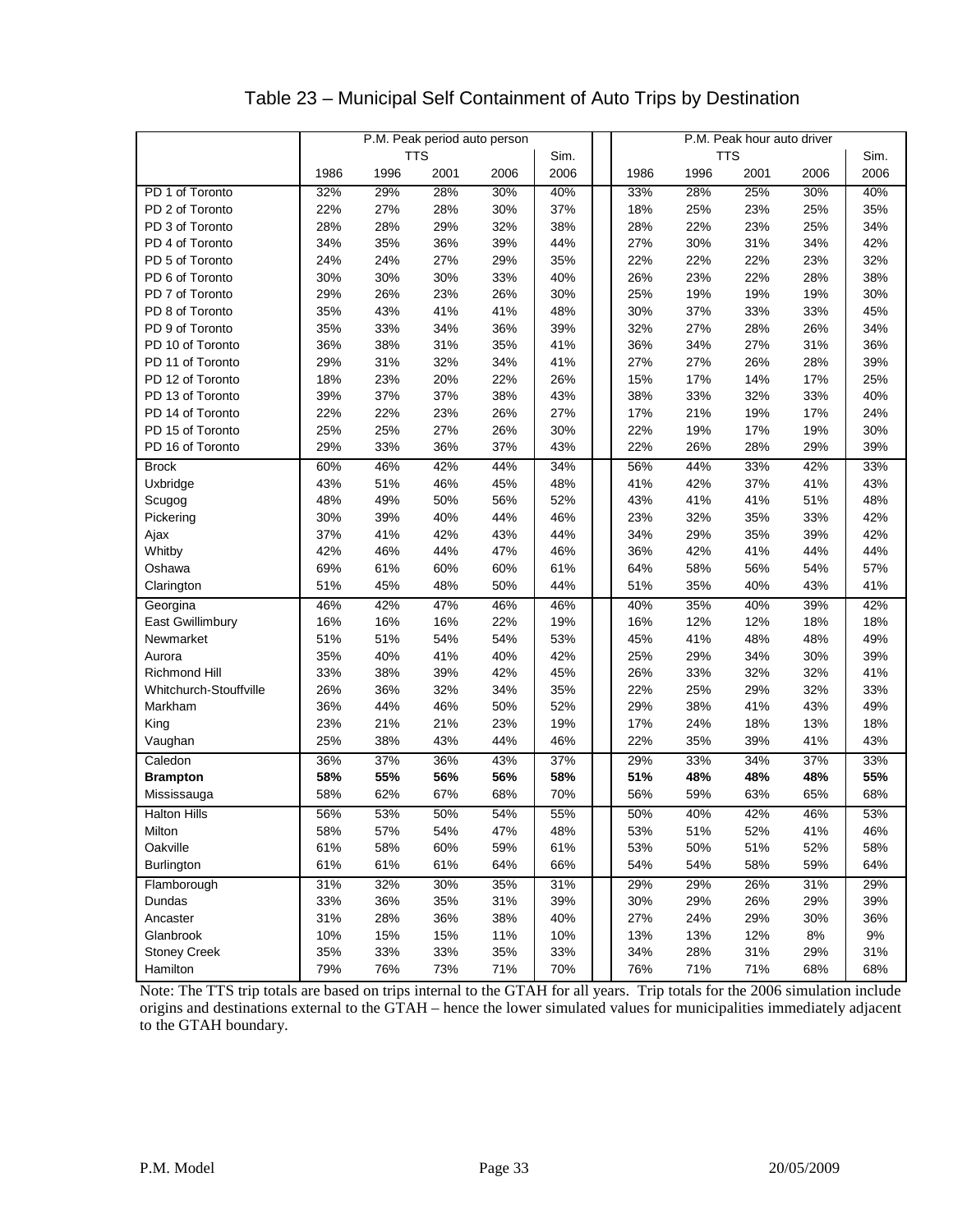#### **3.3 Network assignments**

*Table 24* compares the results of the base case simulations with assignments of the TTS data. The assigned vehicle km produced by the models is higher than the TTS assignment. That difference can be attributed to 3 reasons:

- 1. The TTS data excludes trips made by people who live outside the survey area. The models include estimates of all external trips.
- 2. It is known that there is a significant amount of under-reporting of non-work trips in the TTS data. Adjustment factors have been applied in the models.
- 3. In the model simulations any auto egress component of GO rail trips is assigned to the auto network. The TTS assignment only includes trips with auto driver as the primary mode.

|                          |          | TTS data   | <b>Brampton</b>  |
|--------------------------|----------|------------|------------------|
|                          | Database | Assignment | model            |
| Auto Vehicle km (000's)* |          |            |                  |
| Toronto                  |          | 3,252      | 3474             |
| Durham                   |          | 1098       | 1330             |
| York                     |          | 2210       | 2425             |
| Mississauga              |          | 1445       | 1590             |
| <b>Brampton</b>          |          | 720        | 865              |
| Peel (Total)             |          | 2368       | 2707             |
| Halton                   |          | 1236       | 1413             |
| Hamilton                 |          | 819        | 891              |
| Boardings (000's)        |          |            |                  |
| Subway                   | 291      | 304        | 317              |
| <b>GO Rail</b>           | 63       | 30         | .51              |
| Streetcar                | 58       | 50         | 50               |
| Highway coach            | 11       | 84         | 91               |
| <b>TTC Bus</b>           | 303      | 261        | 333              |
| Mississauga Bus          | 38       | 41         | 57               |
| <b>Brampton Bus</b>      | 16       | 9          | 12               |
| <b>Other Bus</b>         | 54       | 43         | 44               |
| Passenger km (000's)     |          |            |                  |
| Subway                   |          | 2049       | 2,033            |
| <b>GO Rail</b>           |          | 1012       | 1,693            |
| Streetcar                |          | 137        | $\overline{152}$ |
| Highway coach            |          | 1383       | 745              |
| <b>TTC Bus</b>           |          | 1101       | 1,385            |
| Mississauga Bus          |          | 278        | 324              |
| <b>Brampton Bus</b>      |          | 46         | 27               |
| Other Bus                |          | 747        | 745              |

Table 24 - Comparison of Assigned Volumes

\* Excluding centroid connectors

*Table 24* includes the number of boardings actually reported in the TTS database as well as the number that results from the assignment of the trip matrix to the emme/2 transit network. The slight over simulation of local transit volumes reflects the previously discussed differences between the TTS and the simulation models but the differences are less significant than for auto travel. The number of simulated boardings for Brampton Transit buses is less than reported in the TTS database (12,000 Vs 16,000). A likely explanation is that the transit network currently being used was coded in 2001 and has not been updated to include any new routes that have been added since 2001. The problem is therefore more likely to be related to network representation than the structure of the model and its calibration.

In the case of GO rail the number of assigned boardings is significantly less than the number of reported boardings because the assignment procedure does not force people to use GO Rail if there is a faster alternative using other modes of transit. *Table 24A* compares the number of GO Train riders alighting at each station throughout the GO Rail system. There are two sources of count data available to compare the simulation results with. One is actual station counts taken in October 2006 and the other is the reported station use in the 2006 TTS. In most cases there is close agreement between these two numbers. The table also shows the results from assigning the TTS trip table to the transit network permitting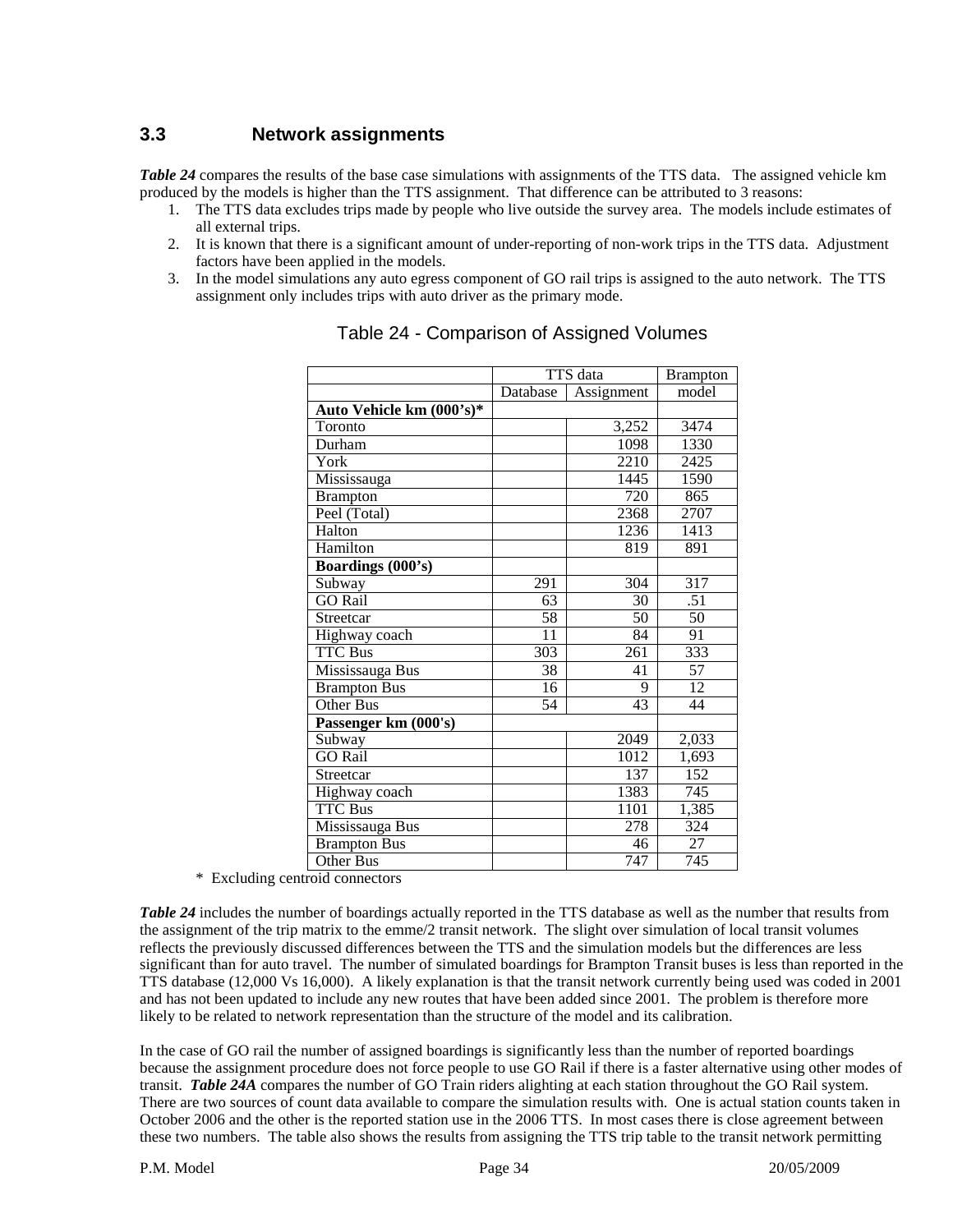the use of mode "z" for egress. The simulated number of destinations in the GO Rail origin zone to destination station is shown as well as the results from assigning that matrix to the transit network without permitting the use of mode "z". 76% of GO Rail riders use automobiles to access or egress the system at the home end (Compared with 7% of local transit riders). The emme2 assignment procedure does guarantee the selection of the same station that is used in real life as can be seen from the comparison of the TTS station assignment with the reported station use in the TTS database. The trip end mode split component in the model does a better job in this regard but, while the total number of trips in the matrix closely matches the observed total, there are problems in the assignment. These problems relate mostly to the coding of the transit network. With the exception of adding Mount Pleasant station no changes have been made to the 2001 transit network. In addition to Mount Pleasant 7 other stations (Kennedy, Centennial, Mount Joy, York University Rutherford Road, East Gwillimbury and Lisgar) have been added to the GO Rail system but are not currently in the network. Some of the other stations do not have transfer links that connect the station node directly to the centroid used to represent the station in the trip matrix. As a result the emme2 assignment may select a different egress point from GO rail or may find a different route that does not use GO Rail at all. These problems, however, do nor affect the stations in the City of Brampton (Bramalea, Brampton and Mount Pleasant).

# **3.4 Screen Line Comparisons**

*Table 25* provides a comparison of the number of auto vehicles crossing screen lines within the City of Brampton and across selected inter-regional boundaries. Individual station counts for the Brampton screen lines are shown in *Table 26*. The numbers shown are for the p.m. peak hour and include the number of private auto vehicles observed in the 2006 cordon count program, the volume obtained by assigning the TTS auto vehicle matrix to the network together with the results of the base case simulation (2006b1). Initial model runs gave results that were very close to the TTS assignments but showed some significant differences relative to the cordon count. The eastbound flow of traffic from Halton region into Brampton was under represented by 40%. Southbound traffic to the City of Mississauga was also under simulated while westbound traffic from York Region to Brampton and from Brampton to Halton was over simulated. To reduce the magnitude of these discrepancies the calibration factors shown in *Table 25A* were applied to the auto work base distribution matrix prior to running the model to produce the results shown for model run 2006b1.

| From            | To              | Factor |
|-----------------|-----------------|--------|
| <b>Brampton</b> | Mississauga     | 2.00   |
| Georgetown      | <b>Brampton</b> | 2.00   |
| Milton          | <b>Brampton</b> | 2.00   |
| Oakville        | <b>Brampton</b> | 2.00   |
| Burlington      | <b>Brampton</b> | 2.00   |

Table 25A – Calibration Factors Applied to Auto Work Trip Distribution

Using the adjusted work trip distribution the most significant discrepancy is a 22% over representation of westbound trips East of Hwy 10 and West of Hwy 410. All the extra volume, however, is on Hwy 407 where the cordon count volume is less than half the capacity and significantly less than the observed counts on other sections of highway 407. Eastbound trips West of Hwy 410 are under represented by 18%. There are a number of stations where the cordon count volume exceeds the capacity of the road by more than 10% suggesting that there could be a problem with either the count data or the coding of the network. The applicable counts are highlighted in bold italics in *Table 26.*

Both the TTS and the simulation under represent trips east of Pearson airport particularly on Highway 409. A probable cause of this problem is that a significant portion of passenger related airport traffic is not reported in the TTS. Both the TTS and the model over simulate traffic on the QEW relative to the cordon count data. This has been an ongoing problem with previous versions of the model possibly related to more than average peak spreading caused by severe congestion. Neither of these two problems is likely to have significant influence within the City of Brampton.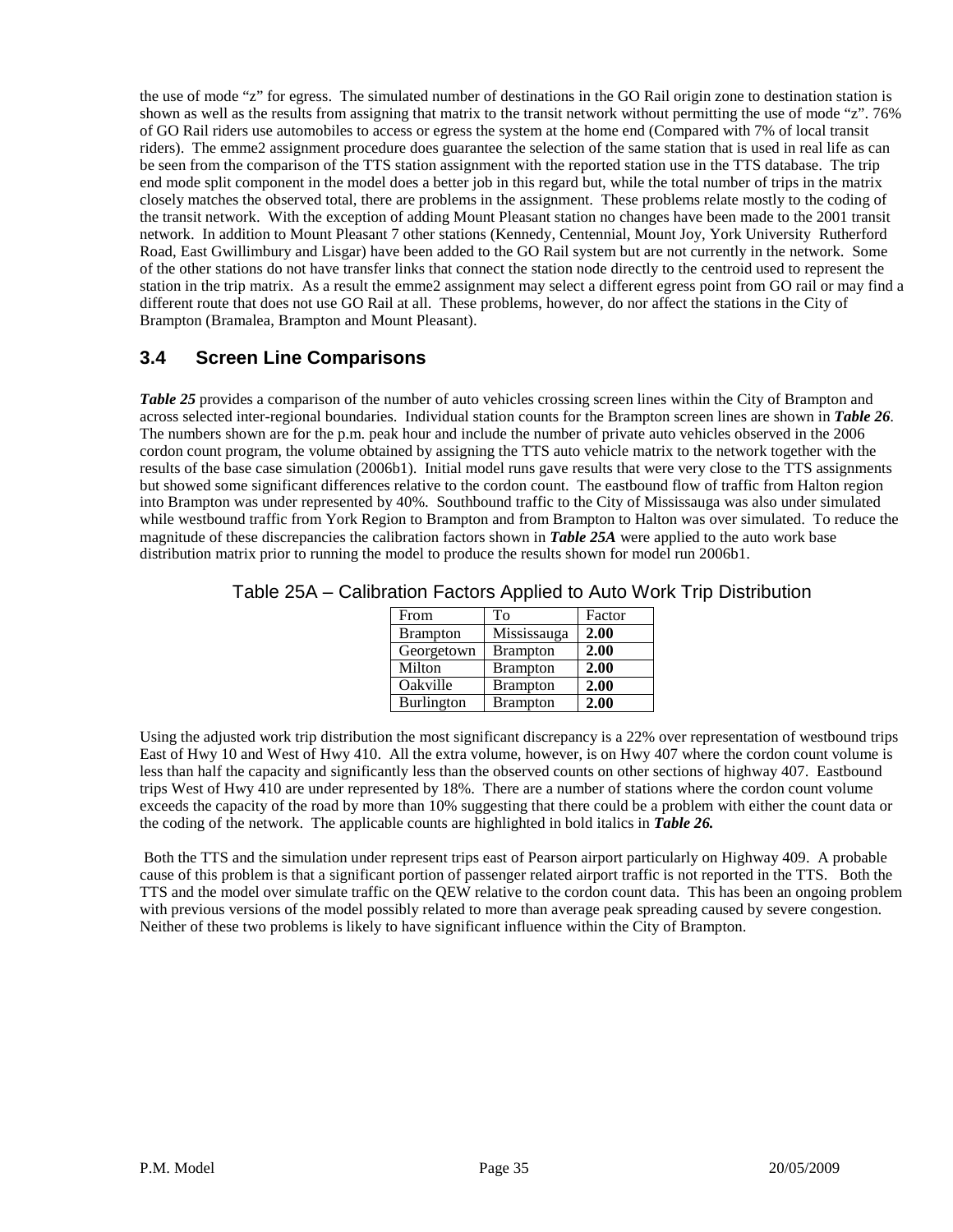| Corridor & Station |                            | $Oct-06$ |                 | 2006 TTS    | 2006b1          |             |
|--------------------|----------------------------|----------|-----------------|-------------|-----------------|-------------|
|                    |                            | Count    | database        | assign      | matrix          | assign      |
|                    | Union                      |          | 1454            |             | 763             | 230         |
|                    | Danforth                   | 194      | 333             | 407         | 0               | 6           |
|                    | Scarborough                | 457      | 365             | 1624        | 450             | 1509        |
| Lakeshore West     | Eglinton                   | 809      | 943             | 76          | 1139            | 3           |
|                    | Guildwood                  | 926      | 952             | 948         | 931             | 910         |
|                    | Rouge Hill                 | 1603     | 1903            | 1351        | 1357            | 1334        |
|                    |                            |          |                 |             |                 |             |
|                    | Pickering                  | 2923     | 2301            | 2611        | 2320            | 2316        |
|                    | Ajax                       | 2667     | 2656            | 2700        | 2638            | 2611        |
|                    | Whitby                     | 2919     | 3008            | 3352        | 2663            | 3158        |
|                    | Oshawa                     | 1882     | 2661            | 2709        | 2589            | 2589        |
|                    | Exhibition                 | 28       | 0               | 0           | 0               | 0           |
|                    | Mimico                     | 393      | 643             | 666         | 553             | 520         |
|                    | Long Branch                | 541      | 792             | 912         | 820             | 852         |
| Lakeshore east     | Port Credit                | 1440     | 1906            | 2051        | 1642            | 1873        |
|                    | Clarkson                   | 3423     | 3521            | 3654        | 3376            | 3366        |
|                    | Oakville                   | 3625     | 3704            | 4756        | 3729            | 4380        |
|                    | <b>Bronte</b>              | 1642     | 1605            | 1575        | 1514            | 1513        |
|                    | Appleby                    | 2191     | 2252            | 1879        | 1835            | 1823        |
|                    | Burlington                 | 1992     | 1893            | 2916        | 2042            | 2736        |
|                    | Aldershot                  | 443      | 394             | 79          | 624             | 0           |
|                    | Hamilton                   | 465      | 532             | 47          | 567             | 47          |
|                    | Kennedy                    | 54       | 261             | $\mathbf 0$ | 11              | $\mathbf 0$ |
|                    | Agincourt                  | 433      | 412             | 548         | 550             | 548         |
|                    | Milliken                   | 542      | 626             | 852         | 860             | 852         |
|                    | Unionville                 | 1070     | 1014            | 2043        | 1135            | 2006        |
| Stouffvile         | Centennial                 | 565      | 593             | 0           | 531             | 0           |
|                    | Markham                    | 701      | 561             | 1154        | 754             | 1106        |
|                    | Mount Joy                  | 713      | 655             | 0           | 687             | 0           |
|                    | Stouffville                | 282      | 356             | 294         | 307             | 294         |
|                    | York Univ.                 | 26       | $\overline{15}$ | 0           | $\overline{39}$ | 0           |
|                    | Rutherford                 | 907      | 1158            | 0           | 694             | 0           |
|                    | Maple                      | 370      | 319             | 1338        | 696             | 1304        |
| Bradford           | King City                  | 449      | 527             | 442         | 445             | 442         |
|                    | Aurora                     | 1103     | 1009            | 840         | 921             | 840         |
|                    |                            | 464      | 429             | 839         |                 |             |
|                    | Newmarket                  |          |                 |             | 588             | 839         |
|                    | East Gwillimbury           | 403      | 224             | 0           | 260             | 0           |
|                    | <b>Bradford</b>            | 310      | 218             | 0           | 231             | 0           |
|                    | Milton                     | 1005     | 898             | 748         | 846             | 748         |
|                    | Lisgar                     |          |                 | 0           | 28              | 0           |
|                    | Meadowvale                 | 1878     | 1506            | 165         | 1700            | 165         |
| Milton             | Streetsville               | 1984     | 1732            | 1678        | 1559            | 1627        |
|                    | Erindale                   | 1579     | 1534            | 955         | 1653            | 900         |
|                    | Cooksville                 | 2367     | 2965            | 2785        | 3365            | 278         |
|                    | <b>Dixie</b>               | 666      | 754             | 4           | 989             | 4           |
|                    | Kipling                    | 166      | 260             | 124         | 134             | 124         |
|                    | Oriole                     | 295      | 163             | 17          | 312             | 0           |
| Richmo<br>nd Hill  | Old Cummer                 | 441      | 530             | 0           | 522             | 0           |
|                    | Langstaff                  | 1105     | 1116            | 7           | 1226            | 7           |
|                    | Richmond Hill              | 2078     | 2156            | 1925        | 2424            | 1925        |
|                    | <b>Bloor</b>               | 15       | 57              | 0           | 0               | 0           |
|                    | Weston                     | 317      | 295             | 282         | 272             | 265         |
| Georgetown         | Etobicoke                  | 620      | 608             | 756         | 761             | 756         |
|                    | Malton                     | 551      | 525             | 2368        | 1085            | 1441        |
|                    | <b>Bramalea</b>            | 1817     | 1956            | 1523        | 2263            | 1498        |
|                    | <b>Brampton</b>            | 1815     | 2034            | 1539        | 1103            | 1174        |
|                    | <b>Mount Pleasant</b>      | 769      | 743             | 667         | 653             | 649         |
|                    | Georgetown                 | 591      | 630             | 461         | 491             | 461         |
|                    |                            |          |                 |             |                 |             |
|                    | <b>Total (Excl. Union)</b> | 59014    | 61203           | 58665       | 60884           | 51795       |

Table 24A – GO Rail Station Use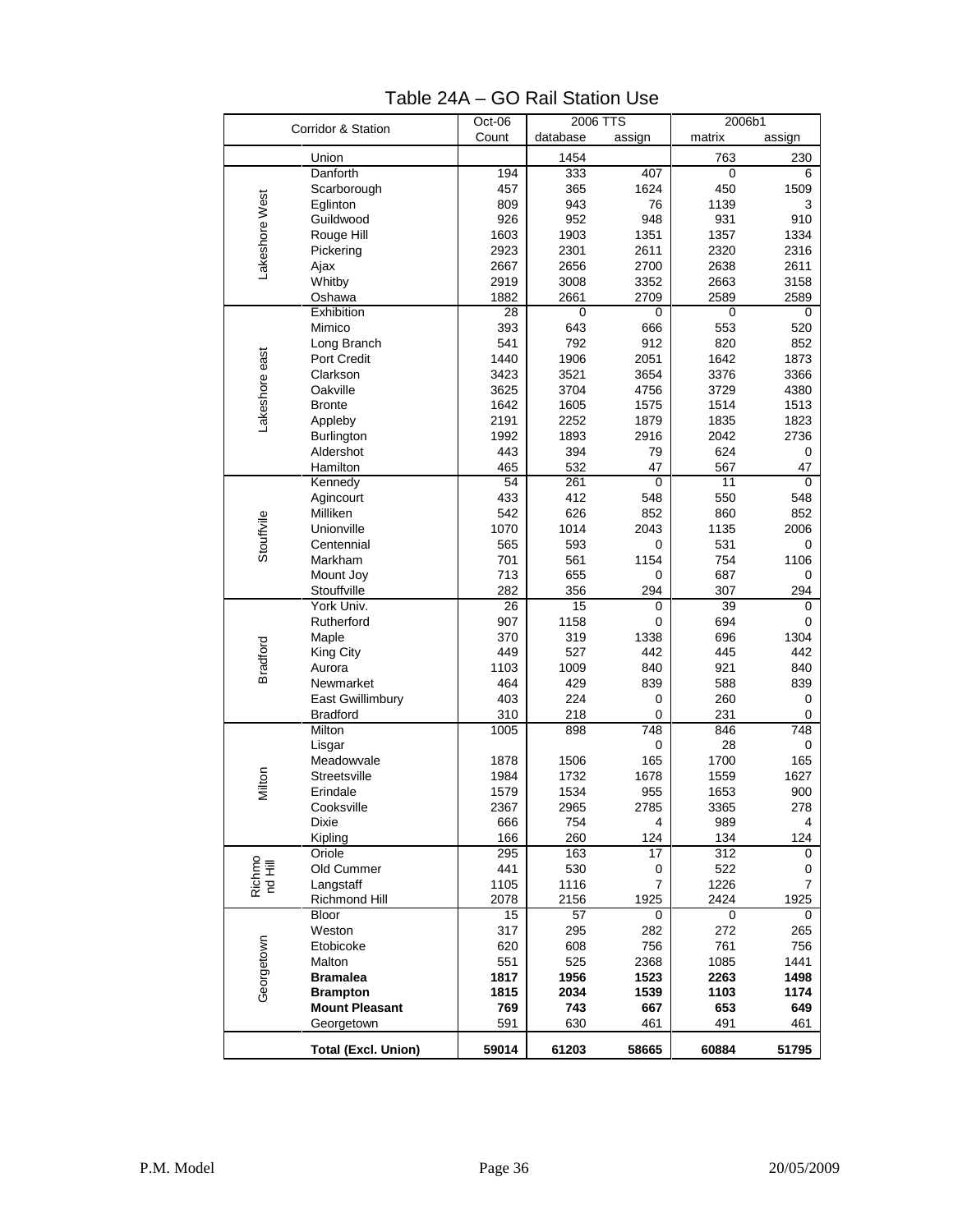|                             | Capacity | Cordon | <b>TTS</b> | <b>Model</b> |       | <b>Ratios</b> |
|-----------------------------|----------|--------|------------|--------------|-------|---------------|
|                             | vph      | count  | Assign     | 2006b2       | TTS/  | Sim/          |
|                             |          |        | ment       |              | count | count         |
| <b>Brampton</b>             |          |        |            |              |       |               |
| Mississauga > Brampton      | 31200    | 22377  | 23181      | 24902        | 1.04  | 1.11          |
| Brampton > Mississauga      | 31200    | 15043  | 8689       | 12839        | 0.58  | 0.85          |
| Brampton > Caledon          | 14050    | 7442   | 7969       | 8216         | 1.07  | 1.03          |
| Caledon > Brampton          | 14050    | 3720   | 2536       | 3970         | 0.68  | 1.07          |
| <b>Brampton &gt; Halton</b> | 8800     | 6734   | 5475       | 6374         | 0.81  | 0.91          |
| Halton > Brampton           | 8800     | 3899   | 2019       | 3984         | 0.52  | 0.90          |
| York > Brampton             | 11700    | 7949   | 7747       | 8430         | 0.97  | 1.15          |
| <b>Brampton &gt; York</b>   | 11700    | 6889   | 5520       | 6538         | 0.80  | 0.96          |
| East of Hwy 10 (Westbound)  | 16900    | 12149  | 13438      | 13739        | 1.11  | 1.22          |
| East of Hwy 10 (Eastbound)  | 16200    | 9831   | 6160       | 8382         | 0.63  | 0.83          |
| West of 410 (Westbound)     | 9400     | 9447   | 8584       | 8649         | 0.91  | 0.99          |
| West of 410 (Eastbound)     | 9400     | 6807   | 4807       | 5793         | 0.71  | 0.82          |
| <b>Total</b>                | 183400   | 112287 | 96125      | 112554       | 0.86  | 1.00          |
| Inter-regional              |          |        |            |              |       |               |
| Toronto > Ped(T)            | 49100    | 38023  | 33076      | 34552        | 0.87  | 0.91          |
| Peel > Toronto(T)           | 49100    | 33210  | 26114      | 26428        | 0.79  | 0.80          |
| Toronto > Peel(P)           | 44300    | 31647  | 26210      | 27652        | 0.83  | 0.88          |
| Peel > Toronto(P)           | 44300    | 29547  | 23841      | 24795        | 0.81  | 0.84          |
| Peel > Halton(P)            | 39700    | 26087  | 25099      | 27628        | 0.96  | 1.04          |
| Halton > Peel(P)            | 39700    | 17927  | 14050      | 18279        | 0.78  | 0.98          |
| Peel > Dufferin(P)          | 4500     | 3157   | 2585       | 2710         | 0.82  | 0.88          |
| Dufferin > Peel $(P)$       | 4500     | 1345   | 682        | 1331         | 0.51  | 1.00          |
| Halton > Wellington (H)     | 7100     | 5072   | 4155       | 5062         | 0.82  | 0.99          |
| Wellington > Halton $(H)$   | 7100     | 2868   | 2330       | 2056         | 0.81  | 0.83          |

# Table 25 – Screen Line Comparisons

The letter in brackets denotes which Region's database was used as the source of the cordon count information.

# Table 26 – Individual Station Comparisons

|       |                         | <b>Capacity</b> | Cordon            | TTS   | Sim.   | Cordon     | <b>TTS</b> | Sim.   |
|-------|-------------------------|-----------------|-------------------|-------|--------|------------|------------|--------|
|       | <b>Station</b>          |                 | count             | ass.  | 2006b2 | count      | ass.       | 2006b2 |
|       | Mississauga - Brampton  |                 | <b>Northbound</b> |       |        | Southbound |            |        |
| 330   | Winston Churchill Blvd. | 1800            | 1173              | 1210  | 1436   | 1158       | 643        | 866    |
| 208   | Meadowale Blvd          | 1400            | 479               | 341   | 239    | 68         |            | 24     |
| 189   | Mississauga Rd          | 2700            | 2064              | 1978  | 2080   | 1282       | 1278       | 1595   |
| 209   | <b>Financial Drive</b>  | 500             | 120               | 339   | 374    | 370        | 69         | 91     |
| 89    | Mavis Rd                | 1800            | 1464              | 1219  | 1280   | 864        | 325        | 832    |
| 190   | McLaughlin Rd           | 700             | 972               | 583   | 704    | 865        | 161        | 404    |
| 82    | Hurontario              | 2700            | 1768              | 2797  | 2956   | 1152       | 655        | 1156   |
| 191   | Kennedy Rd              | 800             | 1027              | 734   | 869    | 275        | 526        | 403    |
| 160   | <b>Hwy 410</b>          | 5400            | 5281              | 5875  | 5398   | 4220       | 2078       | 3155   |
| 161   | Tomken Rd               | 1400            | 1275              | 779   | 1126   | 384        | 16         | 56     |
| 83    | Dixie Rd                | 2700            | 2235              | 2618  | 2845   | 989        | 299        | 847    |
| 192   | Bramalea Rd             | 1600            | 844               | 1222  | 1430   | 349        | 183        | 90     |
| 84    | Torbram Rd              | 1600            | 858               | 1054  | 1360   | 321        | 41         | 165    |
| 85    | Airport Rd              | 2700            | 1549              | 608   | 695    | 980        | 1313       | 1637   |
| 193   | Goreway Drive           | 1600            | 415               | 738   | 1128   | 731        | 199        | 599    |
| 162   | Finch Ave               | 1800            | 853               | 1088  | 981    | 1035       | 896        | 918    |
| Total |                         | 24800           | 22377             | 23181 | 24902  | 15043      | 8689       | 12839  |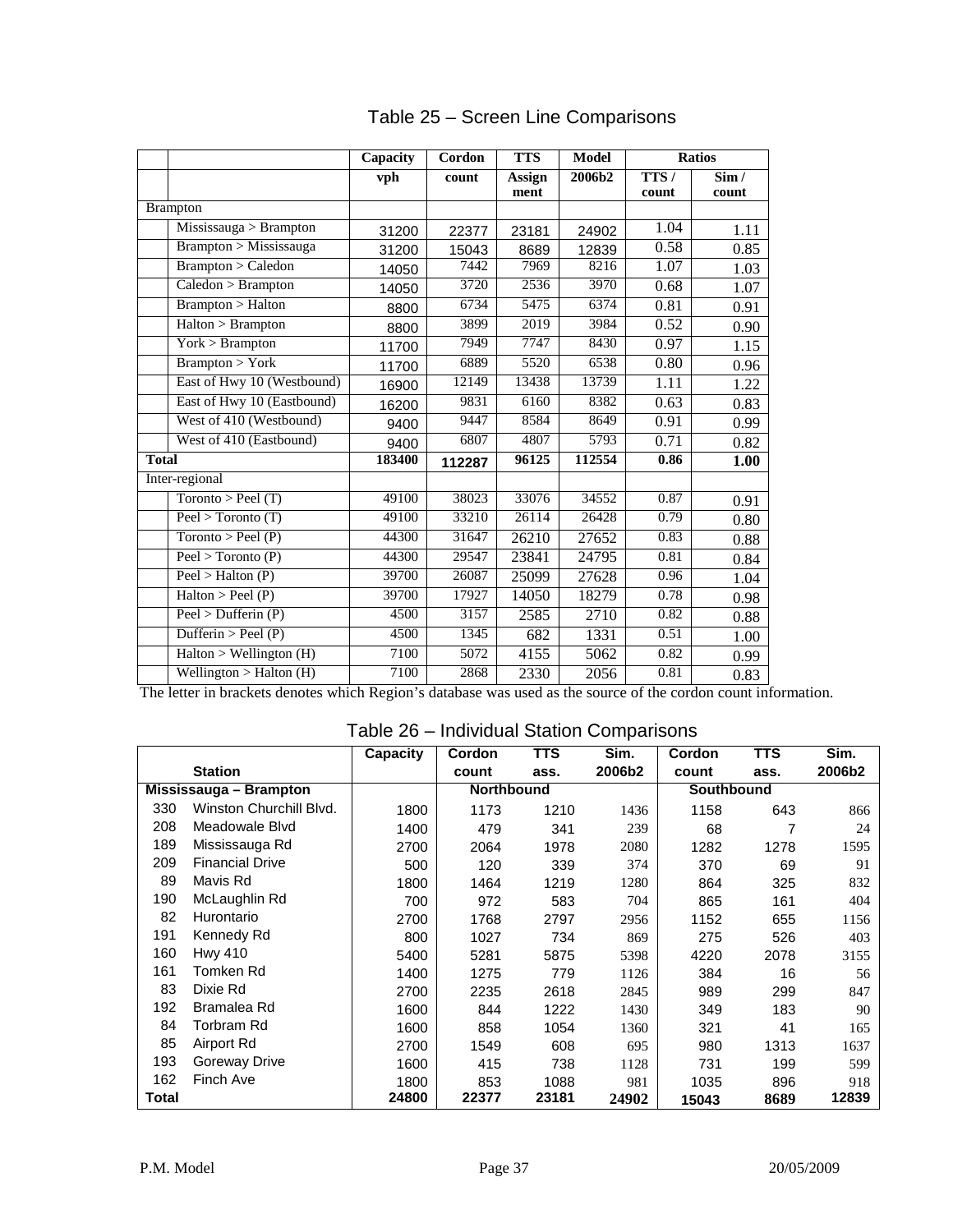# Table 26 (Cont.) – Individual Station Comparisons

|              |                                | <b>Capacity</b> | Cordon        | <b>TTS</b>    | Sim.          | Cordon       | $\overline{\text{TTS}}$ | Sim.         |
|--------------|--------------------------------|-----------------|---------------|---------------|---------------|--------------|-------------------------|--------------|
|              | <b>Station</b>                 |                 | count         | ass.          | 2006b2        | count        | ass.                    | 2006b2       |
|              | <b>Brampton / Caledon</b>      |                 |               | Northbound    |               |              | Southbound              |              |
| 151          | Dixie Rd                       | 900             | 559           | 704           | 490           | 206          | 255                     | 235          |
| 169          | McVean DR                      | 700             | 168           | 298           | 242           | 27           | 7                       | 5            |
| 170          | Winston C. Blvd                | 900             | 104           | 288           | 141           | 110          | 31                      | 16           |
| 171          | Heritage Rd                    | 550             | 165           | 289           | 210           | 31           | 7                       | 15           |
| 172          | Mississauga Rd                 | 900             | 143           | 320           | 378           | 338          | 141                     | 193          |
| 173          | <b>Creditview Rd</b>           | 800             | 59            | 118           | 123           | 52           | 1                       | 69           |
| 174          | Chinguacousy Rd                | 800             | 173           | 120           | 131           | 100          | 74                      | 143          |
| 175          | McLaughllin Rd                 | 800             | 281           | 297           | 329           | 166          | 257                     | 312          |
| 176          | Hurontario                     | 1800            | 850           | 232           | 351           | 504          | 74                      | 235          |
| 177          | Kennedy Rd                     | 1600            | 282           | 353           | 373           | 239          | 9                       | 140          |
| 178          | <b>Heart Lake</b>              | 700             | 950           | 527           | 578           | 456          | 261                     | 309          |
| 179          | Bramalea Rd                    | 800             | 234           | 424           | 430           | 136          | 32                      | 137          |
| 180          | Torbram Rd                     | 800             | 327           | 420           | 411           | 104          | 22                      | 154          |
| 181          | Airport Rd                     | 900             | 540           | 634           | 581           | 190          | 298                     | 416          |
| 182          | Goreway Dr                     | 700             | 277           | 135           | 317           | 78           | 66                      | 105          |
| 184          | The Gore Road                  | 900             | 329           | 456           | 428           | 88           | 31                      | 231          |
| 185          | Clarkway Dr                    | 800             | 154           | 520           | 330           | 42           | 65                      | 71           |
| 186          | Coleraine Dr                   | 700             | 139           | 468           | 309           | 91           | 122                     | 108          |
| 187          | Hwy 50                         | 1800            | 1708          | 1368          | 1483          | 762          | 781                     | 1085         |
| <b>Total</b> |                                | 17850           | 7442          | 7969          | 7634          | 3720         | 2536                    | 3978         |
|              | <b>Brampton / Halton</b>       |                 |               | Westbound     |               |              | <b>Eastbound</b>        |              |
| 65           | Mayfield Road                  | 900             | 228           | 586           | 506           | 353          | 353                     | 491          |
| 63           | Highway 7                      | 900             | 839           | 626           | 647           | 348          | 497                     | 625          |
| 62           | <b>Embleton Road</b>           | 700             | 535           | 258           | 427           | 221          | 143                     | 440          |
| 61           | <b>Steeles Avenue</b>          | 900             | 1037          | 697           | 789           | 626          | 386                     | 724          |
| 411          | Highway 407                    | 5400            | 4095          | 3308          | 3777          | 2351         | 641                     | 1233         |
| <b>Total</b> |                                | 8800            | 6734          | 5475          | 6146          | 3899         | 2019                    | 3812         |
|              | East of Hwy 10                 |                 |               | Westbound     |               |              | <b>Eastbound</b>        |              |
| 66           | <b>Steeles Avenue</b>          | 2700            | 2134          | 2010          | 2300          | 1937         | 1030                    | 1446         |
| 67           | Queen Street                   | 700             | 785           | 614           | 693           | 547          | 216                     | 257          |
| 69           | Mayfield Road                  | 900             | 875           | 697           | 806           | 469          | 480                     | 604          |
| 188          | Highway 7                      | 1800            | 929           | 1475          | 1619          | 698          | 1264                    | 1518         |
| 290          | <b>Clarence Street</b>         | 500             | 839           | 361           | 378           | 403          | 133                     | 65           |
| 291          | Vodden Avenue                  | 1000            | 837           | 717           | 835           | 570          | 215                     | 370          |
| 292          | Williams Parkway               | 1600            | 2135          | 1543          | 1528          | 1560         | 591                     | 942          |
| 293          | Sandalwood Parkway             | 1600            | 1058          | 1098          | 1130          | 988          | 148                     | 680          |
| 409          | <b>Hwy 407</b><br><b>Total</b> | 7200<br>18000   | 2557<br>12149 | 4924<br>13438 | 5498<br>14787 | 2659<br>9831 | 2082<br>6160            | 2245<br>8128 |
|              | York / Brampton                |                 |               | Westbound     |               |              | <b>Eastbound</b>        |              |
| 80           | Mayfield                       | 900             | 321           | 281           |               | 303          | 436                     |              |
| 334          | Castlemore                     | 900             | 642           | 524           | 386           | 429          | 316                     | 417          |
| 78           | Hwy 7                          | 2700            | 1640          | 2030          | 605           | 1250         | 748                     | 368          |
| 407          | <b>Hwy 407</b>                 | 5400            | 4202          | 3902          | 2154          | 3829         | 2925                    | 793          |
| 134          | <b>Steeles Ave</b>             | 1800            | 1144          | 1009          | 4787          | 1078         | 1095                    | 3710         |
|              | <b>Total</b>                   | 11700           | 7949          | 7747          | 1186<br>9118  | 6889         | 5520                    | 1306<br>6595 |
|              | West of 410                    |                 |               | Westbound     |               |              | <b>Eastbound</b>        |              |
| 340          | Highway 7 (Bovaird)            | 1800            | 2194          | 1945          | 2497          | 1425         | 1364                    | 1552         |
| 341          | Williams Pkwy                  | 1600            | 1937          | 1738          | 2045          | 1103         | 485                     | 703          |
| 343          | Queen Street                   | 2700            | 1908          | 2140          | 1845          | 1659         | 1620                    | 1434         |
| 344          | <b>Clark Boulevard</b>         | 1200            | 1005          | 399           | 400           | 425          | 258                     | 625          |
| 347          | <b>Steeles Avenue</b>          | 2700            | 2403          | 2362          | 2519          | 2195         | 1081                    | 1297         |
|              | <b>Total</b>                   | 10000           | 9447          | 8584          | 9306          | 6807         | 4807                    | 5618         |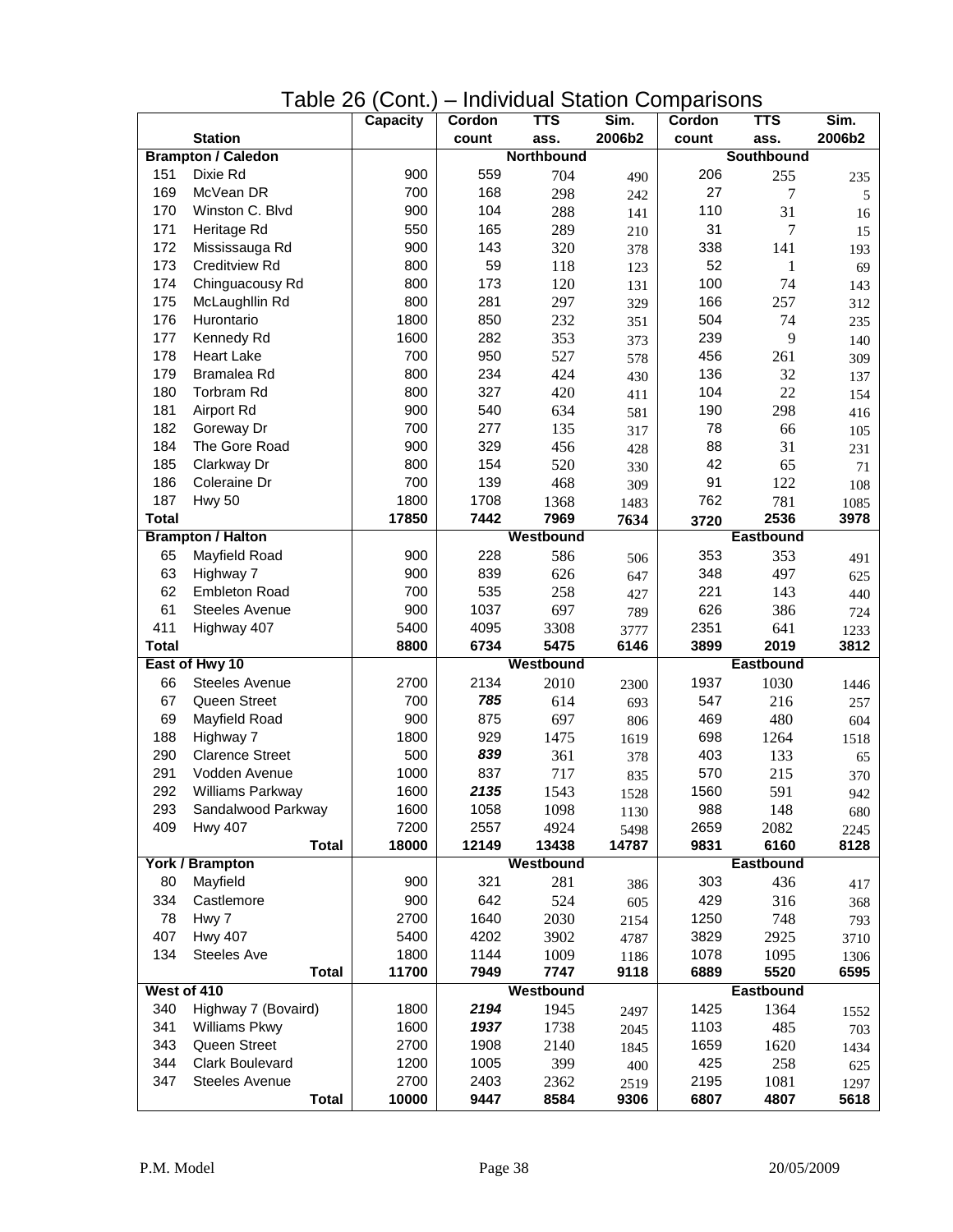### **4.1 Initial Set-up**

The simplest procedure for setting up the model is to copy the macros and an existing emme2bank that already contains the network, base matrices and zone ensembles that are required to run the model. A minimum of 1 Gigabyte of disk space will be required or 2 Gigabytes if the same emme2bank is to be used to run the a.m. version of the model as well as the p.m. model. The following steps are needed to construct an emme2bank from scratch.

- 1. Create the emme2bank (emme2 newbank). The following dimensions are the recommended minimums to run the City of Brampton model for the p.m. only.
	- 20 Scenarios
	- 1,920 Zone centroids
	- 15,000 Nodes (including zone centroids)
	- 42,000 Directional links
	- 8,000 Turn table entries
		- 15 Transit vehicle types
		- 800 Transit lines
	- 37,000 Transit line segments
		- 50 Full matrices
		- 100 Origin matrices
		- 100 Destination matrices
		- 999 Scalar matrices
		- 99 Functions per class
		- 2000 Function operators per class
	- 500,000 Words for extra attributes
		- Yes User data on transit segments (Only required if the transit assignment includes link specific functions)
		- Yes Class specific auto volumes (Only required if HOV modules are to be used)
- 2. Set the following parameters in module 1.23 Length of coordinate unit .001 km 6 digit node numbers
- 3. Import or create a network. A network containing the correct number of zones must be created before any matrix or zone group can be created or imported.
- 4. Module 1.31 should be used to import the full matrices (mfpm01 through mfpm11) required as input to the model from an existing emme2bank that has been used to run the model. All functions and zone groups should also be imported.
- 5. Initialize the remaining matrices by using module 3.11 to read the file "pmpk\_rates.prn".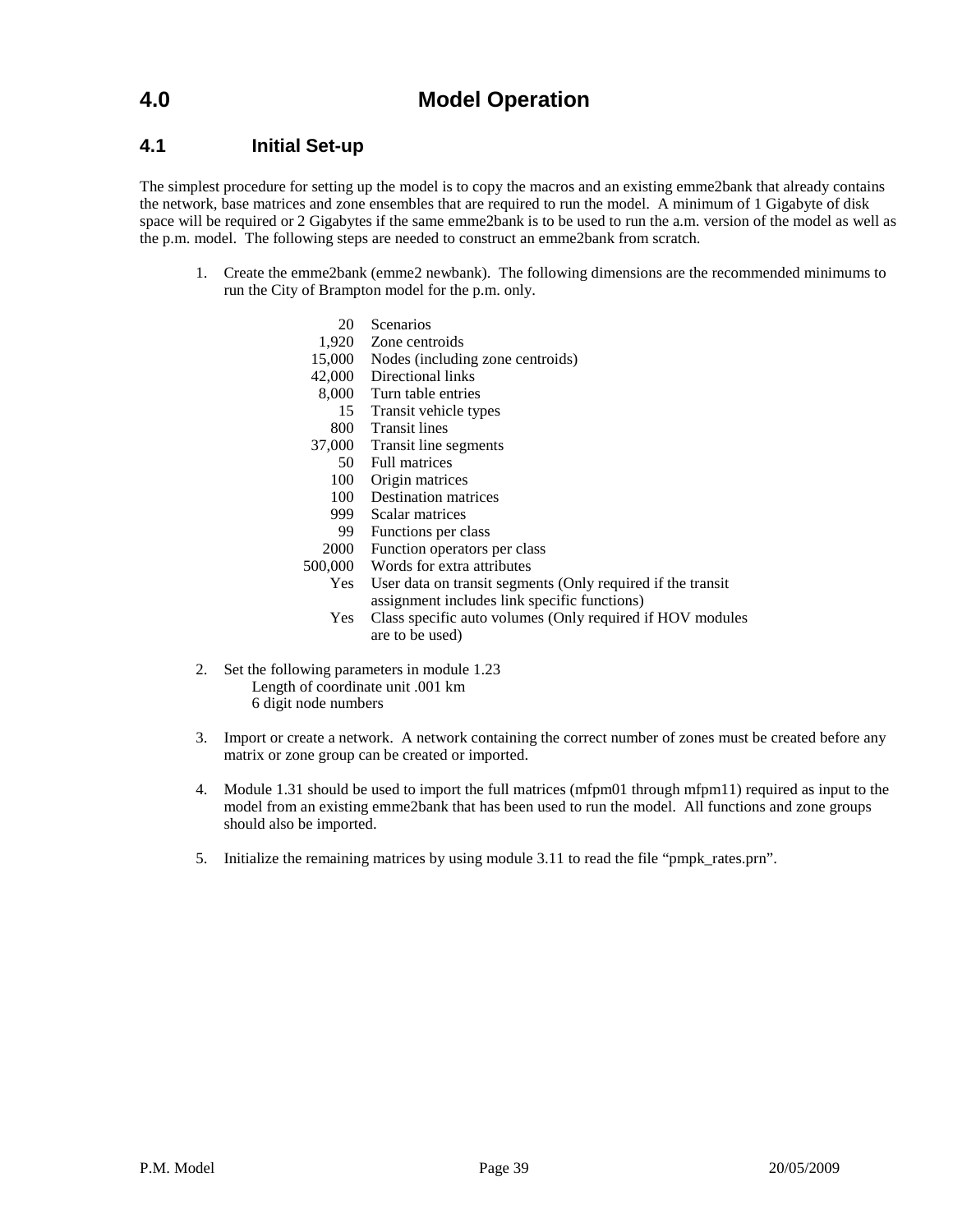### **4.2 Emme2bank**

#### **Matrices**

Matrices are identified by name, not ID number, throughout the model. All matrices used as input to or generated by the model have the letters "pm" as the first two characters of the name. The matrix IDs may change depending on the order in which they are created and the current availability of unused ID numbers. *Appendix C* contains a listing of the current matrix directory. It is recommended that a similar practise be adopted in assigning and naming other matrices that are to be stored in the emme2bank. Use a name to identify the matrix and let emme/2 assign a number to it.

#### **Zone Ensembles**

A number of zone ensembles have been pre-defined or allocated for specific purposes as shown in *Table 27*.

|            | Calibration of trip distribution        |
|------------|-----------------------------------------|
| G          | Input of trip generation rates          |
| J, K and L | Reserved for use in matrix convolutions |
| M          | Input of mode split factors             |
| D          | Planning districts (Municipalities)     |
|            | Output summaries                        |
|            | Regions                                 |

|  |  | Table 27 - Zone Ensembles |
|--|--|---------------------------|
|--|--|---------------------------|

#### **Volume Delay Functions**

The 2006-travel time matrix currently contained in the emme2bank was generated using tangential volume delay functions. Tangential volume delay functions converge faster and provide a less extreme response to over capacity situations than the widely used exponential volume delay functions. The link times generated are used as the base reference points when modifying the auto trip distribution to reflect projected changes in level of service. If the volume delay functions are modified the 2006 travel times may need to be recalculated for consistency.

#### **Network Scenarios**

It is recommended that a new scenario be created for each model run.

The HOV component of the model requires an HOV network in which all links with unrestricted auto use have been coded with the mode codes 'c', 'i' and 'j' in addition to any transit or auxilliary transit codes. Mode code 'j' must be omitted for links restricted to vehicles with 2 or more occupants. Mode codes 'i' and 'j' must be omitted for links restricted to vehicles with 3 or more occupants.

#### **Extra Attribute Data**

*Table 28* lists the extra attributes that have to be pre-defined in order to use certain components of the model.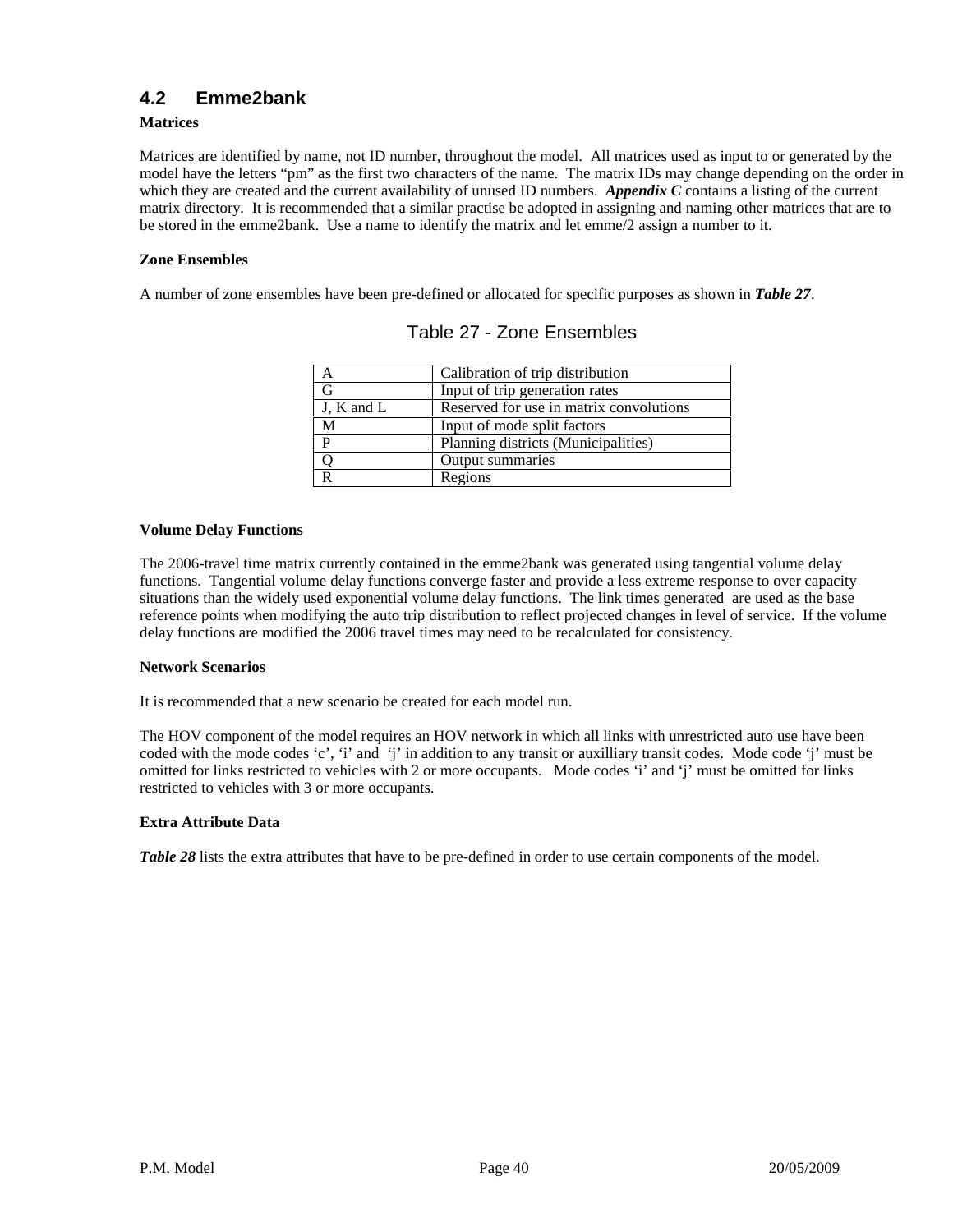| Attribute | Type | Required for                   | Description                             |
|-----------|------|--------------------------------|-----------------------------------------|
| @lkagg    | Link | Performance Indicators (pmod9) | User defined                            |
| @per1     | Link | HOV assignment (pmod11)        | Assigned volume of 1 person vehicles    |
| @per2     | Link | HOV assignment (pmod11)        | Assigned volume of 2 person vehicles    |
| @per3     | Link | HOV assignment (pmod11)        | Assigned volume of $3+$ person vehicles |
| @lov      | Link | HOV conversion (pmod12)        | Assigned volume of remaining LOVs       |
| @hov      | Link | HOV conversion (pmod12)        | Assigned volume of original HOVs        |
| @nhov     | Link | HOV conversion (pmod12)        | Assigned volume of new HOVs             |
| @board    | Line | Transit assignment (pmod5)     | Transit boardings by line               |
| @trvol    | Link | Transit assignment (pmod5)     | Transit volumes by link                 |

#### Table 28 - Extra Attributes

It is recommended that user field ul1 be used to identify cordon count stations for the output of screen line data. The recommended procedure is described in section 4.10.

#### **4.3 Macros**

The macros that run the model have been developed as independent modules. *Appendix A* contains full documentation. The master macro "pmod\_v5.mac" calls the other macros in the required order and can be modified to suit specific applications (e.g. modified trip distribution, hov assignments etc.). *Table 29* lists the macros that are currently operational.

| Macro name                       |        | Function                                                      |
|----------------------------------|--------|---------------------------------------------------------------|
| pmod_v5.mac                      | *      | Calls the other macros in the required order                  |
| $pmod0_v5$                       | $\ast$ | Selects scenario and sets ID                                  |
| $pmod{1}$ v5                     |        | Updates matrix input data using an external file              |
| $pmod2_v5$                       | $\ast$ | Work trip generation, mode split and distribution             |
| $pmod4_v5$                       | $\ast$ | Non work trip generation and distribution. Matrix aggregation |
| $pmod{5_v}$                      |        | Transit assignment                                            |
| $pmod6_v5$                       | *      | Road assignment - (no consideration of HOV lanes)             |
| pmod <sub>7</sub> v <sub>5</sub> | $\ast$ | Performance Indicator and trip end summary report             |
| $pmod{8_v5}$                     | $\ast$ | Modal split and auto performance report                       |
| $pmod9_v5$                       | ∗      | Link aggregation report                                       |
| $pmod10_v5$                      |        | Trip length adjustment                                        |
| $pmod11_v5$                      |        | Road assignment with HOV lanes                                |
| $pmod{12}$ v5                    |        | Generation of new HOVs                                        |

#### Table 29 - Macros

The master macro "pmod\_v5.mac" can be edited to include only those macros that are required for a given run. The macros need to be run in the correct order but do not necessarily have to be run as a single batch process provided that no modifications are made to the emme2bank between runs. The macro "pmod0" must be repeated as the first sub macro in each stage. Output files that need to be saved should be renamed before running the next stage otherwise they may be deleted or over written when the next stage is initiated. Macro "pmod5\_v5" needs to be repeated after the trip length adjustment (pmod10) unless an HOV assignment (pmod11\_v5 or pmod11\_v5 and pmod12\_v5) is to be performed in conjunction with the trip length adjustment. The two report macros, "pmod8 $v5$ " and "pmod9 $v5$ ", may be repeated after the trip length adjustment and/or HOV assignment to obtain before and after summaries.

The macro "pmod0\_v5" requires three calling arguments defined in the master macro (pmod\_v5.mac). Those arguments are:

Arg1The name used to identify the run (Maximum 6 alphanumeric characters with no spaces)

Arg2 The emme/2 scenario number for the road assignment

Arg3 The emme/2 scenario number for the transit assignment (Can be the same as Arg2)

If the results of an adjusted trip length or HOV assignment are to be saved as a new scenario, instead of over-writing the initial road assignbment, the macros must be run in 2 or 3 stages with the required changes to the value of Arg2 made between each run.

The macro "pmod1\_v5" reads matrix input data contained in the file "xxxxxx\_pm", where "xxxxxx" is the argument used to call "pmod0\_v5". This file may be used to selectively modify the simulation parameters (ms01 through ms26 and ms36), enter new population and employment data and to redefine the trip generation rates and/or mode split factors. Trip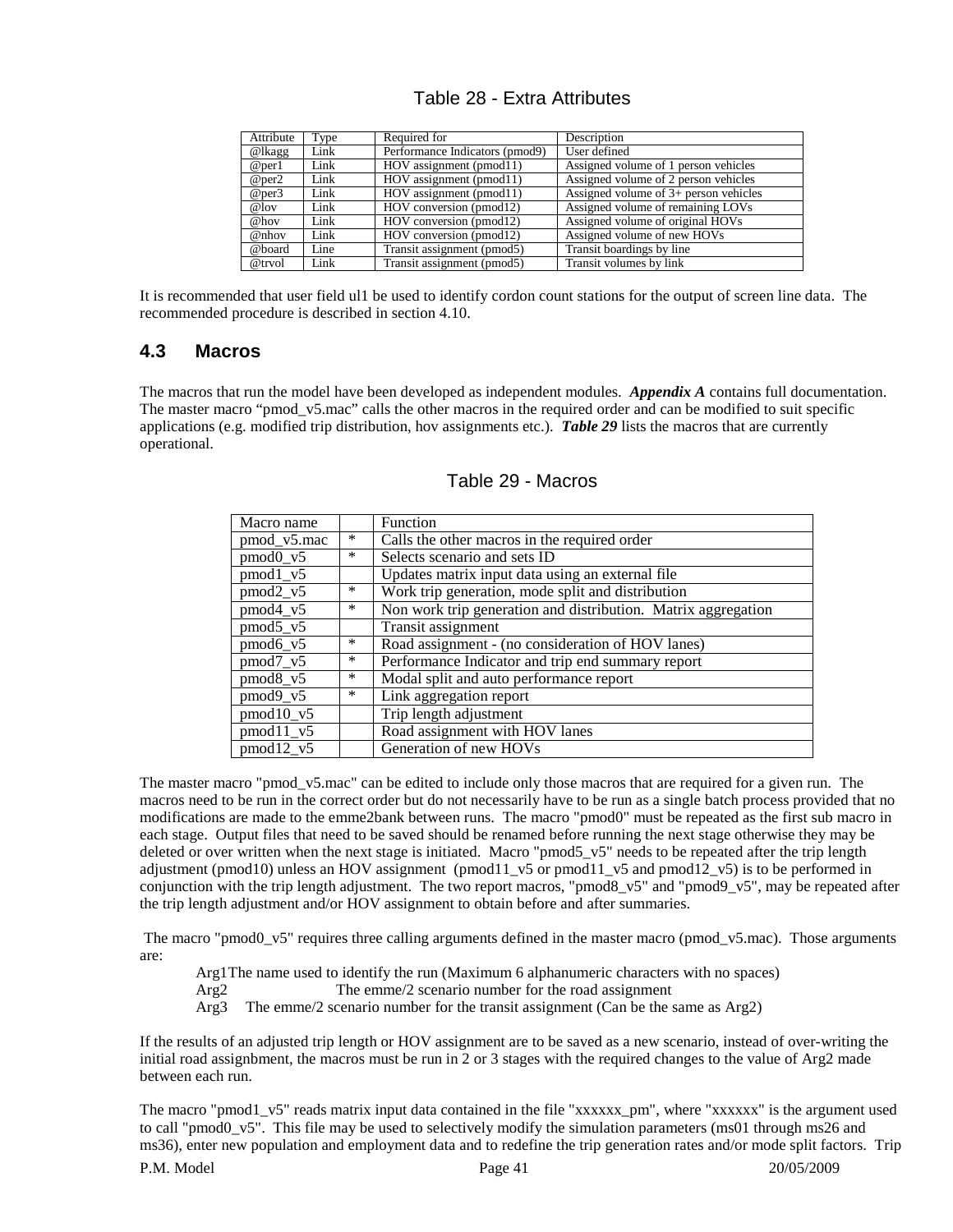generation rates and mode-split factors, if included in the file, may be defined for individual zones or by zone groups contained in any existing zone ensemble.

The master macro "pmod\_v5.mac" can be edited to include only those macros that are required for a given run. The recommended way to disable one of the sub-macros is to insert a "/" as the  $2<sup>nd</sup>$  character of the call line thus making it into a comment line. The macros marked with asterisks are needed to run the model in its simplest form (i.e. No transit assignment, no adjustment of trip lengths and no HOV assignment).

The following is a sample listing of the macro (pmod v5.mac) required to run the full model including trip length adjustment and an HOV assignment with the generation of new HOVs based on projected time savings.

~<pmod0\_v5 06base 2006 2006  $~\sim$  <pmod1  $v5$ ~<pmod2\_v5  $~\sim$  <pmod3\_v5  $~\sim$  <pmod4  $v5$ ~<pmod5\_v5 ~<pmod6\_v5  $~\sim$  <pmod7  $v5$  $~\sim$  <pmod8  $v5$ ~<pmod9\_v5  $~\sim$  <pmod10\_v5  $~\sim$  <pmod $11$ \_v5  $~\sim$  <pmod12\_v5  $~\sim$  <pmod8  $v5$  $~\sim$  <pmod9  $v5$ 

The macro may be run from the main menu within either emme2 or emme3 or in batch mode outside emme2. To run in batch mode an initial line containing the user's initials must be added at the beginning of the macro and a trailing line containing just the letter "q" at the end. The following command line can then be used to execute the macro in batch mode.

emme2 -m pmod\_v5.mac batch >&filename& Where "filename" is a temporary file used for output of the emme2 dialog. Omitting the string ">&filename&" will result in the dialog being displayed on screen during execution.

# **4.4 Input Data**

The basic inputs required for a model run are a network and land use data (population and employment) by zone. The population data must be stored as origin matrix "mopm18" and the employment data as destination matrix "mdpm18". The population and employment data is usually imported in the "xxxxxx pm" file at the start of each model run where "xxxxxx" is the identification code used as Arg1 in calling macro "pmod\_v5.mac)". If an "\_pm" file is used to modify the existing population and employment vectors (mopm18 and mdpm18) it is important that all zones be specified including those with zero values. A safe way to ensure that all no values are left unchanged from a previous run is to delete the old matrix and create a new one instead of modifying the existing values.

*Table 30* provides a list of the other input parameters that can be modified, together with recommended values for the years 2006, 2011, 2016 and 2021. The 2021 values are also recommended for horizon years beyond 2021. The recommended method of modification is to include specification of the desired scalar matrices and values in the "\_pm" file for each model run. Any scalars not included will retain the values from the previous run.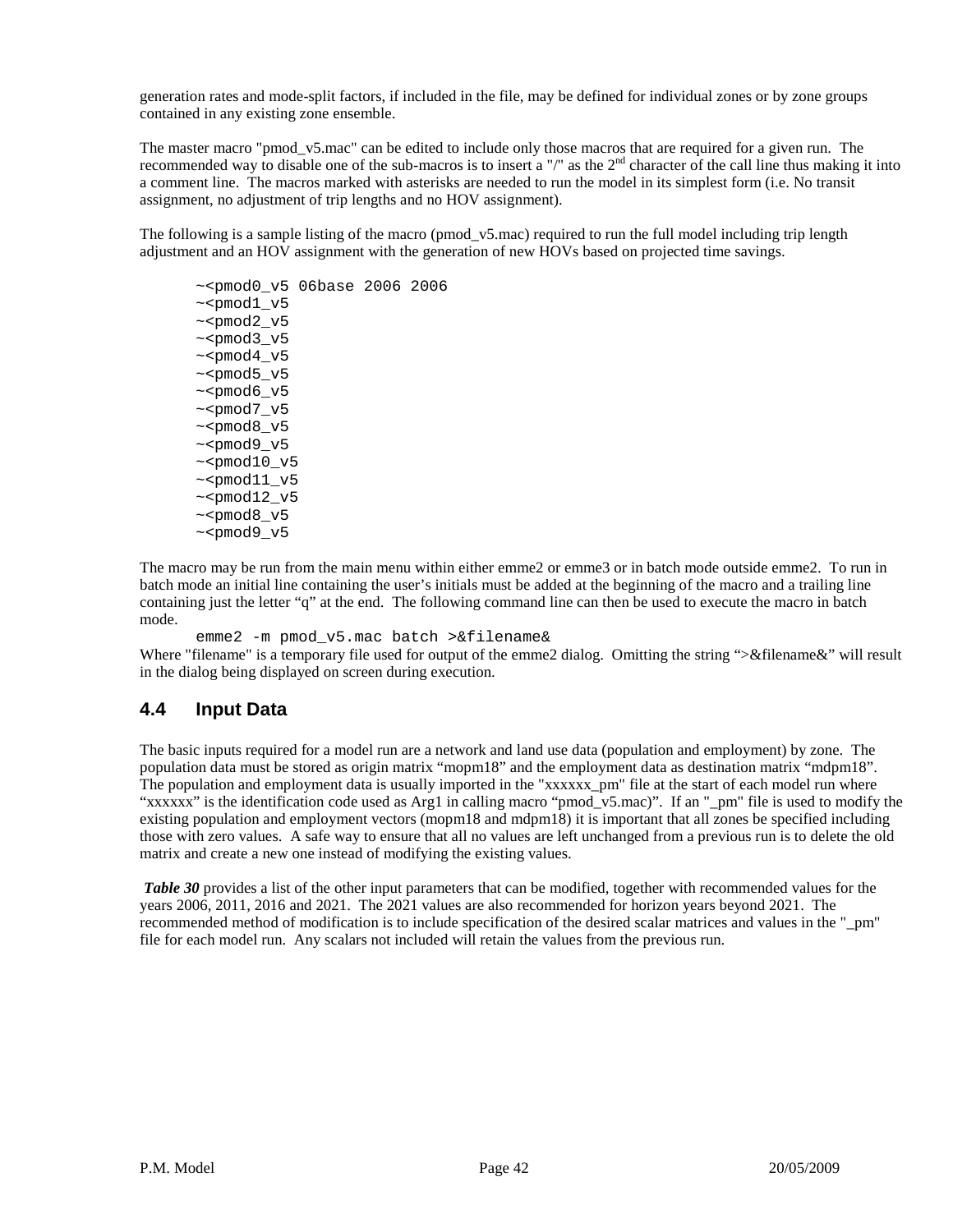|    | mspm Description                    | 2006 | 2011 | 2016 | 2021 |
|----|-------------------------------------|------|------|------|------|
| 01 | Work to home origin factor          | 1    | 1    | 1    | 1    |
| 02 | Work to home destination factor     | 1    | 0.99 | 0.97 | 0.95 |
| 03 | Work to non-home destination factor | 1    | 0.99 | 0.99 | 0.99 |
| 04 | Auto non-work factor                | 1    | 1.01 | 1.03 | 1.06 |
| 06 | Transit home origin factor          | 1    | 1.01 | 1.02 | 1.03 |
| 07 | Non work peak hour factor           | 0.3  | 0.3  | 0.3  | 0.3  |
| 08 | Transit non-work to home factor     | 1    | 1    | 1    | 1    |
| 09 | Trip generation origin weight       | 1    | 1    | 1    | 1    |
| 11 | Other m/s adjustment factor         | 1    | 1    | 1    | 1    |
| 12 | GO Rail m/s adjustment factor       | 1    | 1    | 1    | 1    |
| 13 | Transit m/s adjustment factor       | 1    | 1    | 1    | 1    |
| 14 | Pk hr driver fac. for GO egress     | 0.4  | 0.4  | 0.4  | 0.4  |
| 17 | m/s origin weight - other           | 0.5  | 0.5  | 0.5  | 0.5  |
| 18 | m/s origin weight - GO Rail         | 0.5  | 0.5  | 0.5  | 0.5  |
| 19 | m/s origin weight - Local Transit   | 0.5  | 0.5  | 0.5  | 0.5  |
| 20 | GO Rail excluded factor             | 1.07 | 1.07 | 1.08 | 1.08 |
| 21 | Local transit excluded factor       | 1.06 | 1.06 | 1.07 | 1.07 |
| 22 | Auto occupancy adjustment           | 1    | 1    | 1    | 1    |
| 23 | Trip length adjustment coefficient  | 0.03 | 0.03 | 0.03 | 0.03 |
| 24 | 2 person hov coefficient            | 0.85 | 0.85 | 0.85 | 0.85 |
| 25 | 3 person hov coefficient            | 0.1  | 0.1  | 0.1  | 0.1  |
| 26 | New HOV coefficient                 | 0.01 | 0.01 | 0.01 | 0.01 |
| 36 | Background traffic adjustment       | 1    | 1    | 1    | 1    |
|    |                                     |      |      |      |      |

#### Table 30 - Recommended "Base Case" Input Parameter Values

Factors that need to be considered when defining or modifying the above assumptions

- Bias in the TTS
- Ageing of the population
- Strength of the economy
- Socio-economic trends
- Technology
- Level of service & cost (Transit)
- Cost of driving
- Auto availability
- Driver licensing
- School bus policies
- Environmental policies
- Peak spreading

It is recommended that a new "\_pm" file be created for each model run using an appropriate name to identify the year and development/network scenario. The file should be saved, along with the output summary report, in order to provide a complete record of the input data for each model run. Every ".\_pm" file should include specification of values for all of the scalars listed in *Table 30* as well as any origin or destination vectors that may be selectively modified for different years or simulation scenarios. The inclusion of the values for all years and scenarios in the appropriate "\_pm" files should help to prevent the accidental use of the wrong values from a previous run.

An excel spreadsheets "pmpk\_rates" and "Brampton\_popemp" have been created to assist in the creation of the "\_pm" input files. The spreadsheet "pmpk\_rates" contains 1 page for each of the following input vectors: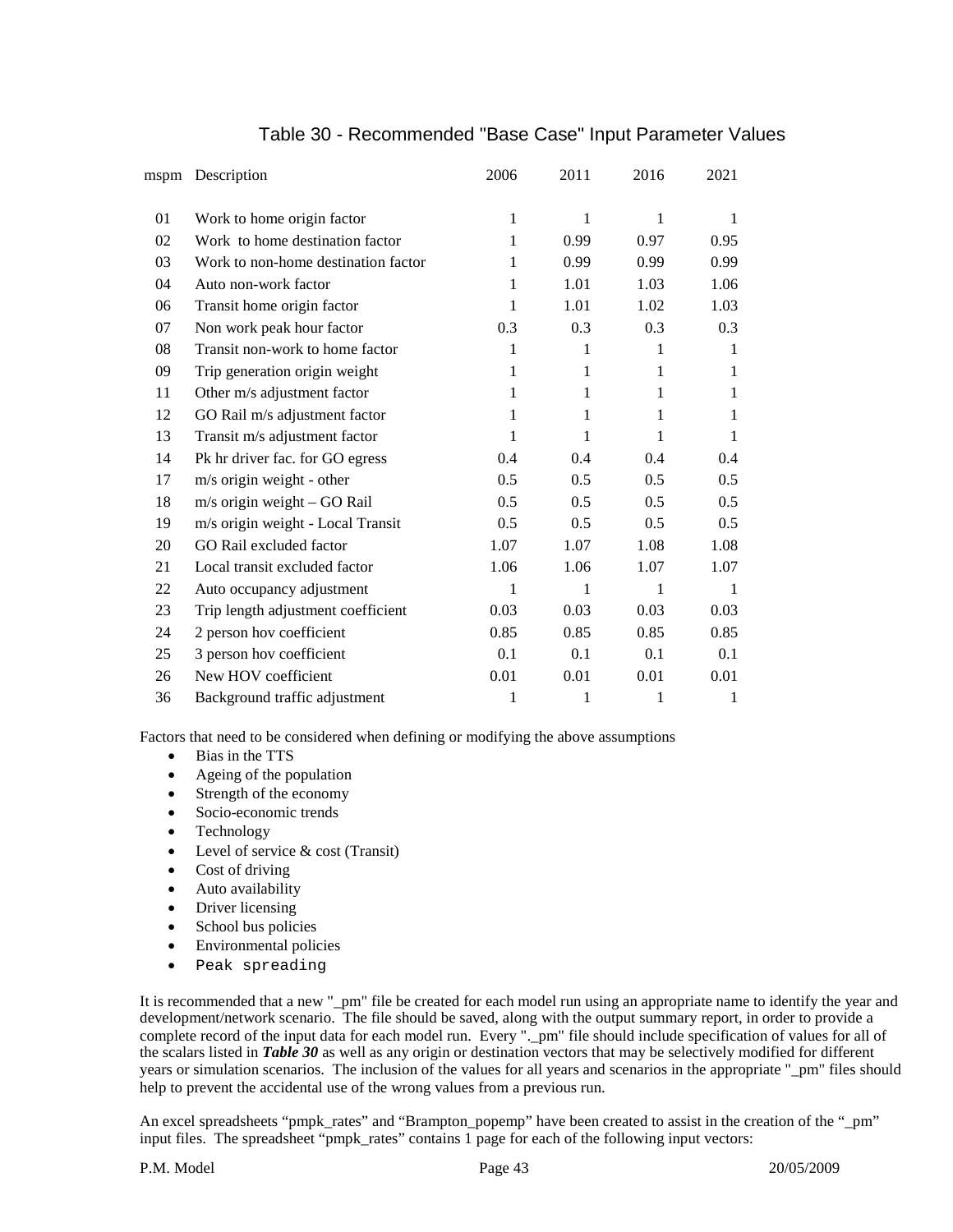- Scalars (see *Table 30)*
- Work trip origin rates
- Work trip to home destination rates
- Work trip to non-home destination rates
- Non-work auto home destination rates
- Auto home origin rates
- Auto non-work non-home origin rates
- Auto non-work non-home destination rates
- Transit home origin rates
- Non-work home transit destination rates
- "Other" mode origin mode splits
- "Other" mode destination mode splits
- GO rail origin mode splits
- GO rail destination mode splits
- Local transit origin mode splits
- Local transit destination mode splits

New vectors can be created by adding columns to the appropriate page(s) with a unique identification code assigned in row 2. The summary page "emme2" allows the appropriate columns to be selected from the other pages and formats them for input to emme2. The required columns can be copied to the "\_pm" using any windows based text editor (Word, wordpad etc.) pasting them as unformatted text.

The spreadsheet "Brampton\_popemp" can be used in the same manner to select the appropriate population and employment vectors.

### **4.5 Modification of Trip Generation Rates and Mode Split Factors**

The base trip generation rates and mode split factors may be modified in one of the following ways prior to running the model.

- 1. Changing the appropriate global adjustment factor(s). (See *table 30*)
- 2. Performing matrix calculations to adjust the base case data. The development emme2bank contains protected copies of the base case input matrices. These protected copies may be used as input to calculations with the results replacing the input matrices to the model (See *appendix D*). Zone groupings may be used to perform selective calculations.
- 3. Importing new rates or factors to the required matrices. The required matrices may be included in the "-pm" file at the start of each model run.

### **4.6 Trip Distribution**

The trip distribution can be modified using the matrices "mfpm20" for auto travel and "mfpm22" for transit travel. The trip distribution components of the model use the product of these matrices and the appropriate base matrix as input to the trip distribution. The default value for both these matrices is 1 throughout. After use the values should be reset to the default unless the same adjustments are to be made in all model runs. The adjustments are applied prior to trip balancing. Since the balancing process is likely to reduce the magnitude of any adjustment it may be necessary to over compensate by applying a factor that is larger than the desired adjustment. Adjustment factors can best be applied using zone groups – gp for municipality or gr for region.

Example: adding the following lines to the "\_pm" input file would increase the level of self containment within the City of Brampton for both auto and local transit trips.

d matrix=mfpm20 a matrix=mfpm20,,1 Inc. the auto trip self cont. for Brampton gp35 gp35 1.2 d matrix=mfpm22 a matrix=mfpm22,,1 Inc. the transit trip self cont. for Brampton gp35 gp35 1.2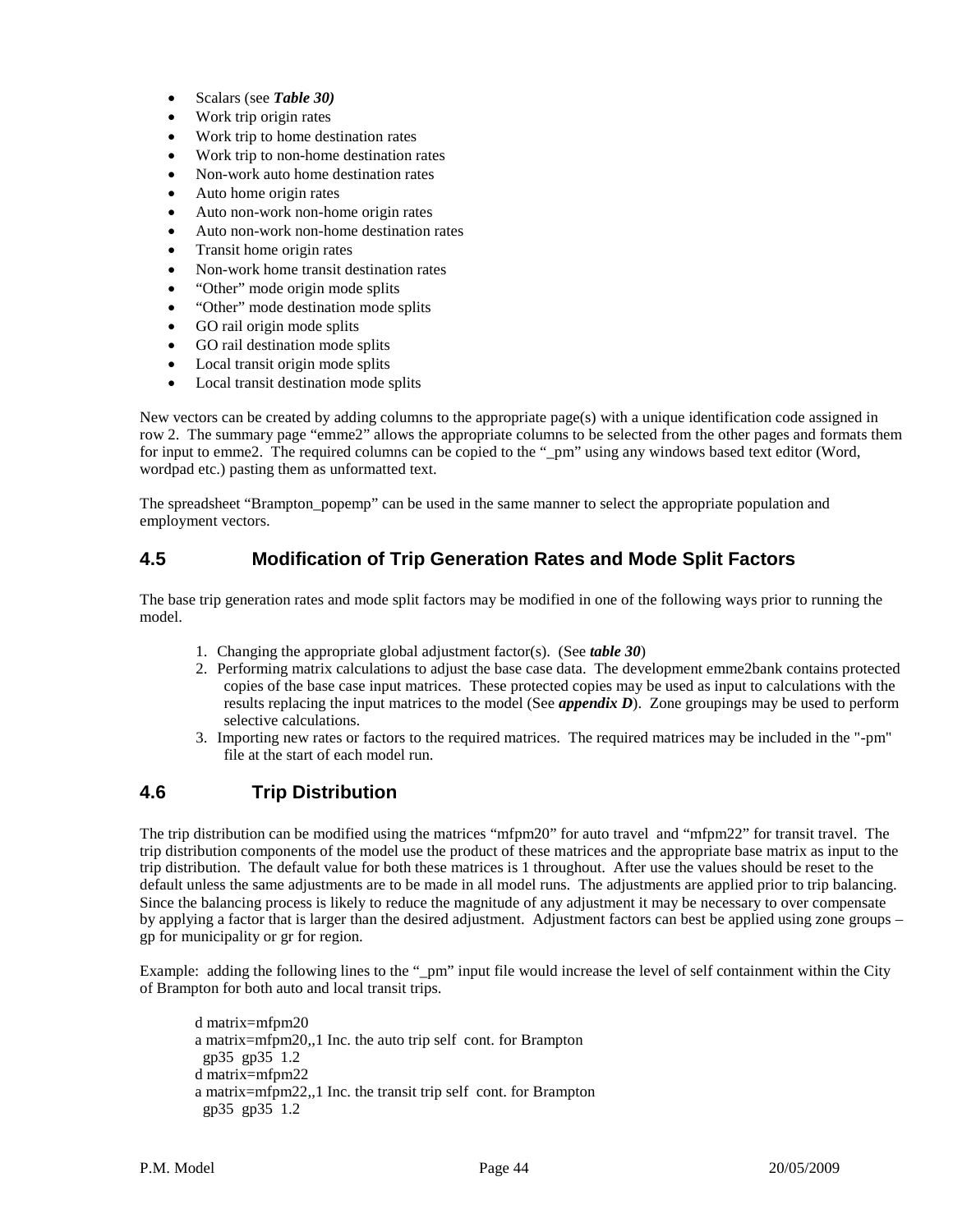# **4.7 Auto Occupancy**

The auto occupancy matrix (mfpm14) may be modified by:

- 1. Applying the appropriate global adjustment factor (ms22).
- 2. Performing matrix calculations to change the values in mfpm14
- 3. Importing a new matrix (mfpm14).

# **4.8 Background Traffic (Subway Egress)**

In the current applications of the model the background traffic matrix (mfpm12) is used to represent the auto egress from subway park and ride lots. The matrix may be modified by:

- 1. Applying the appropriate global adjustment factor (mspm36).
- 2. Applying origin specific adjustment factors (mopm9). *Table 31* identifies the zones associated with subway park n' ride and reported use in 1996 (TTS data). (To be updated).
- 3. Performing matrix calculations using the protected copy of the base case matrix (mfpm12) as input.
- 4. Importing a new matrix (mf15)

# **4.9 Other Adjustment Factors**

Other factors that can be adjusted prior to a model run are:

- 1. The weight assigned to the work trip origin total relative to the work trip destination total.
- 2. The weight assigned to the origin trip totals by mode relative to the destination total for the same mode.
- 3. GO Rail non-work factor.
- 4. Local transit excluded factor.

Refer to Appendix C in order to identify the appropriate matrix scalars.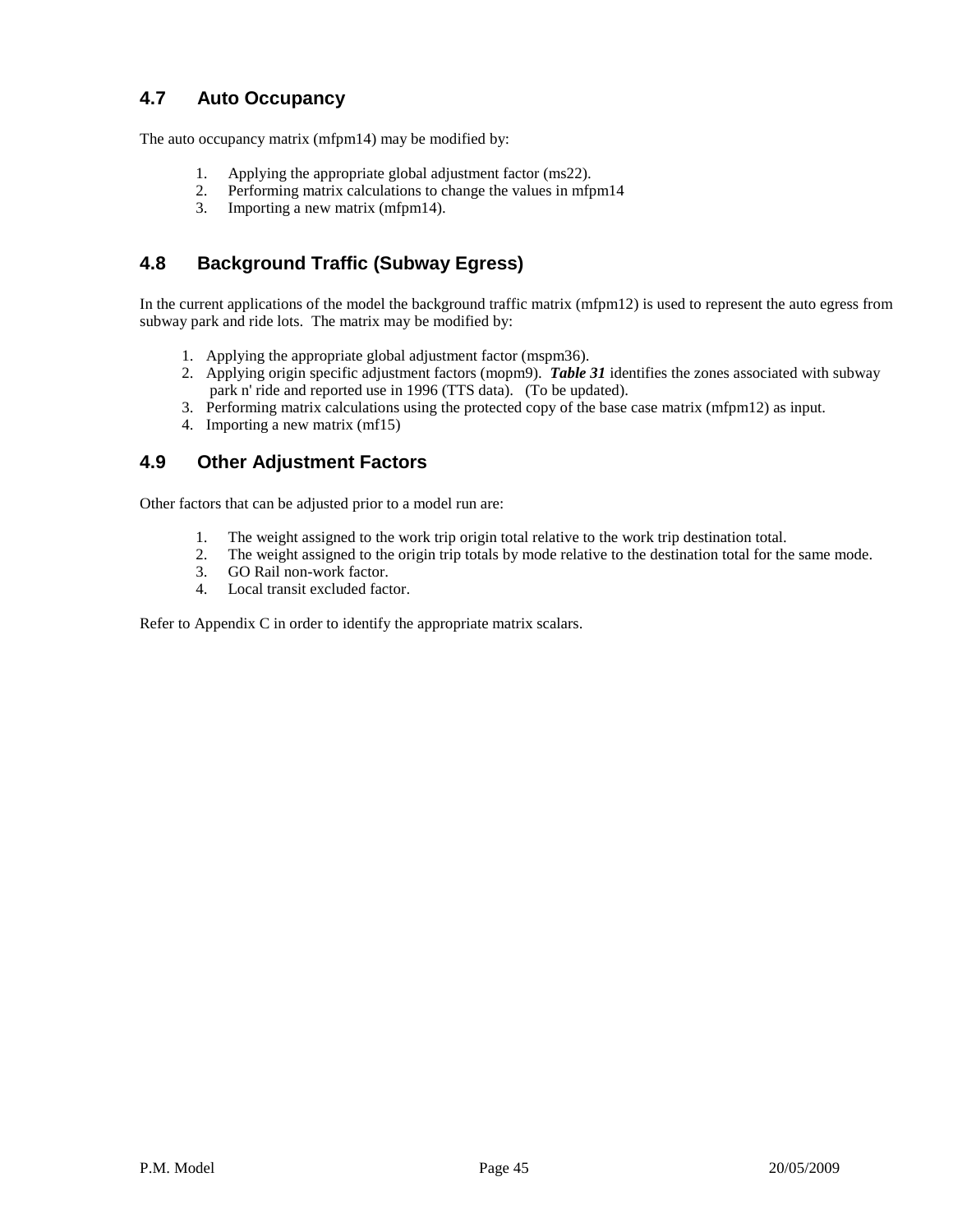### Table 31 - Subway Park and Ride

|      |                      | 2001 TTS       |
|------|----------------------|----------------|
|      |                      | pm peak        |
| Zone | Station              | Driver egr. (3 |
|      |                      | hours)         |
| oki  |                      |                |
| 34   | Islington            | 1000           |
| 20   | Old Mill             | 75             |
| 22   | Kipling              | 2548           |
| 44   | <b>Royal York</b>    | 63             |
| 98   | Downsview            | 1085           |
| 104  | <b>Lawrence West</b> | 397            |
| 106  | Wilson               | 1583           |
| 130  | Jane                 | 119            |
| 142  | Keele                | 95             |
| 149  | High Park            | 169            |
| 185  | St Clair W           | 130            |
| 196  | Castlefrank          | 71             |
| 259  | Pape                 | 176            |
| 278  | <b>Eglinton West</b> | 162            |
| 285  | Eglinton             | 196            |
| 291  | Lawrence             | 196            |
| 295  | Yorkdale             | 2067           |
| 302  | <b>York Mills</b>    | 588            |
| 307  | Shepperd             | 352            |
| 309  | North Yonge          | 279            |
| 311  | Finch                | 4764           |
| 324  | <b>Bayview</b>       | 133            |
| 338  | Don Mills            | 960            |
| 366  | Coxwell              | 57             |
| 367  | Woodbine             | 105            |
| 368  | Main                 | 54             |
| 394  | Warden               | 854            |
| 396  | Victoria Park        | 271            |
| 410  | Kennedy              | 1781           |
| 414  | Lawrence E.          | 215            |
| 425  | Scarborough TC       | 687            |
| 426  | McCowan              | 308            |

#### **4.10 Model Outputs**

The primary outputs from a simulation run are the trip matrices and network assignments. Analysis of the results is possible within emme/2 or selected data may be exported for external analysis. Assignment results will remain in the emme2bank until the applicable scenario is deleted, modified or used for another model run. Subsequent model runs will over write matrix information. Output information that can be obtained from each model run includes the following reports:

- 1. A report listing the values of all the matrix scalars. This report can be used as a permanent record of the input parameters, control totals, calculated trip totals and global performance indicators. The report is generated by the macro "pmod7"
- 2. The following totals for each zone group defined in zone ensemble "gq"
	- Population.
	- Employment
	- From work trip origins
	- From home trip origins
	- To home trip destinations
	- Non home base non work trip origins

The report is generated by the macro "pmod7".

- 3. The following trip end totals for each zone group defined in zone ensemble "gq"
	- GO Rail origins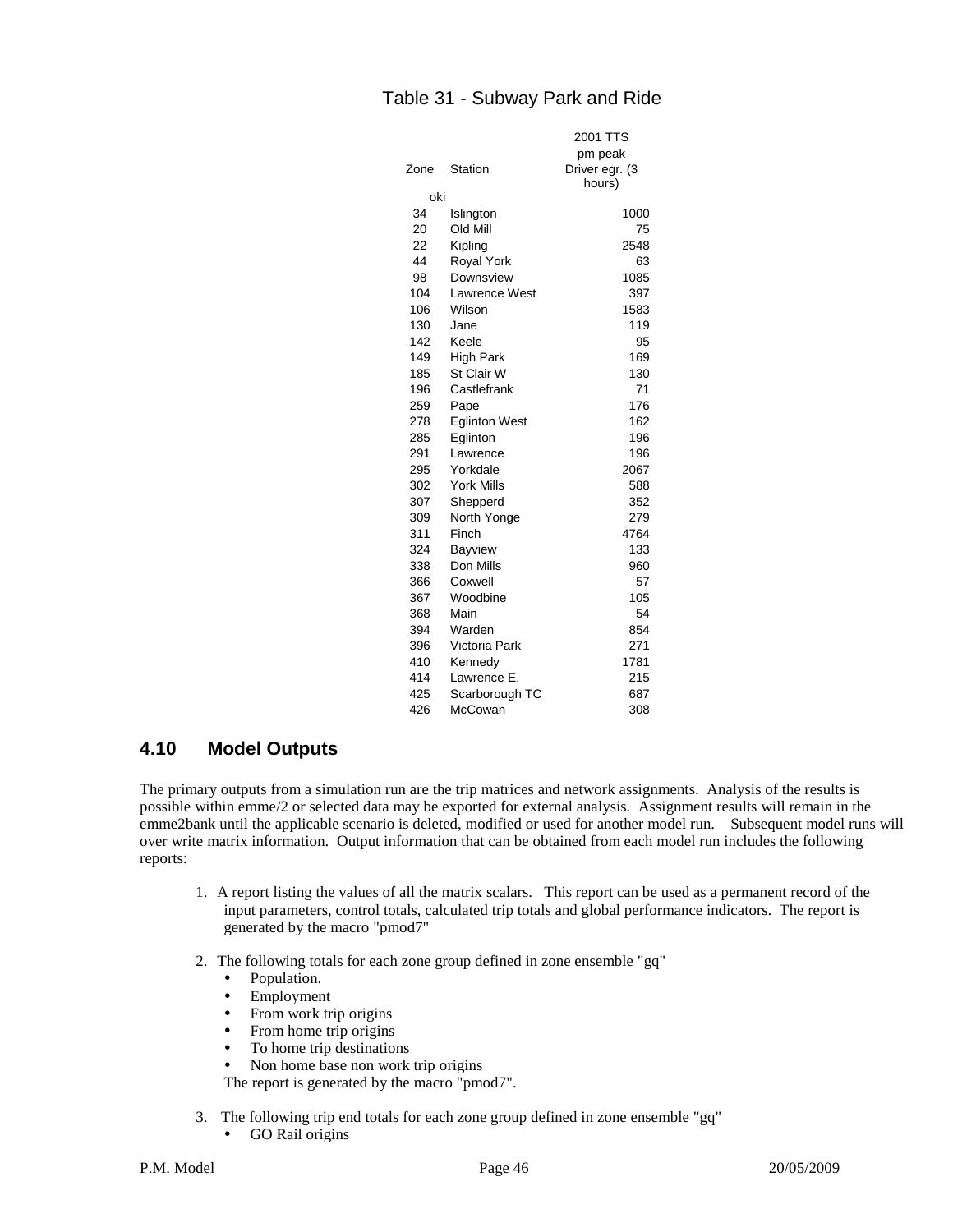- Local transit origins
- Auto person origins
- Auto driver origins
- GO Rail destinations
- Local transit destinations
- Auto person destinations
- Auto driver destinations

The report is generated by the macro "pmod7"

- 4. The following factors calculated for each zone group in zone ensemble "gq"
	- Activity rate (jobs per 1000 population)
	- Origin transit modal split (all trips)
	- Destination transit mode split (all trips)
	- Self-containment (% of all trip destinations that have their origin within the same zone group).
	- Mean auto person trip time by destination based on 1996 Levels of Service.<br>Mean auto person trip time by destination based on the projected level of service.
	- Mean auto person trip time by destination based on the projected level of service given by an equilibrium assignment to a future network.
	- Mean auto occupancy by destination

The report is generated by the macro "pmod8"

- 5. The following trip matrices aggregated by zone group in zone ensemble "gq"
	-
	- Peak hour auto driver trips<br>• Peak period auto person trip Peak period auto person trips
	- Peak period GO Rail trips
	- Peak period local transit trips

The report is generated by the macro "pmod8". This part of the output report may be imported to a spreadsheet for the purpose of calculting O-D specific mode splits.

- 6. The following totals and averages are calculated for the link aggregations defined by non-zero values of the extra link attribute "@lkagg". The aggregations may be defined to represent screen lines, geographic areas, categories of road, or combinations of these attributes.
	- Number of links in the aggregation
	- Total assigned vehicle km
	- Total assigned vehicle hours
	- Mean speed (kph)
	- Capacity utilisation (assigned vehicle km / vehicle km of capacity)
	- Total link volume
	- Volume to capacity ratio

The calculation of capacity utilisation differs from volume to capacity ratio in that the length of each link in the aggregation is used to weight the result. Capacity utilisation is the appropriate measure to use as the average for a geographic area. Volume to capacity ratio is more appropriate for screen line crossings. The report is generated by the macro "pmod9".

The zone ensemble "gq" has been initialize to provide the following aggregations of matrix data as output: Group

- 1. City of Brampton
- 2. City of Mississauga
- 3. Town of Caledon
- 4. City of Vaughan
- 5. Remainder of York Region plus external areas to the North
- 6. City of Toronto
- 7. Region of Durham plus external areas to the East
- 8. Region Of Halton
- 9. City of Hamilton plus external areas to the South and West

The output reports are generated using the standard emme/2 output modules 3.12 and 3.14. There are some limitations inherent in that format.

 The emme/2 report format shows the sum, mean, minimum and maximum values at the end of each table. The mean value shown is an unweighted average that does not take into account the different sizes of the aggregations.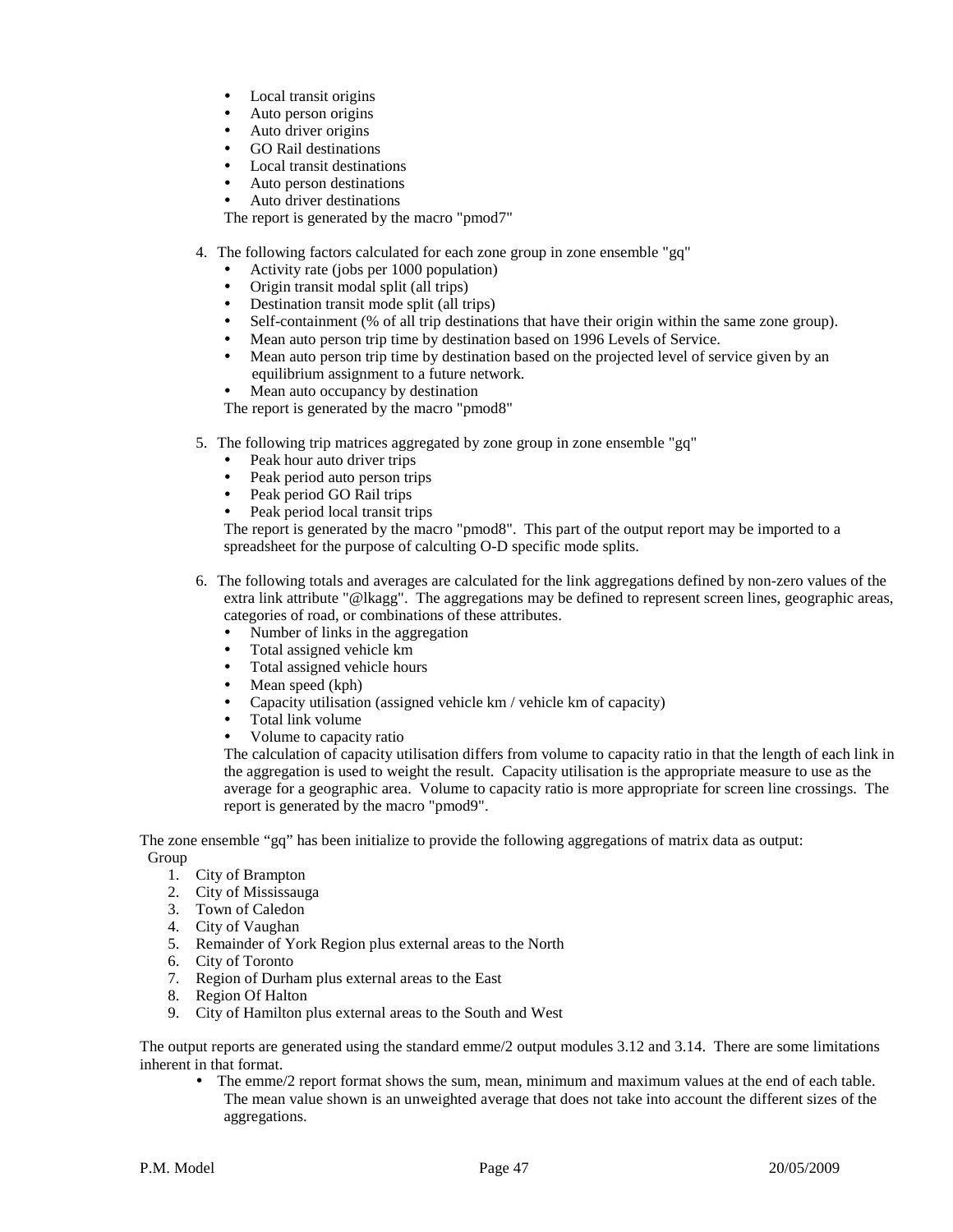- The number of zone groups defined in zone ensemble "gq"and the printer device option will determine the size of the output report and the number of pages required to print the aggregated trip matrices. The maximum number of aggregations that can be printed on a single page at 15 cpi (Device option set for HP Laserjet) is 9. The maximum for 2 pages per trip matrix is 19.
- Origin and destination vectors are used to store the results of the calculations for each link aggregation. The zone numbers shown are the reference numbers for each link aggregations used in these vectors. There is no relationship to actual zones or zone system other than that a zone number must be defined as a centroid in the network in order for it to be a valid reference number.

Matrix and link attribute data may be exported for external analysis. Table 17 provides a list of the extra attribute data that is available in addition to the standard link attributes and assignment results. Appendix A contains a complete list of the available matrices. *Appendix D* contains an example of the output reports produced by the macros "pmod8" and "pmod9".